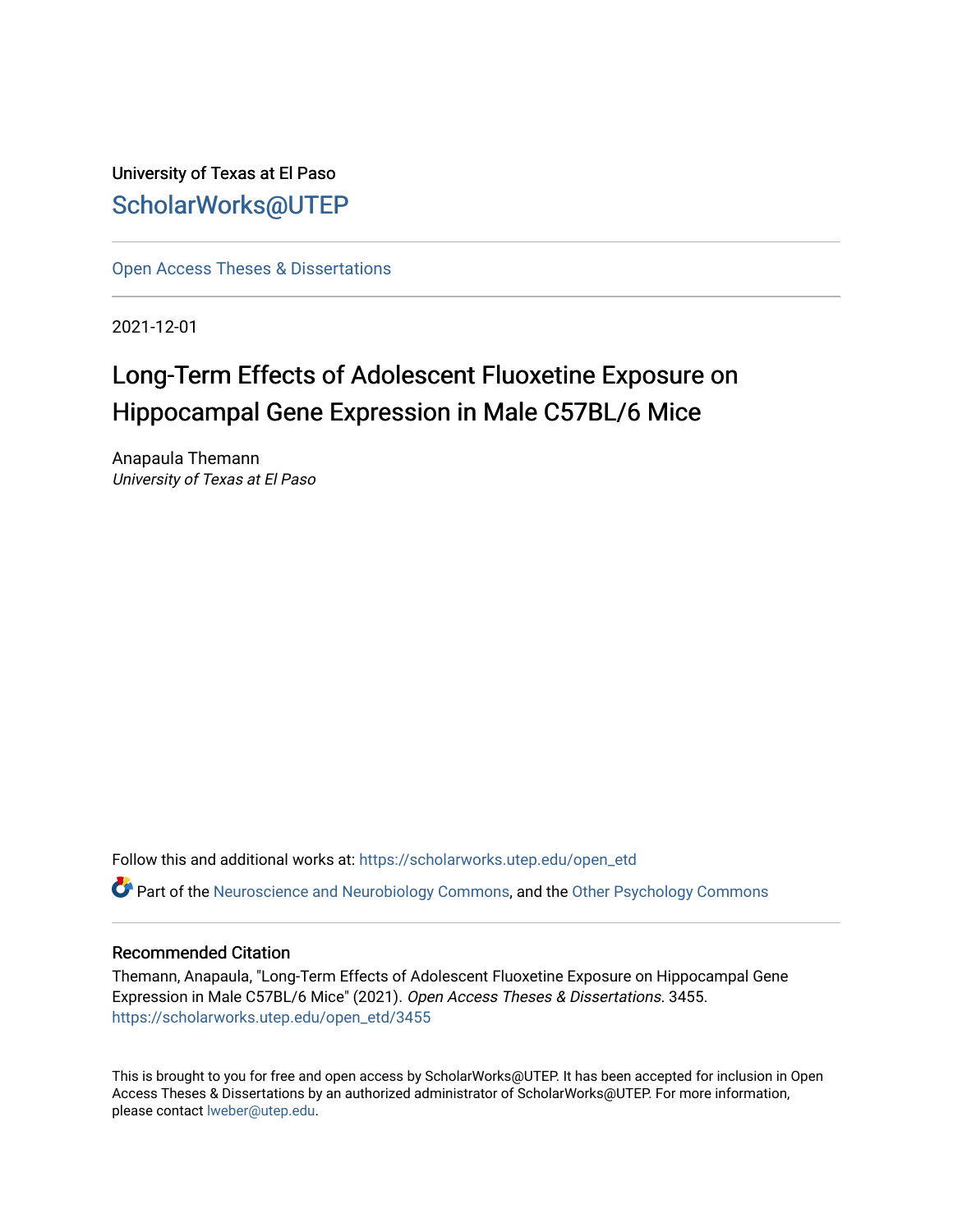# LONG-TERM EFFECTS OF ADOLESCENT FLUOXETINE EXPOSURE ON HIPPOCAMPAL GENE EXPRESSION IN MALE C57BL/6 MICE

ANAPAULA THEMANN

Master's Program in Experimental Psychology

APPROVED:

Sergio D. Iñiguez, Ph.D., Chair

Laura E. O'Dell, Ph.D.

Wendy S. Francis, Ph.D.

Arturo R. Zavala, Ph.D.

Stephen L. Crites, Jr., Ph.D. Dean of the Graduate School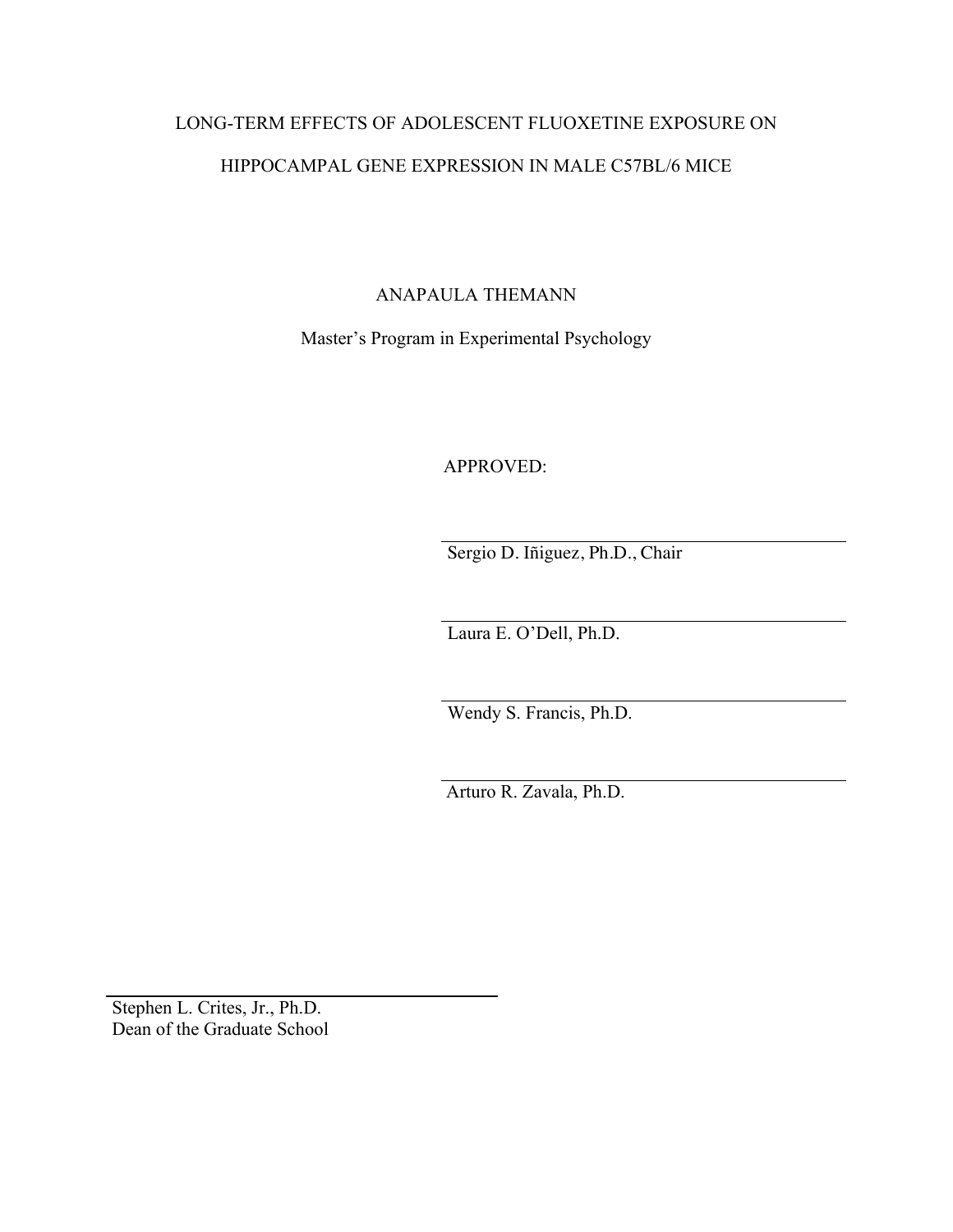Copyright ©

by

Anapaula Themann

2021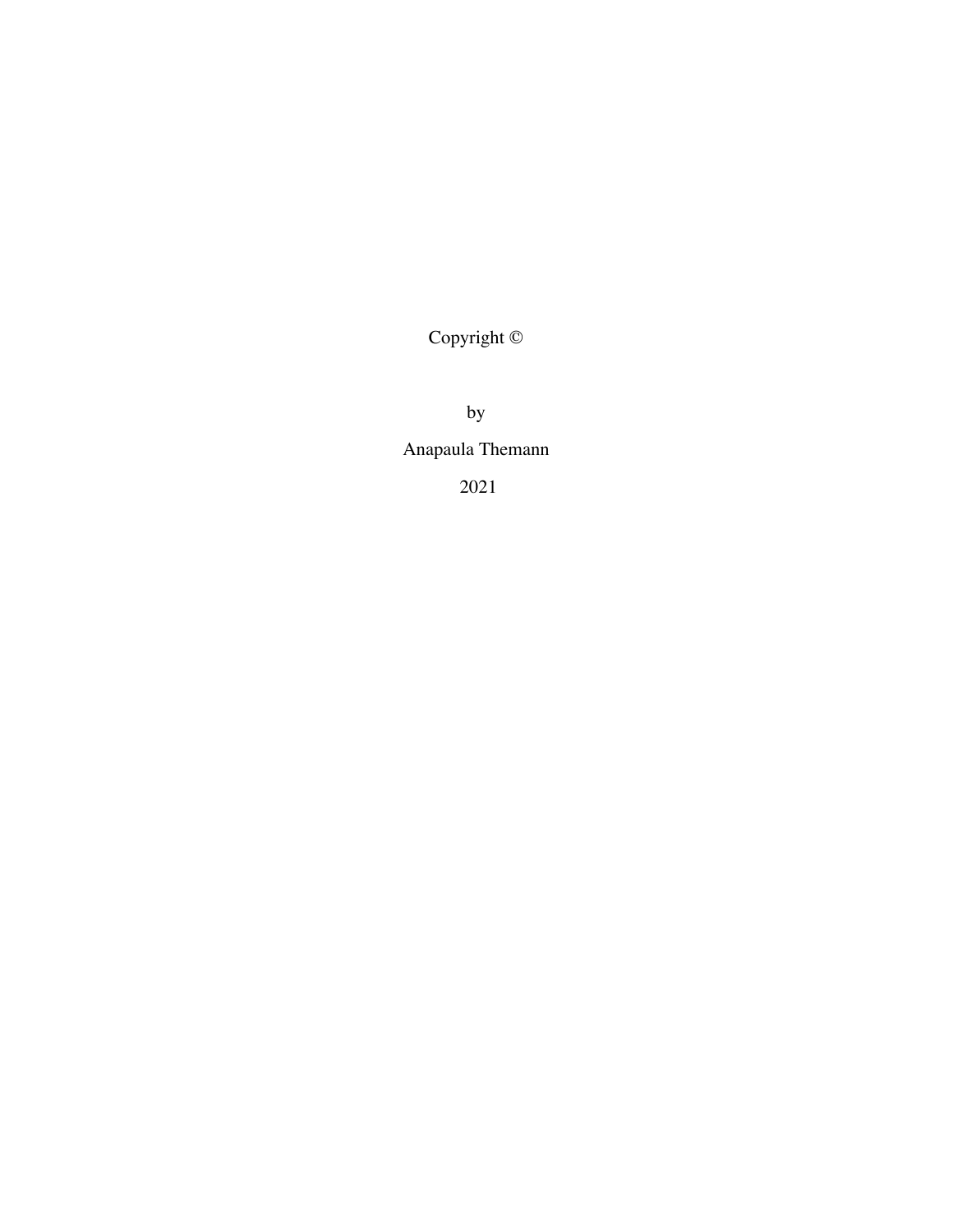**Dedication** 

Para mis abuelos, Alicia y Eduardo.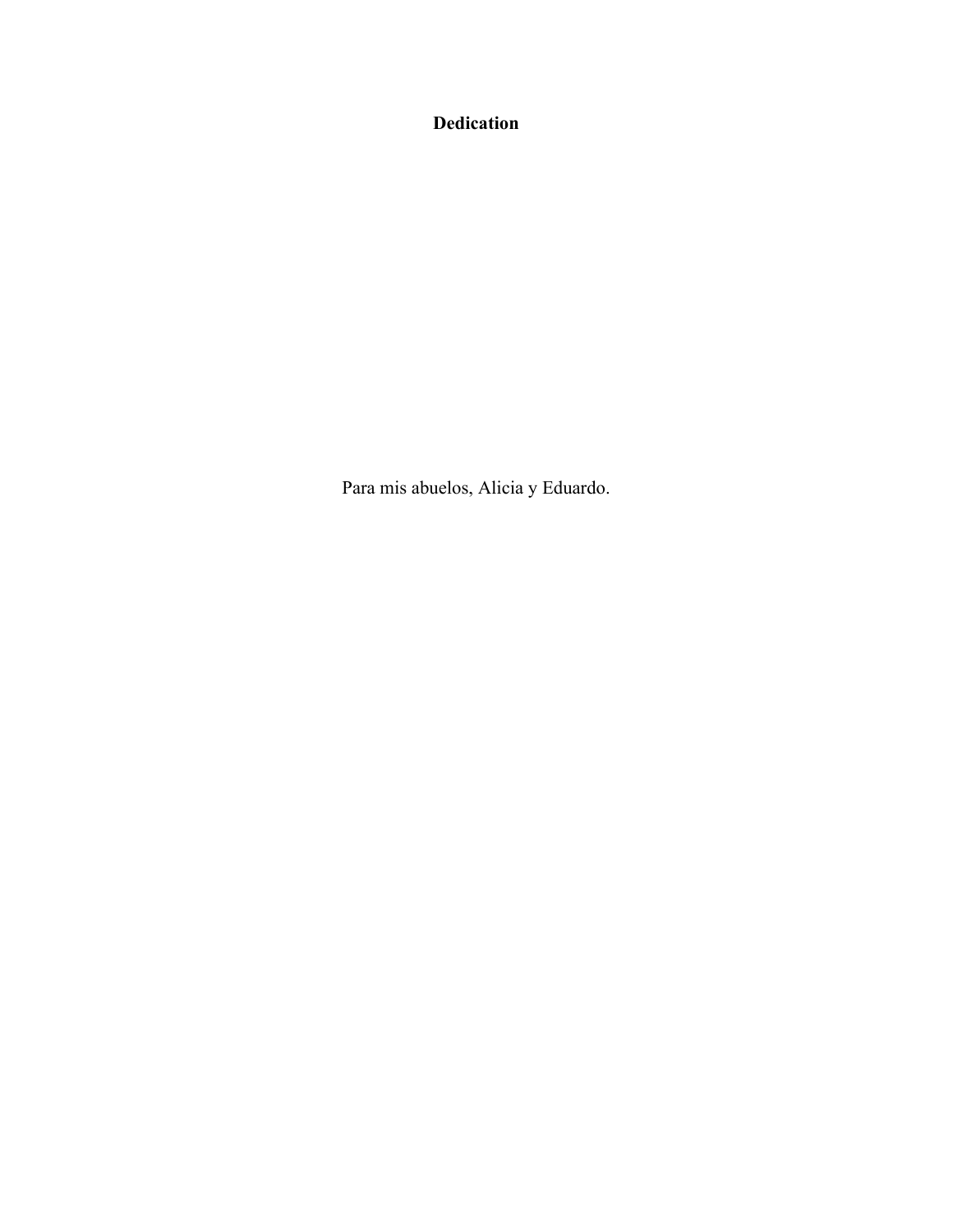# LONG-TERM EFFECTS OF ADOLESCENT FLUOXETINE EXPOSURE ON HIPPOCAMPAL GENE EXPRESSION IN ADULT MALE C57BL/6 MICE

by

## ANAPAULA THEMANN

## THESIS

Presented to the Faculty of the Graduate School of

The University of Texas at El Paso

in Partial Fulfillment

of the Requirements

for the Degree of

### MASTER OF ARTS

Department of Psychology THE UNIVERSITY OF TEXAS AT EL PASO December 2021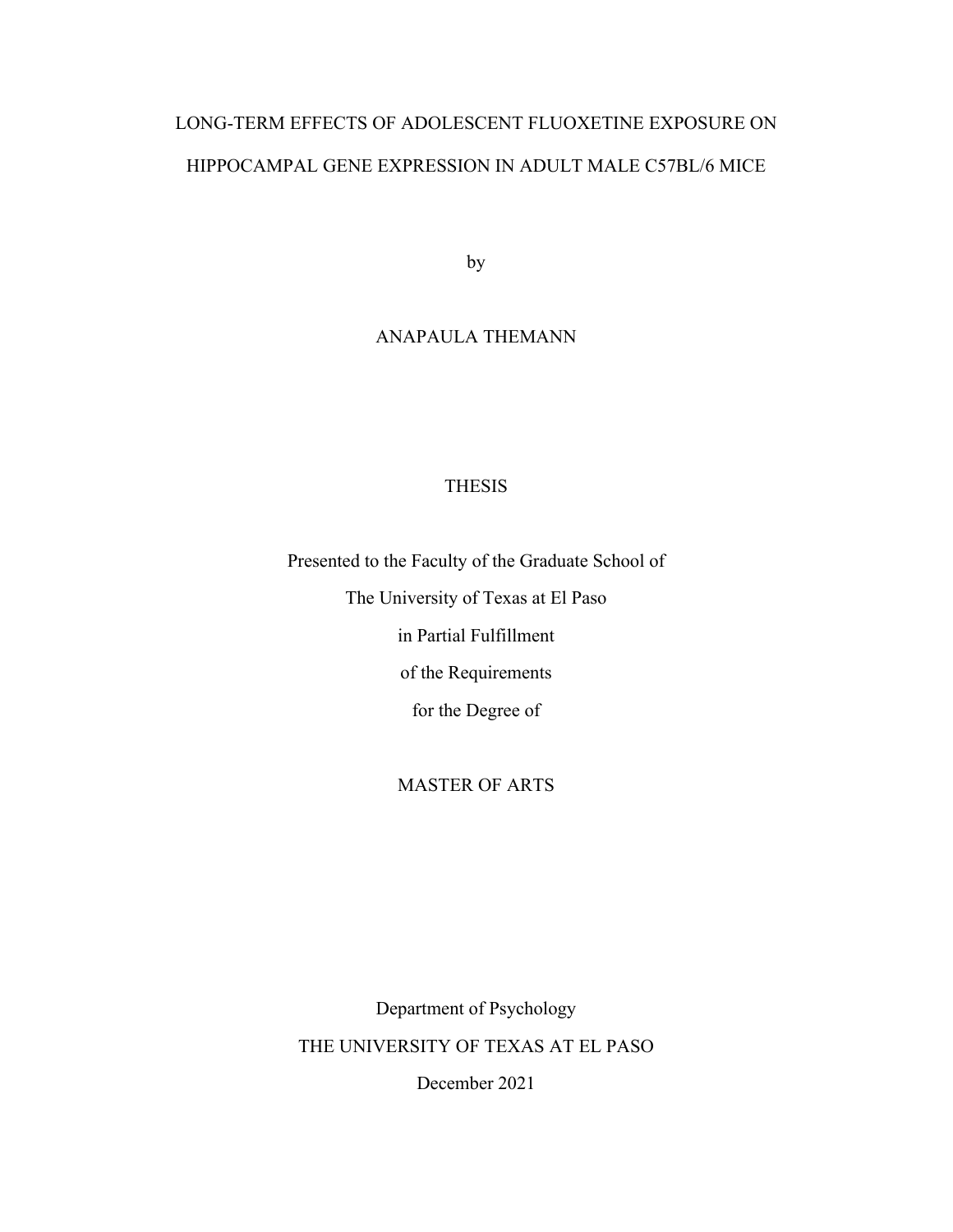#### **Acknowledgements**

First, I would like to thank my advisor Dr. Sergio D. Iñiguez for his invaluable mentorship in the writing of this thesis. Words cannot express my gratitude for the never-ending support and guidance you have given me over the years. Dr. Iñiguez, you exemplify what it means to be an outstanding scientist, an excellent mentor, and a wonderful human being – thank you for everything. I would also like to thank the members of my committee, Dr. Laura E. O'Dell, Dr. Wendy S. Francis, and Dr. Arturo R. Zavala for their support and effort in the completion of this work. I am deeply grateful for all of the friends I have made in the Iñiguez Lab. A special thank you to Dr. Francisco J. Flores Ramirez for being an incredible mentor and friend. Thank you to my lab people and great friends Israel Garcia-Carachure, Minerva Rodriguez, Samuel A. Castillo, and Joshua Preciado-Piña for the encouragement, support, and laughs I needed to make this work possible. To my best friend and sister Melody, thank you for being my support-system and my strength throughout the years. I am eternally grateful to my family for their constant love and support. Thank you to my parents, Ana Alicia and Joshua; to my tios Monica, Maria Lourdes, and Jorge Eduardo; and to all of wonderfully peculiar siblings. Finalmente quiero darles las gracias a mis abuelos Alicia y Eduardo. Abuelos, quiero que sepan que yo no estaria aquí si no fuera por ustedes. Me dieron lo que nunca tuvieron para que yo pudiera seguir adelante con mi educación. Gracias a sus enseñanzas, crecí con amor y con un mensaje muy implantado de hacer todo en mi vida con esfuerzo y cariño. Esto no solo impacto la forma en que vivo, si no que me hizo una mujer independiente y orgullosa de su origen. Le doy gracias a la vida por ponerme tan maravillosas personas en mi vida. Estoy muy orgullosa de ser su nieta.

v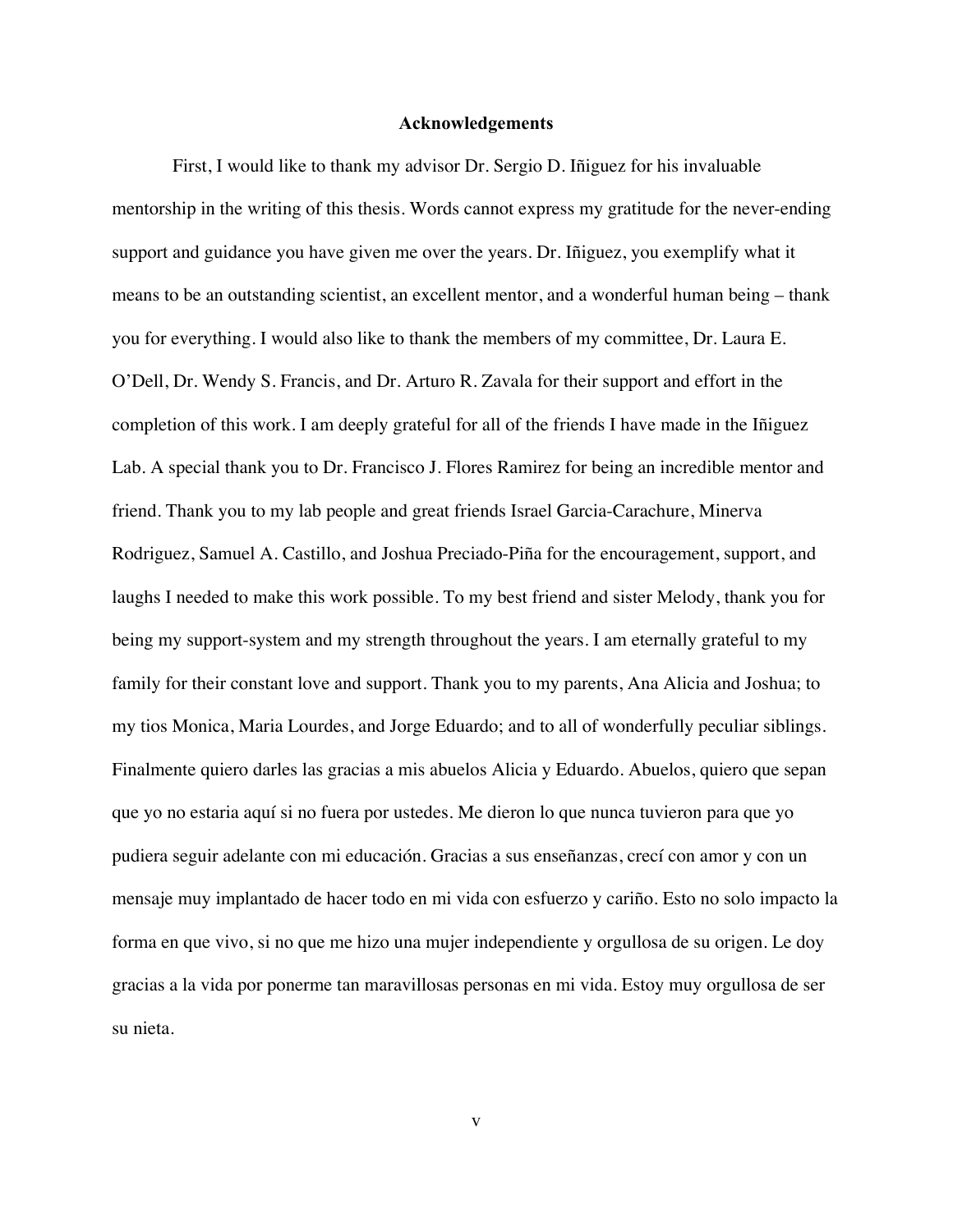#### **Abstract**

Mood-related disorders, including depression and anxiety, are prevalent among children and adolescents. This poses a public health challenge, given their adverse impact on these young populations. Treatment with the selective serotonin reuptake inhibitor fluoxetine (FLX) is the first line of pharmacological intervention in pediatric patients suffering from affect-related illnesses. Although the use of this antidepressant has been deemed efficacious in the juvenile population, the enduring neurobiological consequences of adolescent FLX exposure are not well understood. For this reason, we explored for persistent molecular adaptations, in the adult hippocampus, as a function of adolescent FLX pretreatment. To do this, we administered FLX (20 mg/kg/day) to male C57BL/6 mice during adolescence (postnatal day [PD] 35-49). Twentyone days later (PD70), whole hippocampal tissue was dissected. We then incorporated the quantitative real-time reverse transcription polymerase chain reaction (qPCR) approach to assess changes in the expression of genes associated with major intracellular signal transduction pathways, including the extracellular signal-regulated kinase (ERK), the phosphatidylinositide-3 kinase (PI3K)/AKT pathway, and the wingless (Wnt)-dishevelled-GSK3B signaling cascade. Our results show that FLX treatment results in long-term dysregulation of mRNA levels across numerous genes from the ERK, PI3K/AKT, and Wnt intracellular signaling pathways, along with increases of the transcription factors CREB, ΔFosB, and zif268. Lastly, FLX treatment resulted in persistent increases of transcripts associated with cytoskeletal integrity (β-actin) and caspase activation (DIABLO), while decreasing genes associated with metabolism (fucose kinase) and overall neuronal activation (c-Fos). Collectively, these data indicate that adolescent FLX exposure induces persistent alterations in hippocampal gene expression in adulthood, thus, questioning the safety of early-life exposure to this antidepressant medication.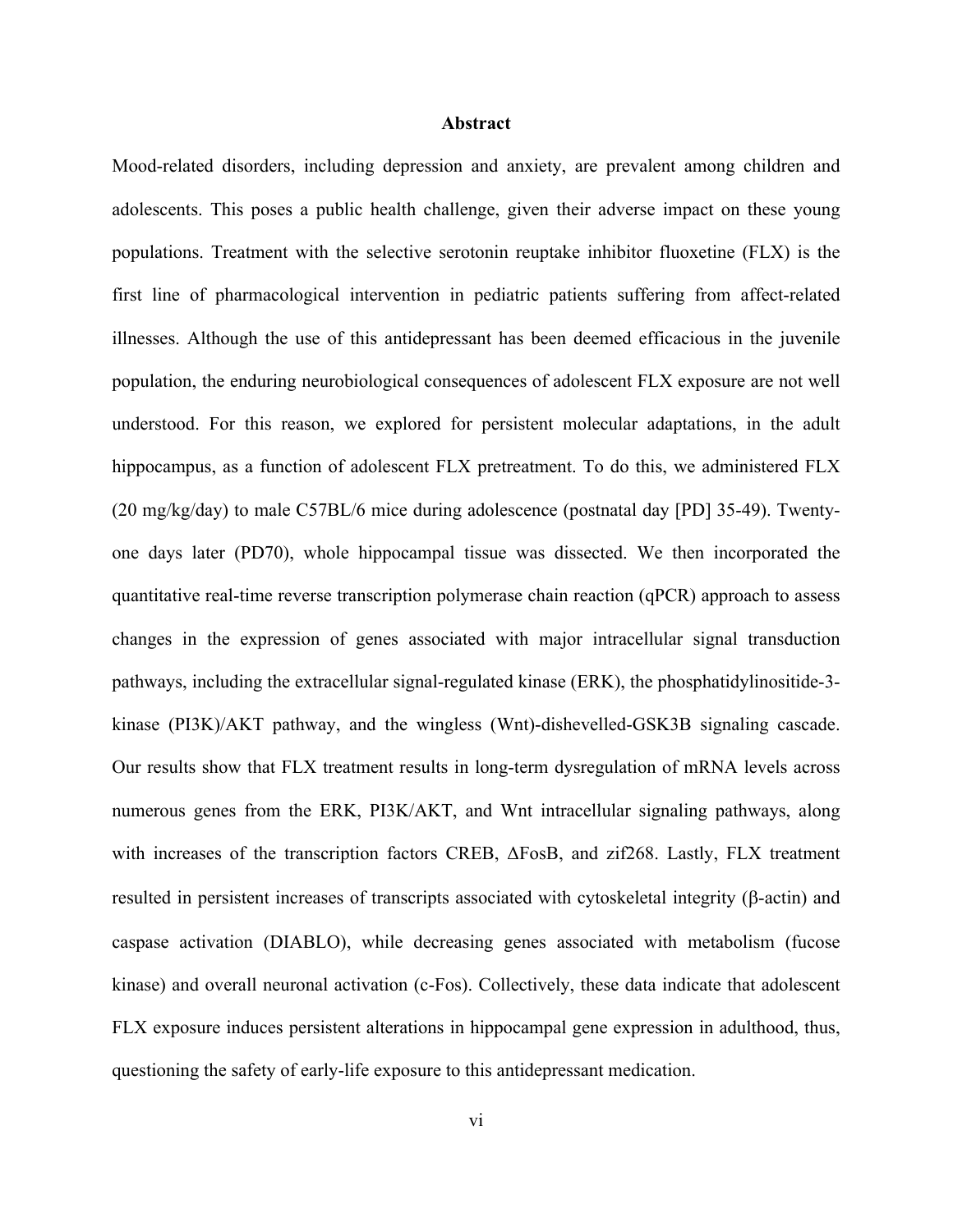| 2.4 Quantitative Real-Time Reverse Transcription Polymerase Chain Reaction5           |
|---------------------------------------------------------------------------------------|
|                                                                                       |
|                                                                                       |
|                                                                                       |
|                                                                                       |
|                                                                                       |
| 10                                                                                    |
| 3.1 Adolescent FLX exposure increases gene expression of the MAPK pathway in the      |
|                                                                                       |
| 3.2 Adolescent FLX exposure increases gene expression of transcription factors in the |
|                                                                                       |

## **Table of Contents**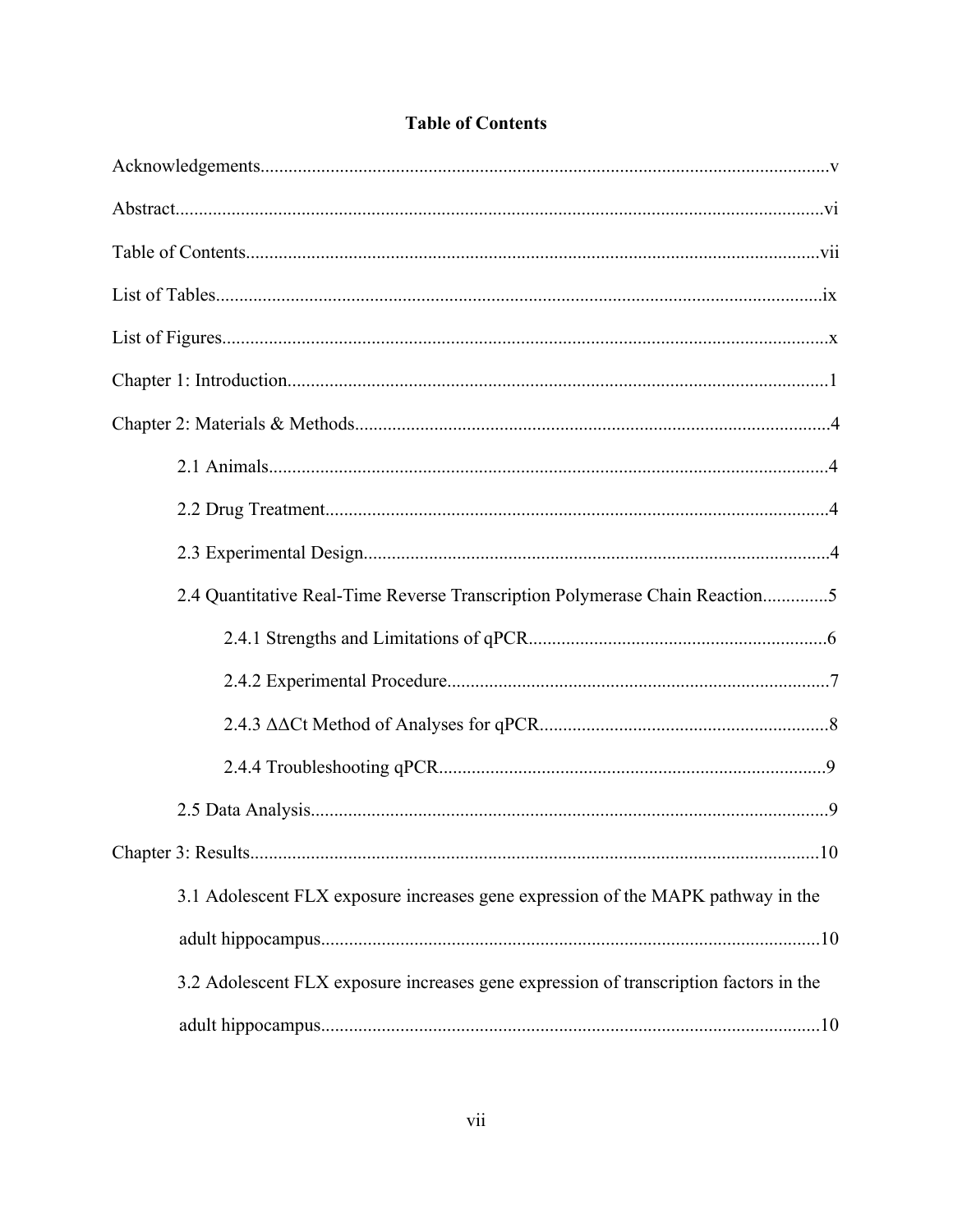| 3.3 Adolescent FLX exposure increases gene expression of the IRS2/PI3K/AKT           |
|--------------------------------------------------------------------------------------|
|                                                                                      |
| 3.4 Adolescent FLX exposure alters genes from the Wnt signaling pathway in the adult |
|                                                                                      |
| 3.5 Adolescent FLX exposure alters the expression of hippocampal genes with diverse  |
|                                                                                      |
|                                                                                      |
|                                                                                      |
| 4.2 Adolescent FLX exposure increases MAPK-related gene expression in the adult      |
|                                                                                      |
| 4.3 Adolescent FLX exposure alters AKT- and Wnt-related hippocampal gene             |
|                                                                                      |
| 4.4 Adolescent FLX exposure alters hippocampal transcripts associated with neuronal  |
|                                                                                      |
|                                                                                      |
|                                                                                      |
|                                                                                      |
|                                                                                      |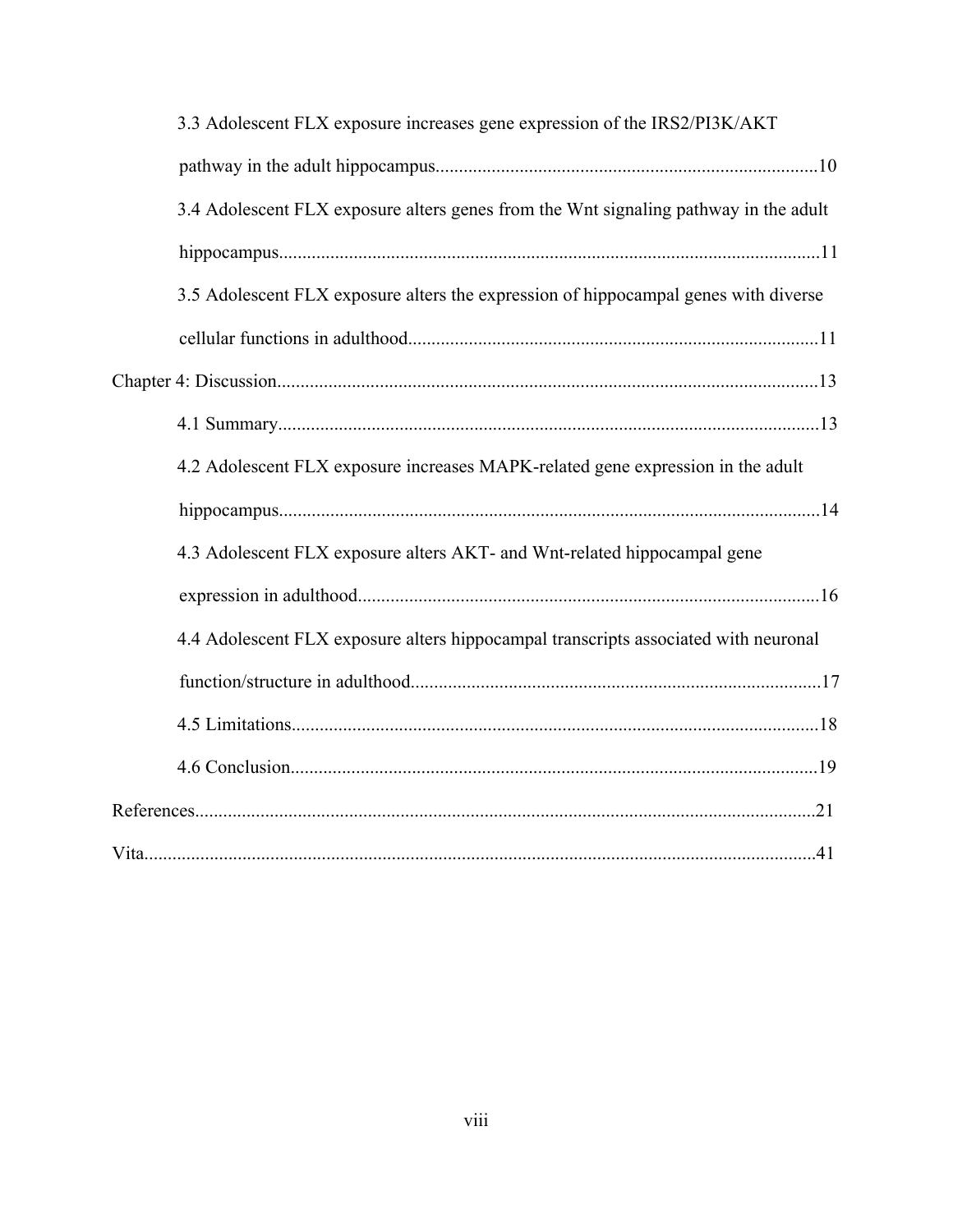## **List of Tables**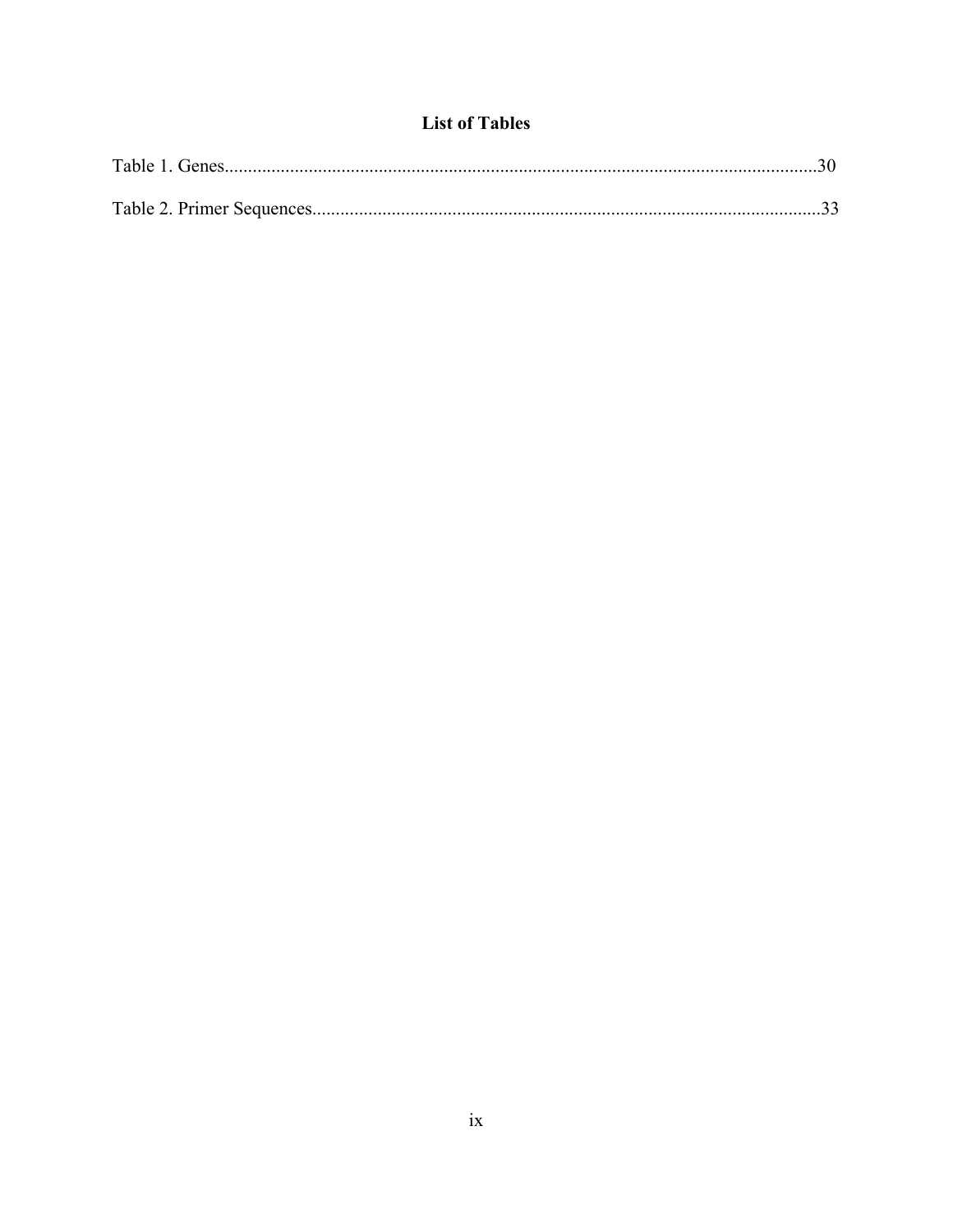## **List of Figures**

| Figure 2. Effects of adolescent fluoxetine (FLX) exposure on the expression of hippocampal       |  |
|--------------------------------------------------------------------------------------------------|--|
|                                                                                                  |  |
| Figure 3. Effects of adolescent fluoxetine (FLX) exposure on the expression of hippocampal       |  |
|                                                                                                  |  |
| Figure 4. Effects of adolescent fluoxetine (FLX) treatment on the expression of hippocampal      |  |
|                                                                                                  |  |
| Figure 5. Effects of adolescent fluoxetine (FLX) treatment on the expression of hippocampal      |  |
|                                                                                                  |  |
| Figure 6. Effects of adolescent fluoxetine (FLX) treatment on the expression of hippocampal      |  |
|                                                                                                  |  |
| Figure 7. Schematic representation of the long-lived impact of adolescent fluoxetine exposure on |  |
|                                                                                                  |  |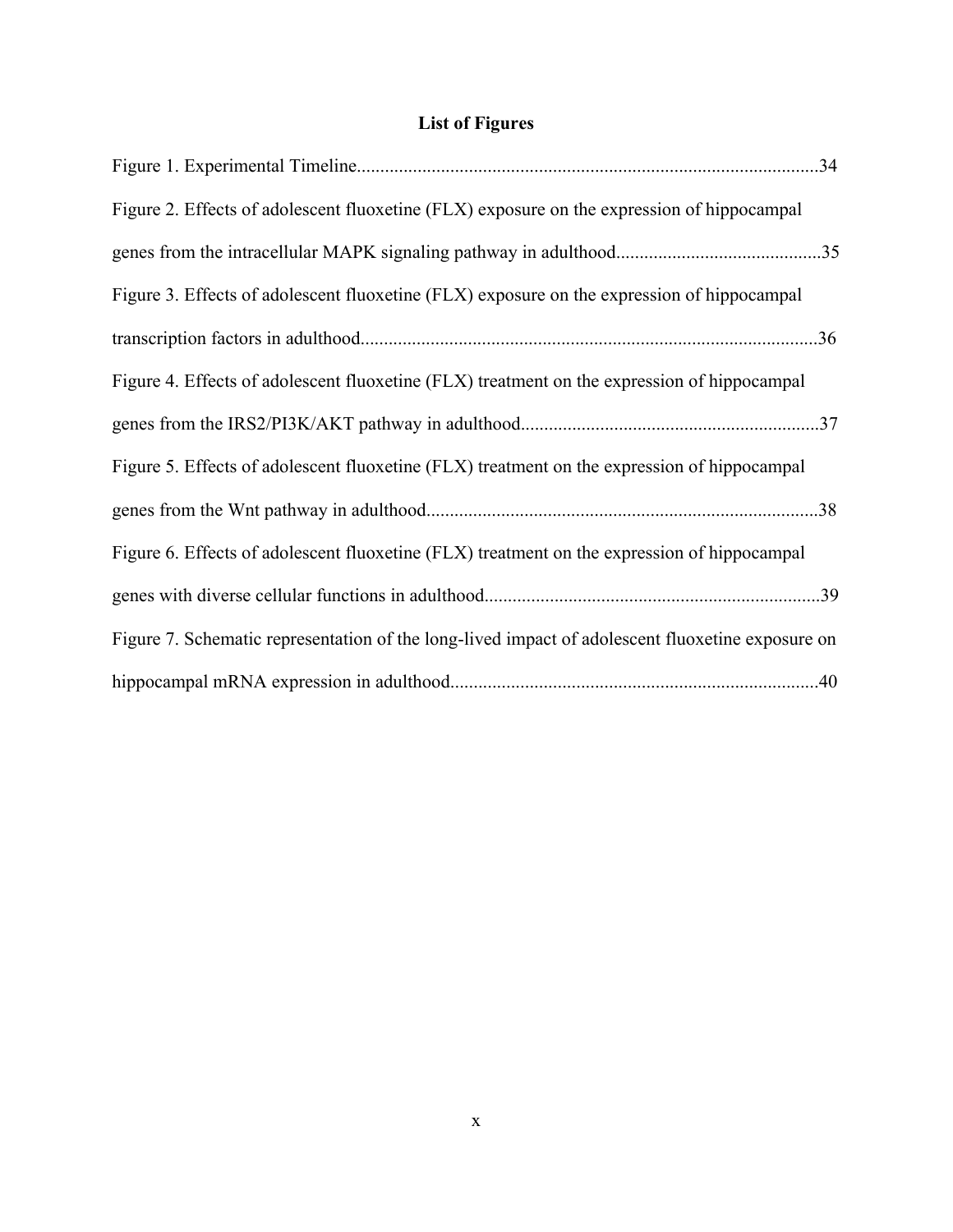#### **Chapter 1: Introduction**

Depression and anxiety disorders are major health problems worldwide, given their association with significant disability and mortality, as well as reduced quality of life (Bandelow & Michaelis, 2015; Kessler & Bromet, 2013). The occurrence of mood-related illnesses is highly prevalent in younger populations, with an incidence of depressive disorders increasing from 1% in childhood up to 8% in adolescence, and anxiety disorders affecting up to 20% of the pediatric population (Birmaher et al., 2003; Merikangas et al., 2010). To make matters worse, if left untreated, these neuropathologies increase the risk of substance abuse, suicide attempts, impaired social function, and the development of comorbid neuropsychiatric conditions in adulthood (Pine et al., 1998; Thapar et al., 2010; Tiller, 2013; Wehry et al., 2015).

Despite the high incidence and negative health impact of mood-related disorders in the pediatric population, pharmacological treatment options are severely limited (Birmaher et al., 2003; Bylund & Reed, 2007). Fluoxetine (**FLX**), a selective serotonin reuptake inhibitor (**SSRI**), is widely prescribed for the management of both depression and anxiety, and is approved by the Food and Drug Administration for use in children and adolescents (Jane Garland et al., 2016; Perez-Caballero et al., 2014). However, the prescription of SSRIs, particularly FLX, in young patients remains controversial, as several studies have demonstrated limited efficacy, as well as age-related differences in treatment response (Bowman & Daws, 2019; Bridge et al., 2007; Kronenberg et al., 2007). Furthermore, because brain development continues into adolescence (Konrad et al., 2013), exposure to psychotropic medications during this sensitive period may have enduring consequences (Alcantara et al., 2014; Garcia-Carachure et al., 2020; Olivier et al., 2011). Indeed, accumulating evidence from animal studies indicate that exposure to FLX results in adverse neurobehavioral effects that persist into later adulthood, including memory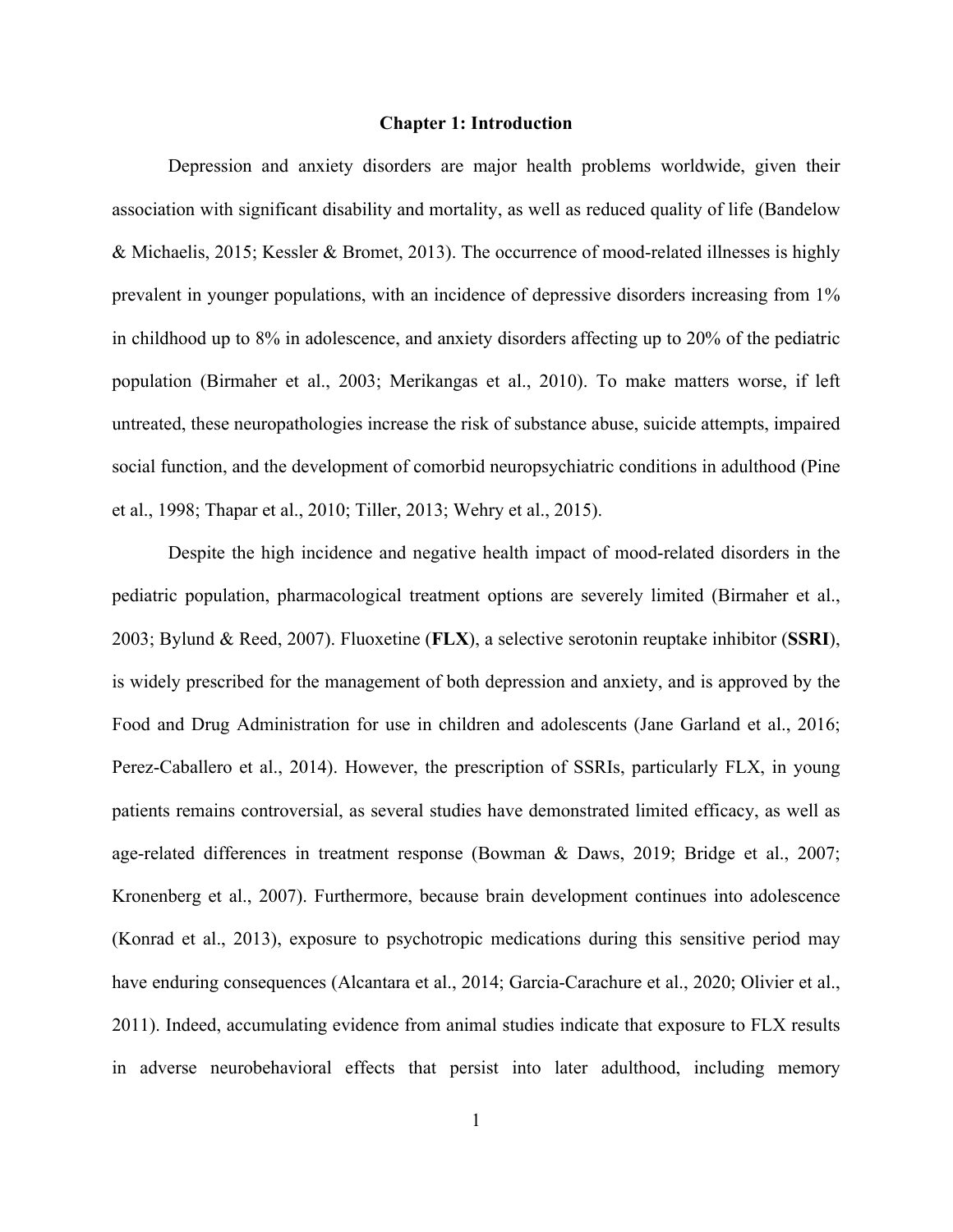impairment (Flores-Ramirez et al., 2019; Sass & Wortwein, 2012), altered drug-seeking behavior (Flores-Ramirez et al., 2018; Iñiguez et al., 2015), and decreased reactivity to inescapable stress (Airan et al., 2007; Iñiguez, Alcantara, et al., 2014; Iñiguez et al., 2010; Karpova et al., 2009). The primary mechanism of action of SSRI medications is to block the uptake activity of the

serotonin transporter, indirectly increasing global levels of serotonin, an effect that occurs rather quickly (Bowman & Daws, 2019; Trivedi et al., 2006). However, therapeutic response to SSRI treatment in patients usually takes several weeks, indicating that intracellular signaling molecules downstream of serotonergic receptors underlie this delayed effect (Kroeze et al., 2015). Experimental evidence from adult normal animals indicate that brain-derived neurotrophic factor (**BDNF**), and several of its intracellular targets such as the mitogen-activated protein kinase (**MAPK**) extracellular signal-regulated protein kinase (**ERK**)-1/2, phosphoinositide-3 kinase (**PI3K**)/protein kinase-b (**AKT**) signaling molecules, and members of the wingless (**Wnt**) and phospholipase-c-gamma-1 (**PLCϒ1**) cascades, play a role in mediating the therapeutic effects of SSRIs (Bjorkholm & Monteggia, 2016; Duman & Monteggia, 2006; Freitas et al., 2013; Zhou et al., 2016). Nevertheless, there is a dearth of research addressing the status of intracellular signaling pathways as a function of early-life FLX exposure in adulthood. In order to address this gap in the literature, the goal of this thesis is to examine the potential long-lived molecular impact of adolescent FLX exposure on hippocampal gene expression in adulthood, using C57BL/6 male mice as a model system. We focus on the hippocampus, given that this is a brain region that is implicated in the etiology of affect-related illnesses (Airan et al., 2007; Cha et al., 2016; Persson et al., 2014), the expression of drug-seeking behavior (Hitchcock & Lattal, 2018; Meyers et al., 2006), and in mediating the therapeutic action of SSRIs (Dale et al., 2016; Duric et al., 2010).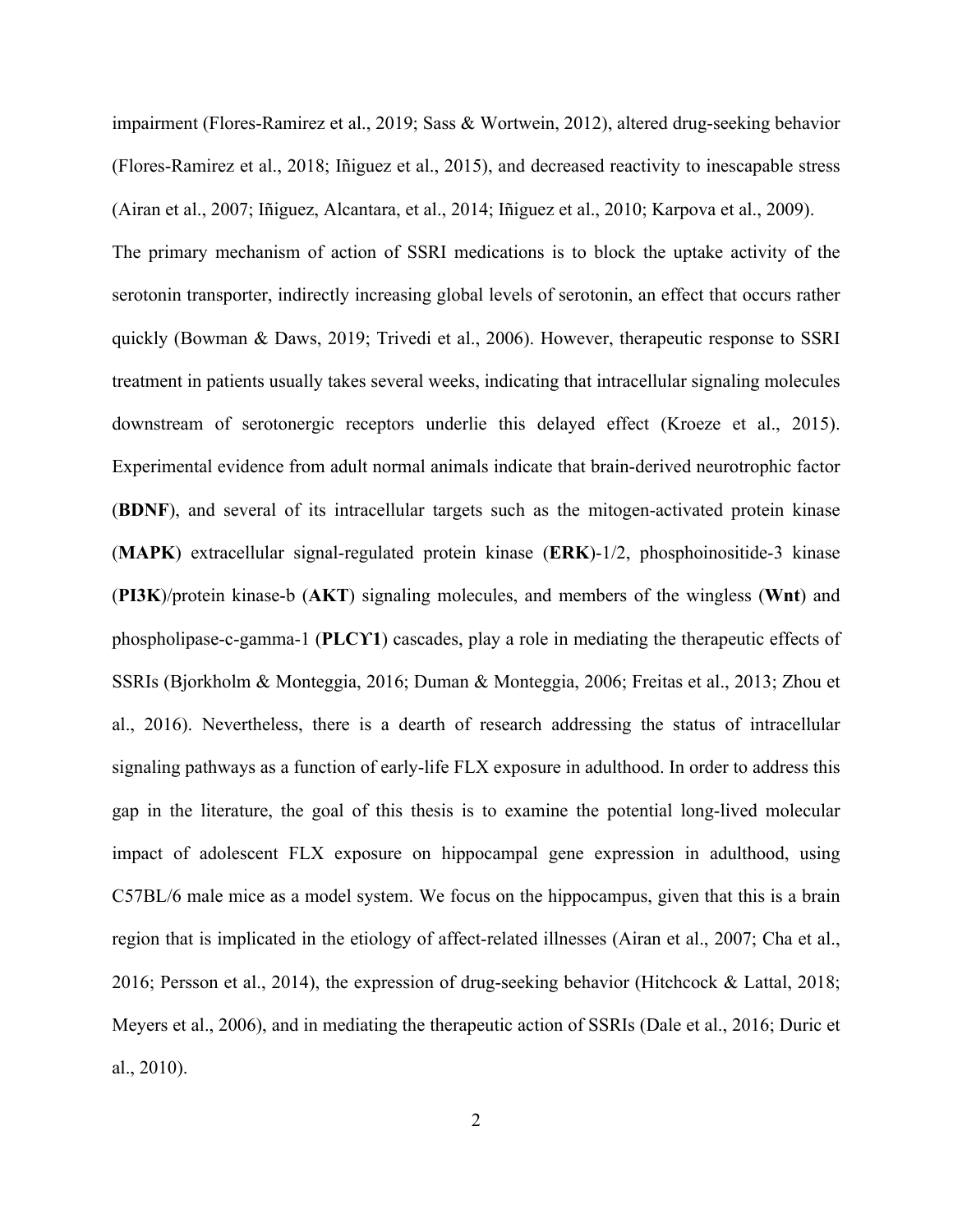#### **Specific Aim of Master's Thesis:**

Aim 1: Evaluate whether adolescent FLX exposure alters gene expression in the hippocampus of adult male mice. To accomplish this, we will evaluate mRNA from three major intracellular signaling pathways, namely the ERK1/2, PI3K-AKT, and Wnt cascades, as well as additional molecular players with diverse cellular functions including metabolism, cell death, and overall membrane integrity (see **Table 1** for full list of genes).

*Hypothesis:* Previous work has shown that chronic FLX exposure increases mRNA of members in the nerve growth family, namely BDNF, its receptor Tropomyosin receptor kinase B (**TrkB**), as well as cAMP response element binding protein (**CREB**), in the rat hippocampus (Nibuya, Nestler, & Duman, 1996). Additionally, signaling molecules downstream of BDNF have also been shown to be upregulated by chronic antidepressant treatment (First et al., 2011; Li & Jope, 2010). Yet, the developmental ramifications of this antidepressant-mediated mRNA expression remain unknown. Therefore, our central hypothesis is that adolescent FLX exposure will lead to dysregulated gene expression of intracellular signaling cascades and transcription factors in the hippocampus of adult male mice.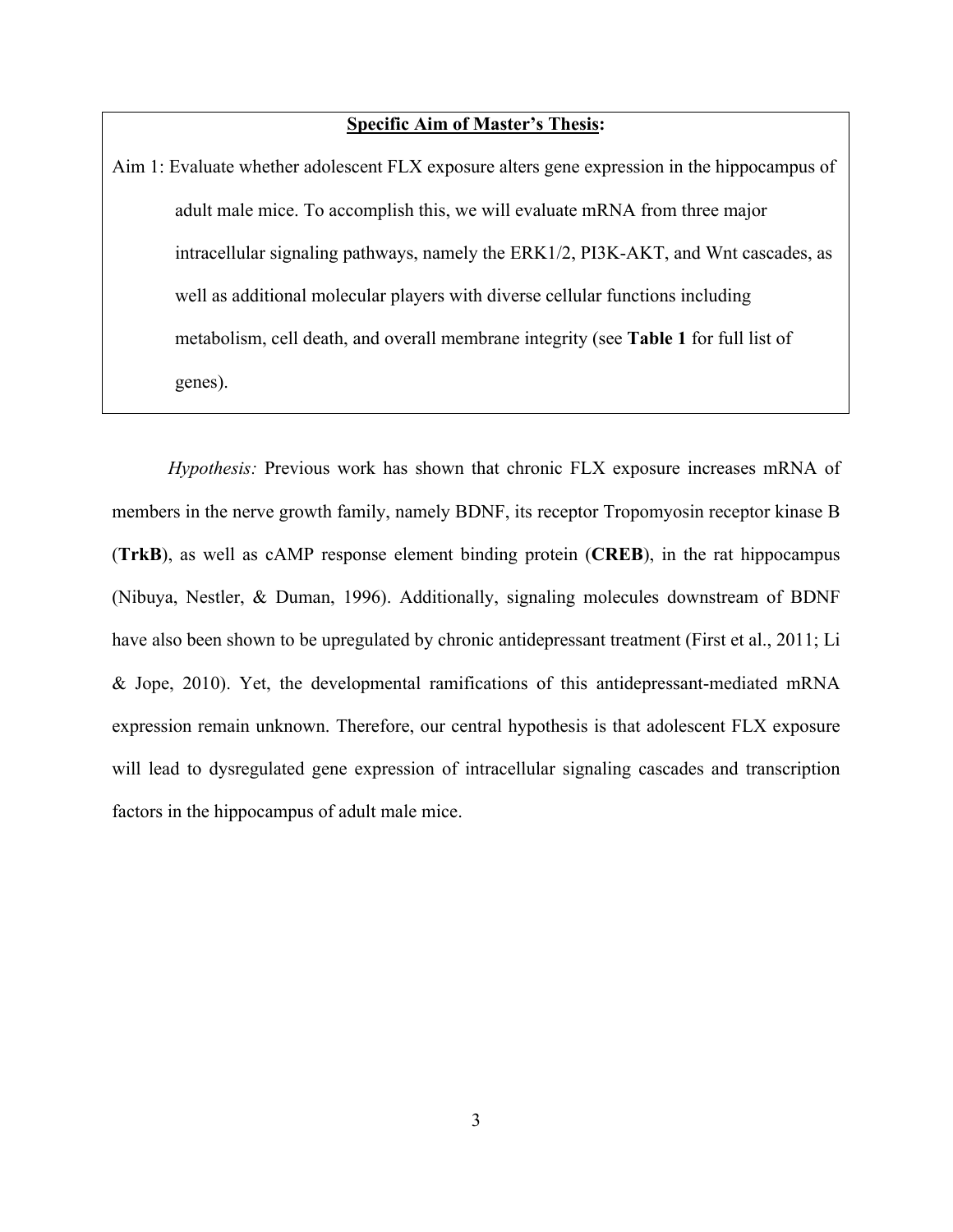#### **Chapter 2: Materials and Methods**

#### 2.1 Animals

Postnatal day (**PD**)-28 male C57BL/6 mice were obtained from Charles River Laboratories (Hollister, CA). Mice were maintained in an animal facility under controlled humidity and temperature conditions (21-23°C). Mice were housed in clear polypropylene boxes (3-4 per cage) containing wood shaving bedding, maintained on a 12:12 hr cycle (lights on at 700 hr), and were provided with water and food *ad libitum*. Experiments were conducted following the National Institutes of Health Guide for the Care and Use of Laboratory Animals (Council, 2003), and with approval of the Institutional Animal Care and Use Committee at The University of Texas at El Paso (Protocol: A-201609-1).

#### 2.2 Drug Treatment

Fluoxetine hydrochloride (FLX) was purchased from Spectrum Chemicals (Gardena, CA), and was dissolved in distilled sterile water (vehicle; **VEH**). Animals received intraperitoneal (**IP**) injections of either FLX or VEH using a volume of 2 ml/kg.

#### 2.3 Experimental Design

A total of 24 male C57BL/6 mice were randomly assigned to receive VEH or FLX treatment ( $n = 12$  per group). Specifically, mice were injected with VEH or FLX (20 mg/kg/day) for 15 consecutive days during PD35-49. Animals were then allowed a 21-day period without drug administration and were subsequently euthanized once they reached adulthood (on PD70). The selected timeframe of FLX administration (PD35–49) was chosen because it closely resembles the human adolescent period (Abreu-Villaca et al., 2010; Andersen, 2003), while the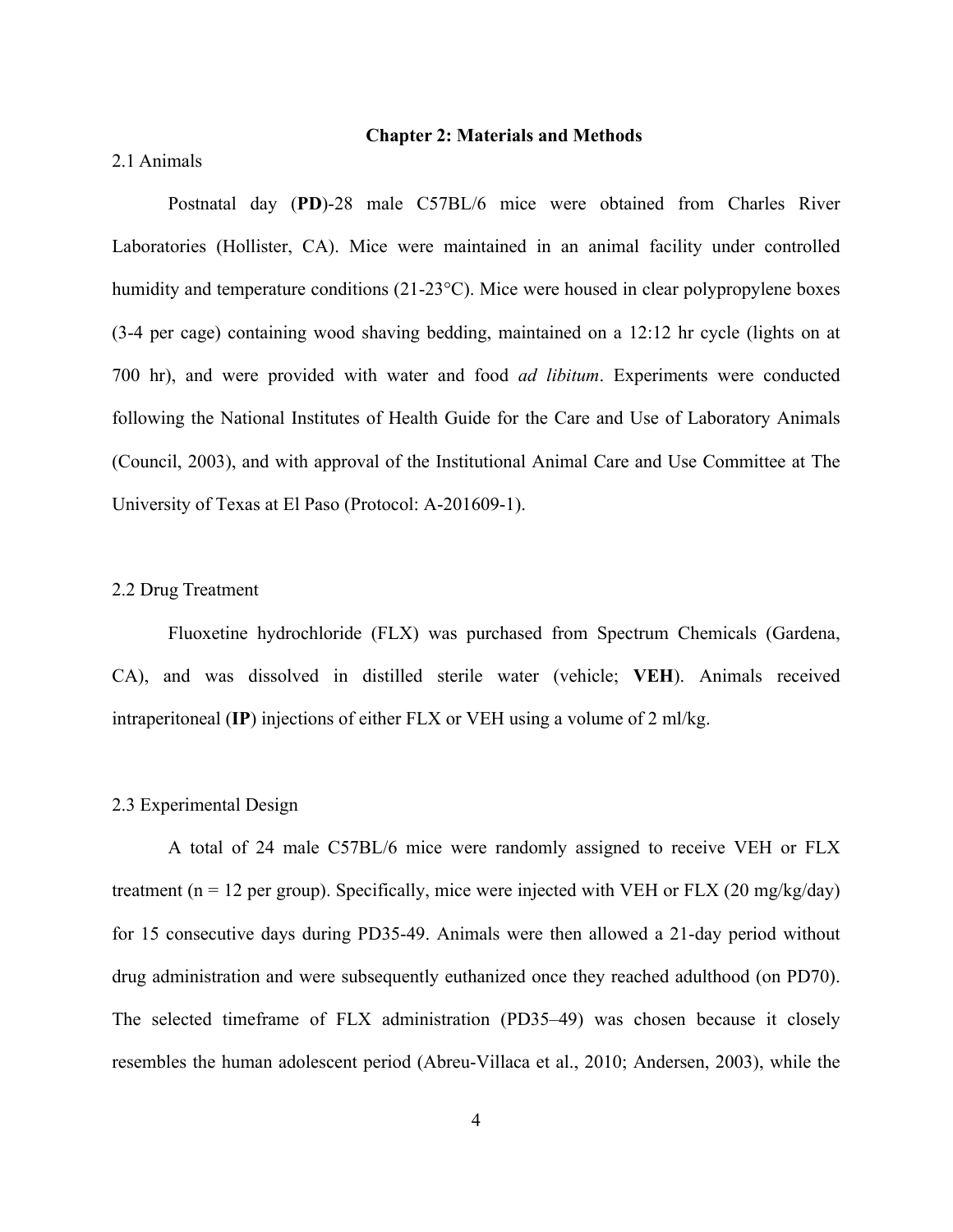FLX dose (20 mg/kg/day) was selected due to its well-established antidepressant-like response in animal models commonly adopted for the study of mood-related disorders (Englander et al., 2005; Flores-Ramirez et al., 2019; Iñiguez et al., 2010; LaPlant et al., 2010; Surget et al., 2011). A timeline of the experimental design is provided in **Figure 1**.

#### 2.4 Quantitative Real-Time Reverse Transcription Polymerase Chain Reaction

Gene expression is the biological process by which nuclear deoxyribonucleic acid (DNA) transcribes into messenger ribonucleic acid (mRNA), and ultimately translates into functional proteins (Crick, 1970). Measuring genetic expression can provide new information about the amount of gene product (i.e., mRNA) present in a cell. For example, this approach can be used to determine if an experimental manipulation (i.e. FLX pretreatment) has the potential to increase or decrease the expression of genes of interest, in a specific brain region (i.e. the hippocampus). One of the most precise gene quantification tools used in molecular biology is the quantitative real-time reverse transcriptase Polymerase Chain Reaction (qPCR) method.

The qPCR technique analyzes the gene transcripts present in a sample of interest through reverse transcription. First, isolated mRNA is purified and then homogenized with reverse transcriptase (DNA polymerase enzyme that transcribes mRNA into DNA) and deoxyribonucleotides (nucleotides specific to DNA). This synthesis yields a single strand of DNA complementary (cDNA) to the original mRNA template. Then, with the help of (1) primers (short pieces of single-stranded DNA from target genes, that bind to the cDNA sequences in a sample), (2) deoxynucleoside triphosphates (dNTPs; substrates of DNA nucleotides), (3) DNA polymerase (DNAP; an enzyme that generates DNA molecules by assembling nucleotides), and (4) fluorophore (a fluorescent chemical compound that binds to sample DNA and emits light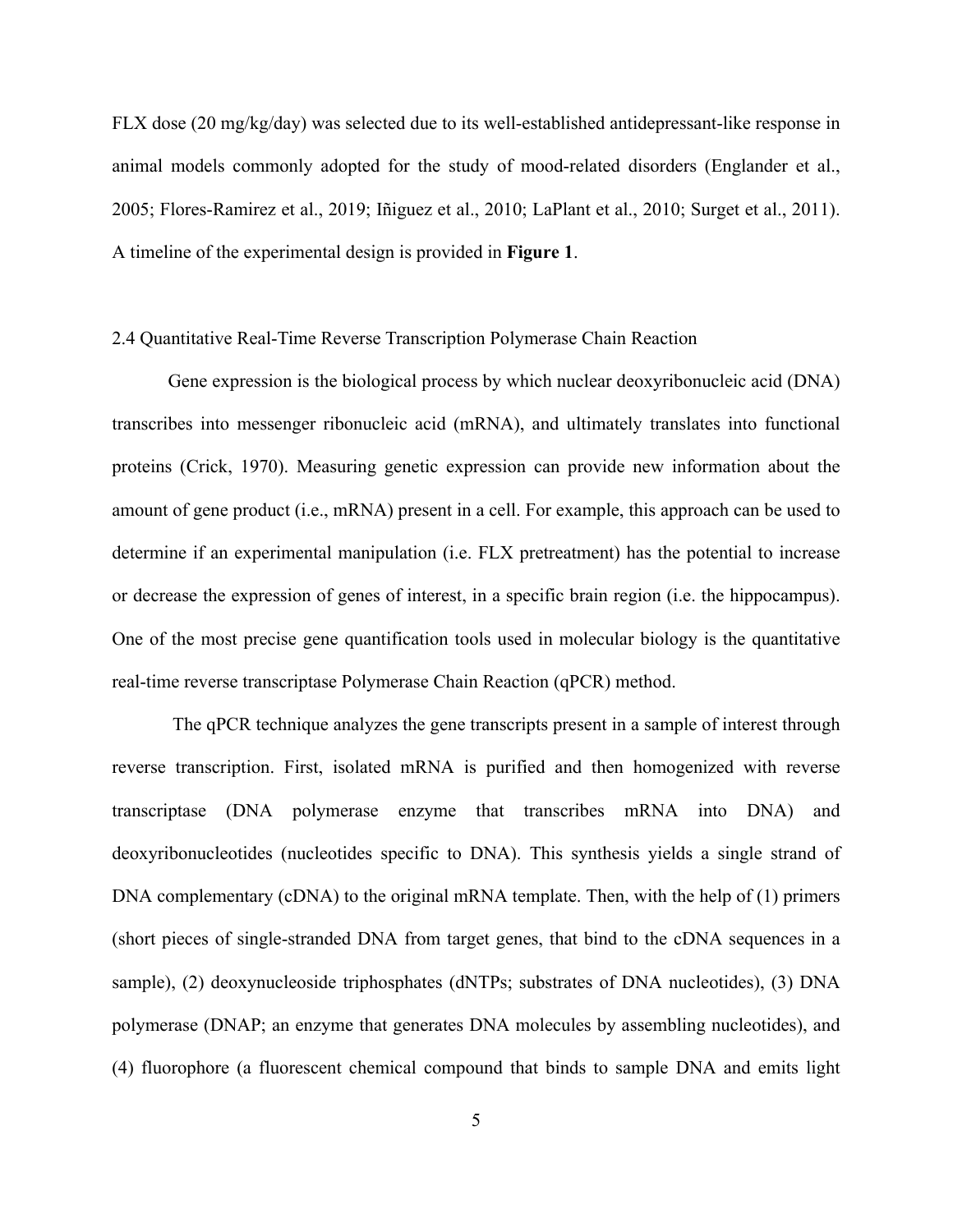upon light excitation), single-stranded cDNA is reverse transcribed into a double-stranded DNA (dsDNA) template of the target genes of interest. Lastly, qPCR is performed to amplify and measure the dsDNA templates. Read-outs (SYBR Green fluorescence emitted by the dsDNA) from the qPCR reaction are analyzed and fold-change (a change in expression of genes between a control and an experimental group) is calculated (see section 2.4.3 below).

#### 2.4.1 Strengths and Limitations of qPCR

A strength of the qPCR technique is the ability to quantify and measure specific sequences of transcripts (i.e., specific gene sequences). During reverse transcription, gene-specific primers can be utilized in place of random primers to increase the specificity of the cDNA strand. The specific-primer approach also reduces the amount of unspecific cDNA in a sample, thereby improving the read-outs of subsequent qPCR amplification. Yet, another advantage of the qPCR method can be its ability to increase cDNA yield with the use of random primers. Random priming maximizes the number of cDNA templates produced, thereby increasing the number of subsequent qPCR reactions that can be processed, making this a more economically viable option for exploratory analysis. Overall, the results from qPCR analysis increase our understanding of the transcriptional mechanisms of genes in a cell. However, conclusions regarding a cell's post-translational mechanisms cannot be made using this molecular technique.

A limitation of the qPCR method is the inability to detect and measure protein quantities. Proteins, the byproducts of gene translation, carry out a diverse range of functions within a cell (i.e., differentiation). Hence, protein detection is considered a crucial step in determining the characteristics and molecular processes of specific cells.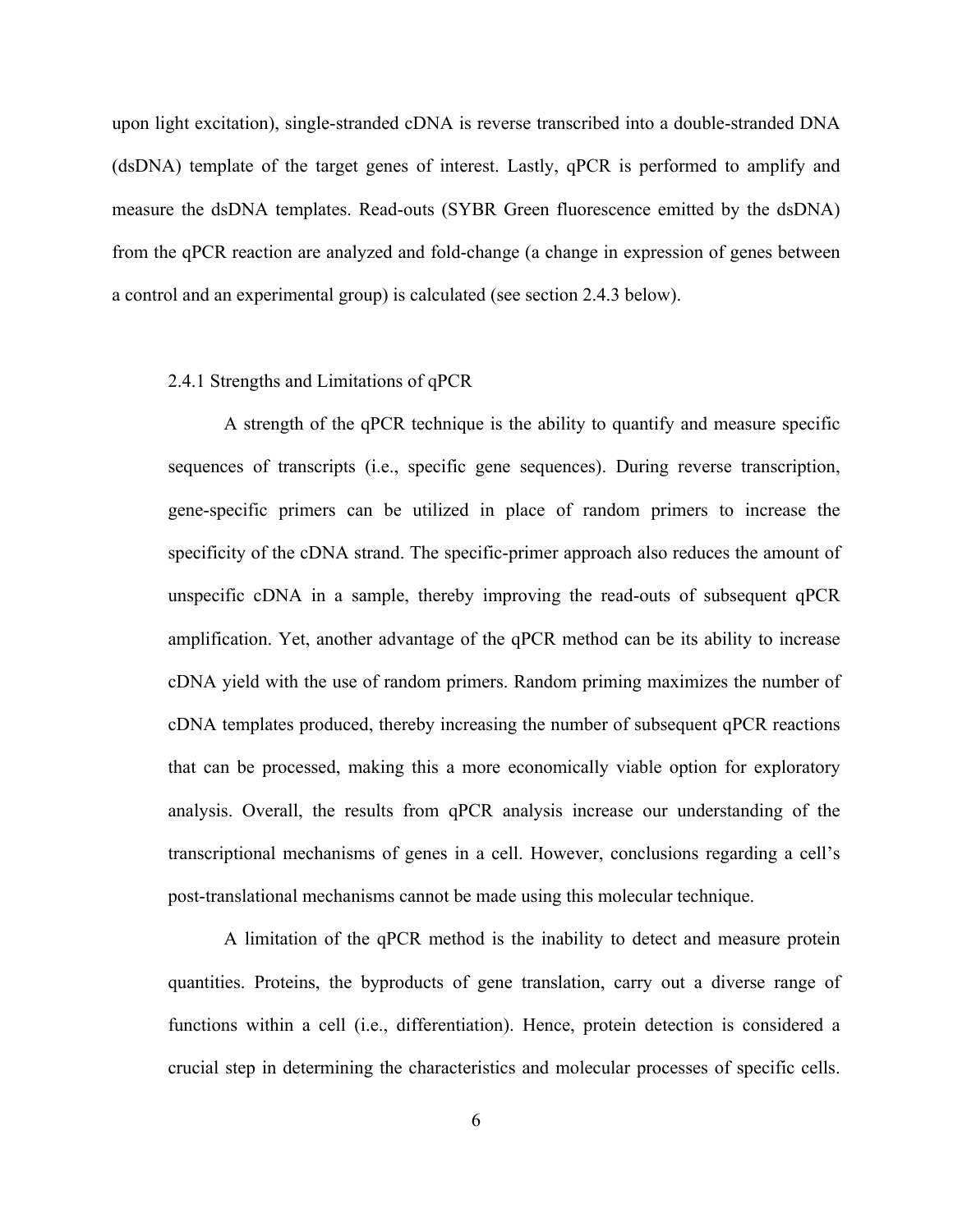While several molecular techniques, such as Western Blotting, can measure the total protein levels of a sample, protein quantification cannot be achieved using qPCR in part because of its starting material. Given that the purified mRNA (starting material) is reverse transcribed into cDNA, the only end-product possible is dsDNA, not protein. Moreover, those results can prove the existence of a gene in a tissue but cannot lead to direct conclusions about levels of total or phosphorylated protein. Therefore, interpretations about which specific proteins are present in a cell are limited to protein quantification tools, such as immunoblotting techniques.

#### 2.4.2 Experimental Procedure

Whole hippocampus was microdissected on dry ice and stored at -80°C until assayed (Iñiguez et al., 2012). RNA isolation was carried out with RNEasy Micro kits according to the manufacturer's instructions (Qiagen; Austin, TX). RNA was then reverse transcribed into cDNA, using the iScript cDNA synthesis kit (Bio-Rad; Hercules, CA). qPCR was then conducted using a commercially available kit (RealMasterMix, Eppendorf; Westbury, NY), running duplicate samples from each animal. Cycle threshold (Ct) values were determined and changes in gene expression were analyzed by the  $\Delta\Delta$ Ct method (Vialou et al., 2010), using GAPDH as housekeeping reference. The primer sequences for the analyzed genes are displayed in **Table 2**.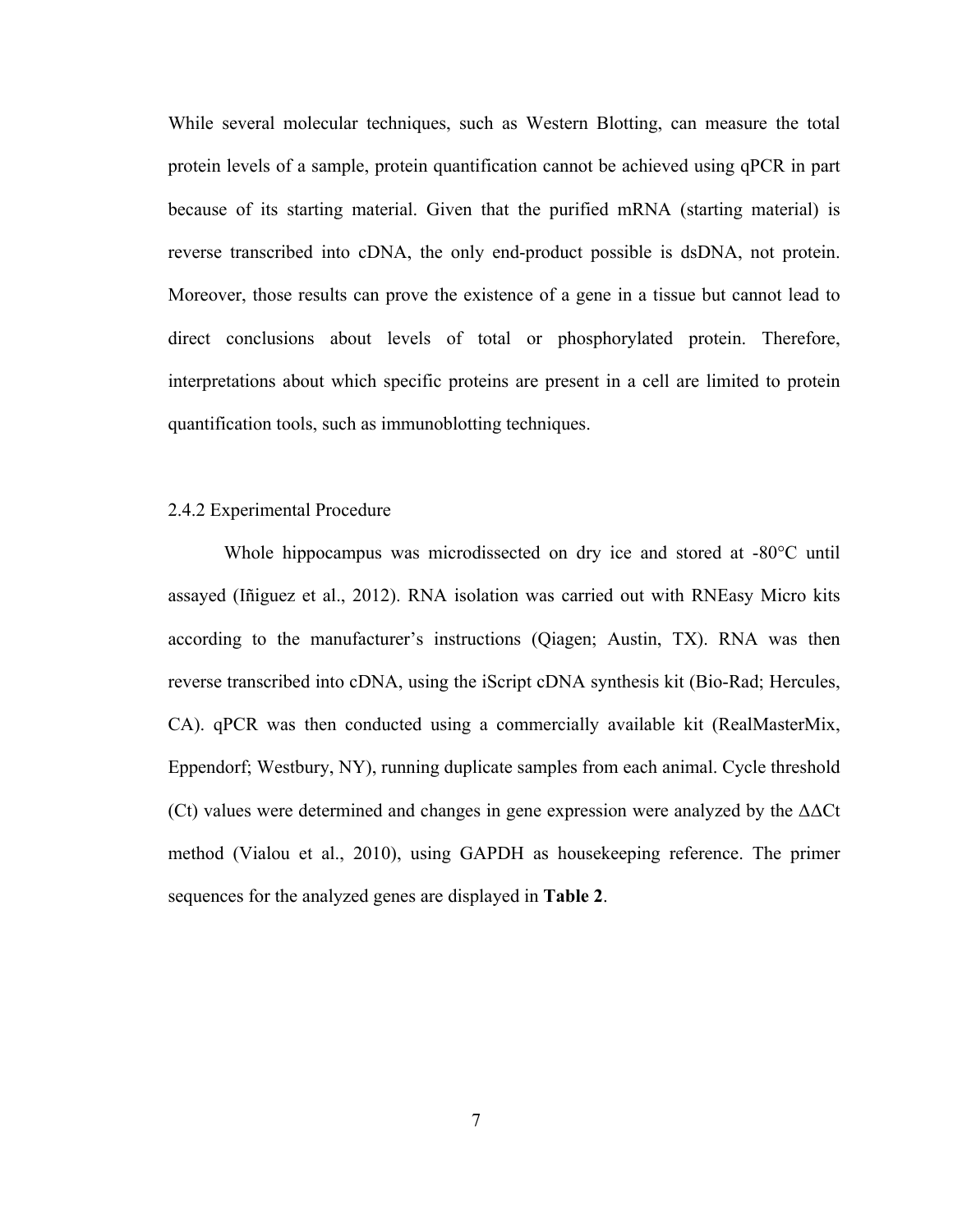#### 2.4.3 ΔΔCt Method of Analyses for qPCR

The  $\Delta\Delta$ Ct method determines relative fold change. A  $\Delta\Delta$ Ct value is calculated using Ct values obtained from the qPCR reaction. A Ct value represents the cycle number at which the fluorescence emitted by the qPCR product from gene sample, is above background levels. The Ct values of a housekeeping gene sample, such as GAPDH, is also included in the qPCR analysis as a control, because its stably expressed across all cell types and their gene expression is often not affected by pharmacological treatment such as FLX.

The first step in a  $\Delta\Delta$ Ct calculation is to acquire the Ct value of every target gene and housekeeping gene sample in a group. Also, since samples are loaded into the qPCR plate in duplicates or triplicates, an average Ct value for each gene (target and housekeeping), across experimental groups (VEH and FLX), needs to be calculated. Ultimately, leading to four Ct group averages [target genes Ct (VEH), Ct (FLX) and housekeeping genes Ct (VEH), Ct (FLX). Next, normalized (variation is removed via the house keeping gene values) Ct values ( $\Delta$ Ct) in the VEH and FLX groups are calculated using the following equations:  $\Delta C t_{(VEH)} = C t_{(TARGE GENE)} - C t_{(GAPDH)}$ , and  $\Delta C t_{(FLX)} =$  $Ct_{(TARGET GENE)} - Ct_{(GAPDH)}$ . The difference between a normalized VEH and FLX group is calculated using the following equation:  $\Delta \Delta \text{C}t = \Delta \text{C}t_{\text{F}LX} - \Delta \text{C}t_{\text{V}EH}$ . Finally, fold change or changes in level of gene expression are calculated as followed:  $2^{-\Delta\Delta Ct}$ . The target genes analyzed are displayed in **Table 1**.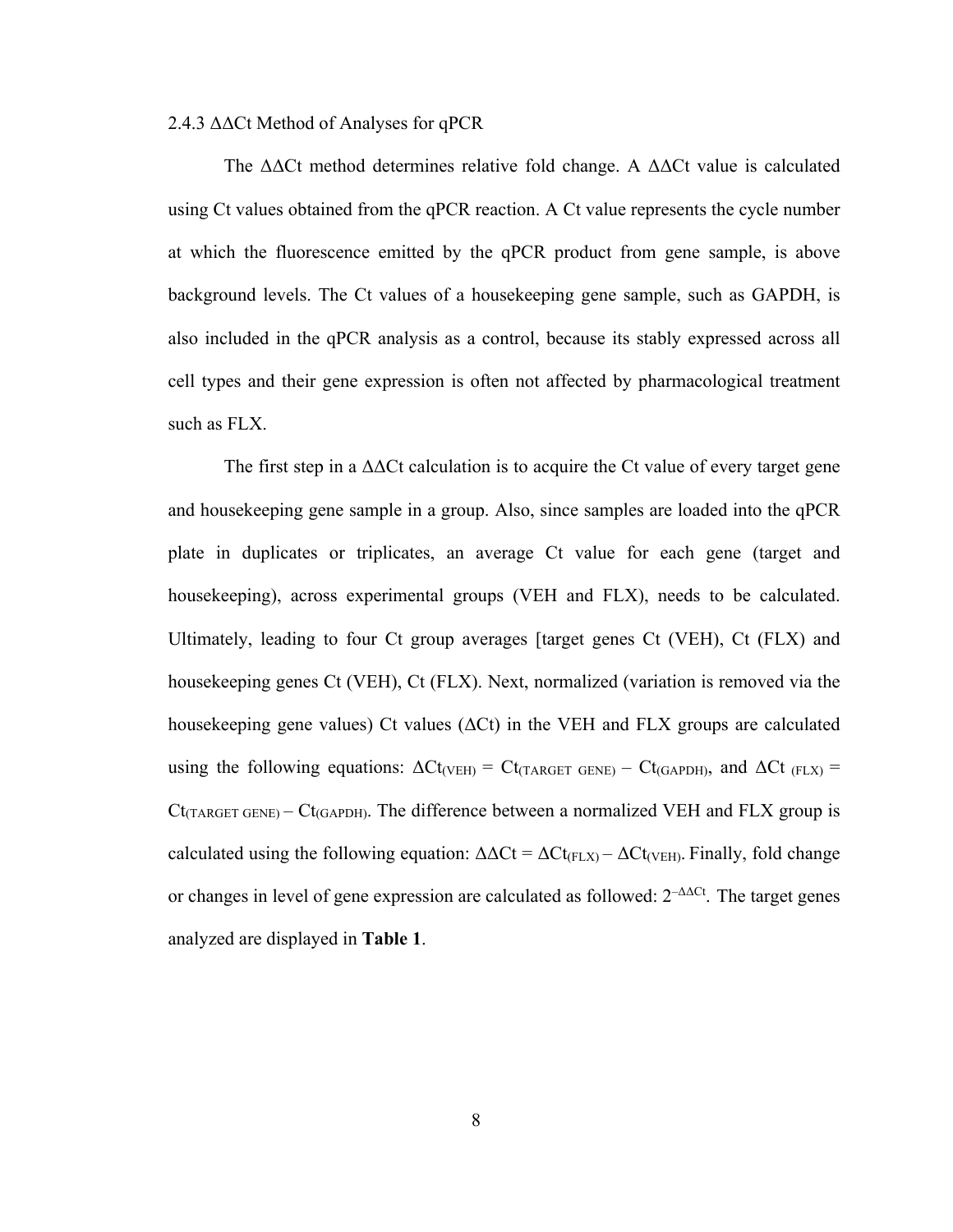2.4.4 Troubleshooting qPCR

qPCR is highly prone to cross-contamination. To prevent this, working surfaces should be sanitized with a DNA decontamination solution (such as  $DNAzap^{TM}$ ) before and after every qPCR protocol.

Negative controls, such as "No Template Controls" (NTC), can be also incorporated in qPCR plate analysis to rule out any random and/or reagent contamination. NTC wells are comprised of the qPCR master mix, RNAase free water, and primers, but no DNA or mRNA templates. Therefore, amplification should not occur in an NTC sample during the qPCR reaction. However, if for example the qPCR master mix happens to be contaminated with an amplicon (a gene-specific sequence of nucleotides that elongate cDNA) or any other DNA contaminant then amplification will be detected, ultimately leading to false positive results. To resolve this, a new mixture of the reagents should be prepared in a separate and decontaminated working space.

#### 2.5 Data Analysis

Experimental animals were randomly assigned to receive VEH or FLX during adolescence. Data were analyzed using two-tail Student's t tests. Data are presented as  $\pm$  standard error of the mean (**SEM**), and statistical significance was defined as  $p<0.05$ .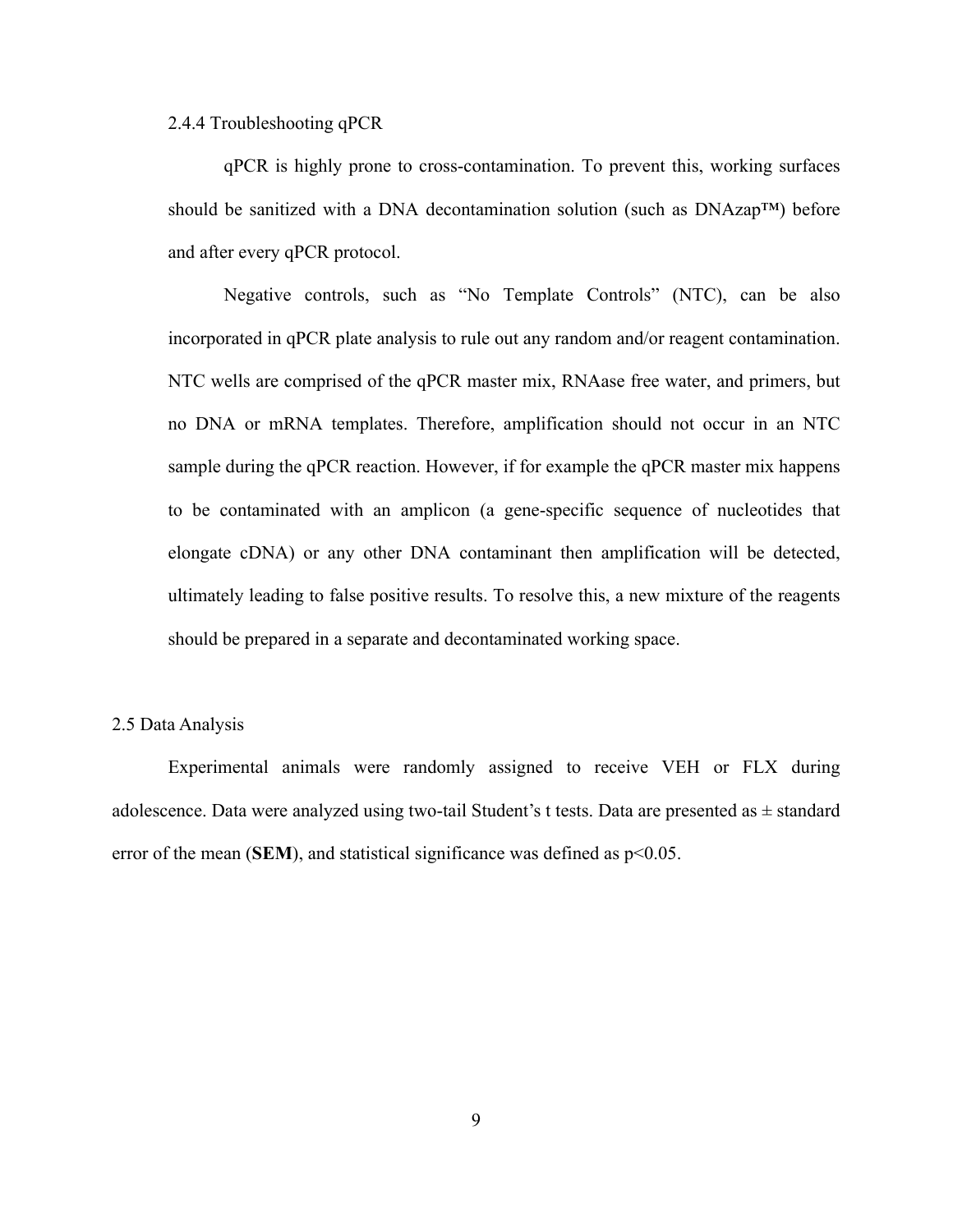#### **Chapter 3: Results**

3.1 Adolescent FLX exposure increases gene expression of the MAPK pathway in the adult hippocampus

**Figure 2** displays the effects of juvenile FLX exposure (PD35-49) on the expression of multiple genes within the MAPK signaling pathway in adulthood (PD70). When compared to VEH-pretreated controls ( $n = 12$ ) adult mice pretreated with FLX during adolescence ( $n = 12$ ) displayed increases in MEK1 (t<sub>22</sub> = 3.60, p = 0.0016; Fig. 2B), MEK2 (t<sub>22</sub> = 6.48, p<0.0001; Fig. 2C), ERK1 (p = 0.06; Fig. 2D), ERK2 (t<sub>22</sub> = 5.40, p<0.0001; Fig. 2E), and p90RSK (t<sub>22</sub> = 6.11, p<0.0001; Fig. 2F). However, no differences in BDNF (p>0.05; Fig. 2A) mRNA were noted between FLX and VEH pretreated mice.

3.2 Adolescent FLX exposure increases gene expression of transcription factors in the adult hippocampus

**Figure 3** shows the effects of juvenile FLX treatment (PD35-49) on adult hippocampal expression (PD70) of transcription factors, on which several signaling pathways are known to converge. When compared to VEH-pretreated controls ( $n = 12$ ), adult mice pretreated with FLX during adolescence (n = 12) displayed significant increases in CREB (t<sub>22</sub> = 6.40, p<0.0001; Fig. 3A), Zif268 (t<sub>22</sub> = 5.14, p<0.0001; Fig. 3B), and  $\Delta$ FosB (t<sub>22</sub> = 3.16, p = 0.0045; Fig. 3C).

3.3 Adolescent FLX exposure increases gene expression of the IRS2/PI3K/AKT pathway in the adult hippocampus

**Figure 4** shows the effects of adolescent FLX treatment (PD35-49) on hippocampal expression of genes from the IRS2/PI3K/AKT pathway in adult male mice (PD70). We found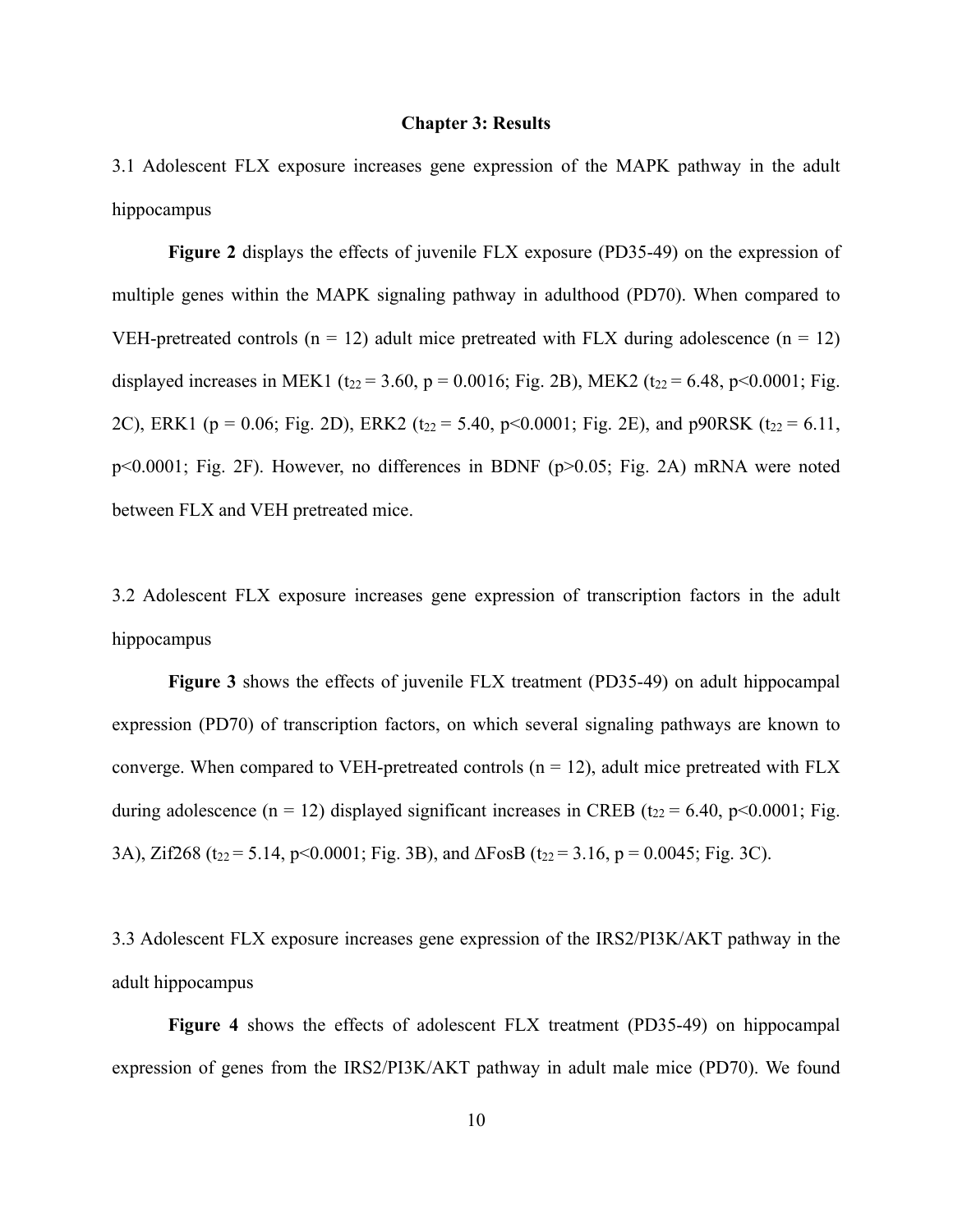that when compared to VEH-pretreated controls  $(n = 12)$ , adult mice pretreated with FLX during adolescence (n = 12) displayed significant increases in IRS2 ( $t_{22}$  = 4.18, p = 0.0004; Fig.4A), PI3K (t<sub>22</sub> = 2.48, p = 0.0212; Fig. 4B), PDK (t<sub>22</sub> = 3.62, p = 0.0015; Fig. 4C), AKT1 (t<sub>22</sub> = 4.25, p = 0.0003; Fig. 4D), and GSK3 $\beta$ -1 (t<sub>22</sub> = 2.75, p = 0.0114; Fig. 4E).

3.4 Adolescent FLX exposure alters genes from the Wnt signaling pathway in the adult hippocampus

**Figure 5** displays the effects of juvenile FLX treatment (PD35-49) on hippocampal expression of genes within the Wnt signaling pathway in adulthood (PD70). When compared to VEH-pretreated controls ( $n = 12$ ), adult mice pretreated with FLX during adolescence ( $n = 12$ ) displayed significant decreases in Wnt1 ( $t_{22} = 3.63$ ,  $p = 0.0014$ ; Fig. 5A), without changes in Wnt5a (p>0.05; Fig. 5B). Conversely, adolescent FLX pretreatment increased mRNA levels of DVL2 ( $t_{22}$  = 5.56, p<0.0001; Fig. 5D), but not DVL1 (p>0.05; Fig.5C) or DVL3 (p>0.05; Fig. 5E). Likewise, adolescent FLX history increased the expression of β-catenin (t<sub>22</sub> = 6.73, p<0.0001; Fig. 5F), PLC $\gamma$ 1 (t<sub>22</sub> = 4.71, p = 0.0001; Fig. 5G), and CaMKII $\alpha$  (t<sub>22</sub> = 2.33, p = 0.0291; Fig. 5H) in the hippocampus of adult mice.

3.5 Adolescent FLX exposure alters the expression of hippocampal genes with diverse cellular functions in adulthood

**Figure 6** displays the effects of adolescent FLX treatment (PD35-49) on the expression of hippocampal genes with various intracellular functions in adulthood (PD70). Here, when compared to VEH-pretreated controls  $(n = 12)$ , adult animals pretreated with FLX during adolescence (n = 12) displayed increased gene expression of DIABLO ( $t_{22}$  = 2.35, p = 0.0279;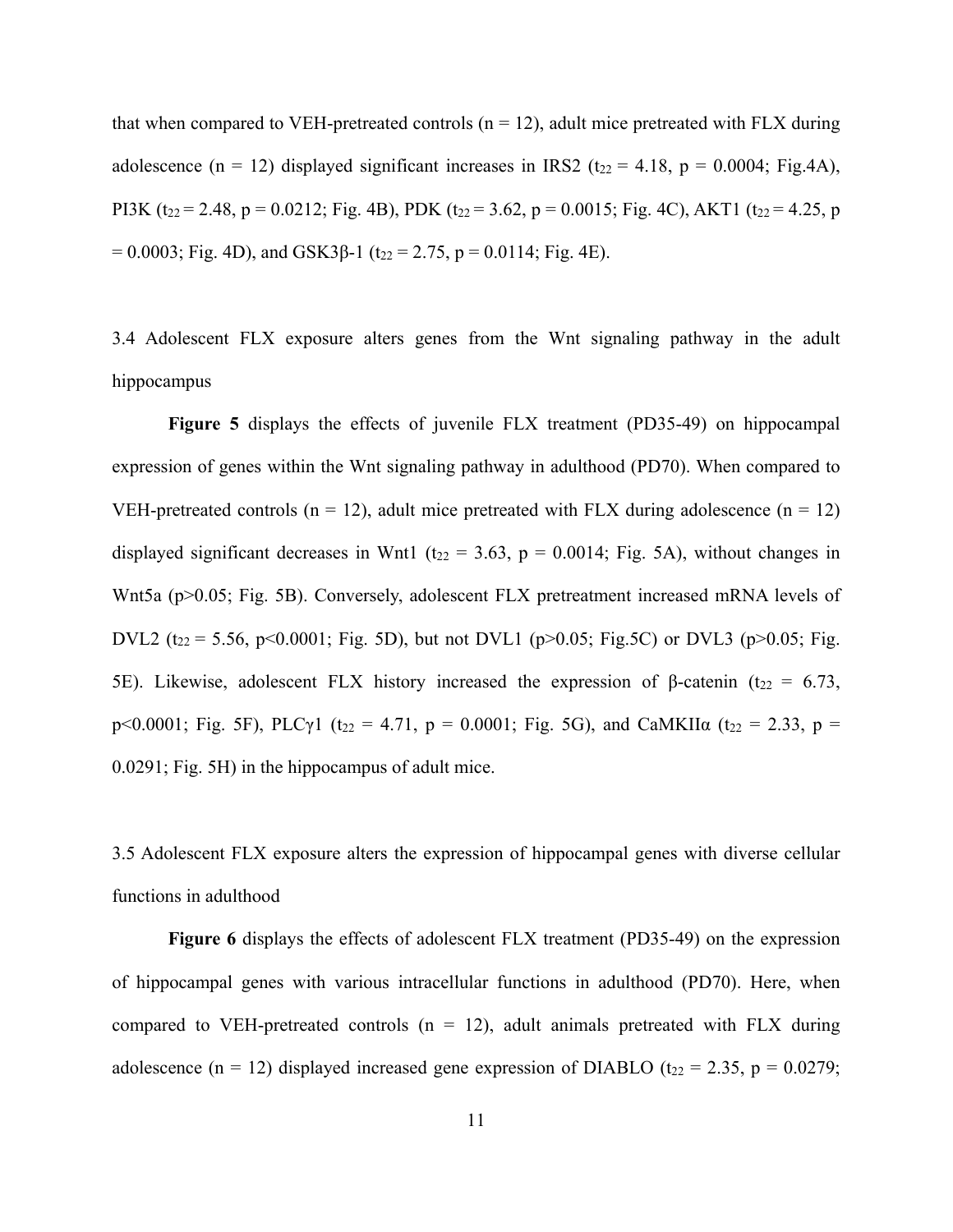Fig. 6A) and β-actin ( $t_{22} = 4.69$ ,  $p = 0.0001$ ; Fig 6B). Conversely, adolescent FLX history significantly decreased expression of fucose kinase (FUK;  $t_{22} = 2.35$ ,  $p = 0.0278$ ; Fig. 6C) and the immediate early-gene c-Fos ( $t_{22} = 3.38$ ,  $p = 0.0027$ ; Fig. 6D), without affecting mRNA levels of either BAD (p>0.05; Fig. 6E) or sonic hedgehog (SHH, p>0.05; Fig. 6F).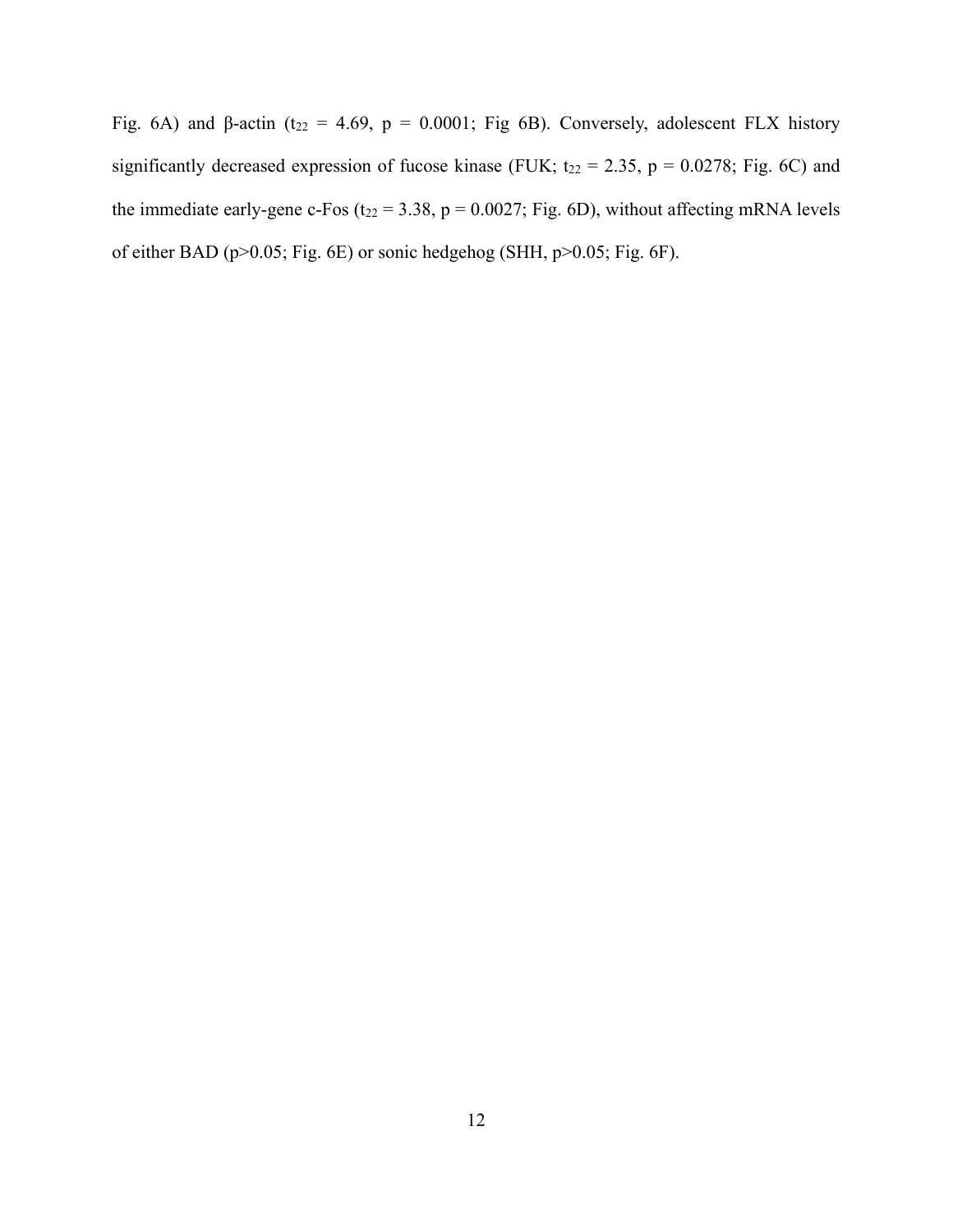#### **Chapter 4: Discussion**

#### 4.1 Summary

Accumulating preclinical evidence suggests that juvenile exposure to FLX leads to complex behavioral side effects in adulthood; wherein rodents display attenuated responses to inescapable stress (Airan et al., 2007; Iñiguez, Alcantara, et al., 2014; Karpova et al., 2009) along with enhanced drug-seeking behavior (Iñiguez et al., 2015), among other phenotypes (Olivier et al., 2011). Collectively, these enduring FLX induced alterations suggest that ontogenic exposure to SSRIs may render the organism in need of subsequent antidepressant reexposure in later life to normalize behavior (Iñiguez et al., 2010; Karpova et al., 2009). Thus, the goal of this thesis was to explore the persistent molecular alterations that may result as a function of adolescent SSRI exposure in the adult hippocampus, given that this brain region modulates responses to stress and reward-seeking behavior under normal conditions (Duric et al., 2010; Meyers et al., 2003). Specifically, we evaluated whether FLX administration during adolescence exerts long-term changes in adult hippocampal expression of genes belonging to several major intracellular signaling pathways involved in neuronal growth and survival, including the ERK1/2, IRS2/PI3K/AKT, and Wnt cascades, as well as genes with varied cellular functions, including modulation of calcium signaling  $(Ca^{++}/calmodulin-dependent)$  protein kinase II [**CamKIIα**]), mitochondrial homeostasis (Direct IAP binding protein with low pI [**DIABLO**], and Bcl2-associated agonist of cell death [**BAD**]), metabolism (fucose kinase [**FUK**]), neuronal survival (sonic hedgehog [**SHH**]), and cytoskeletal assembly (β-actin).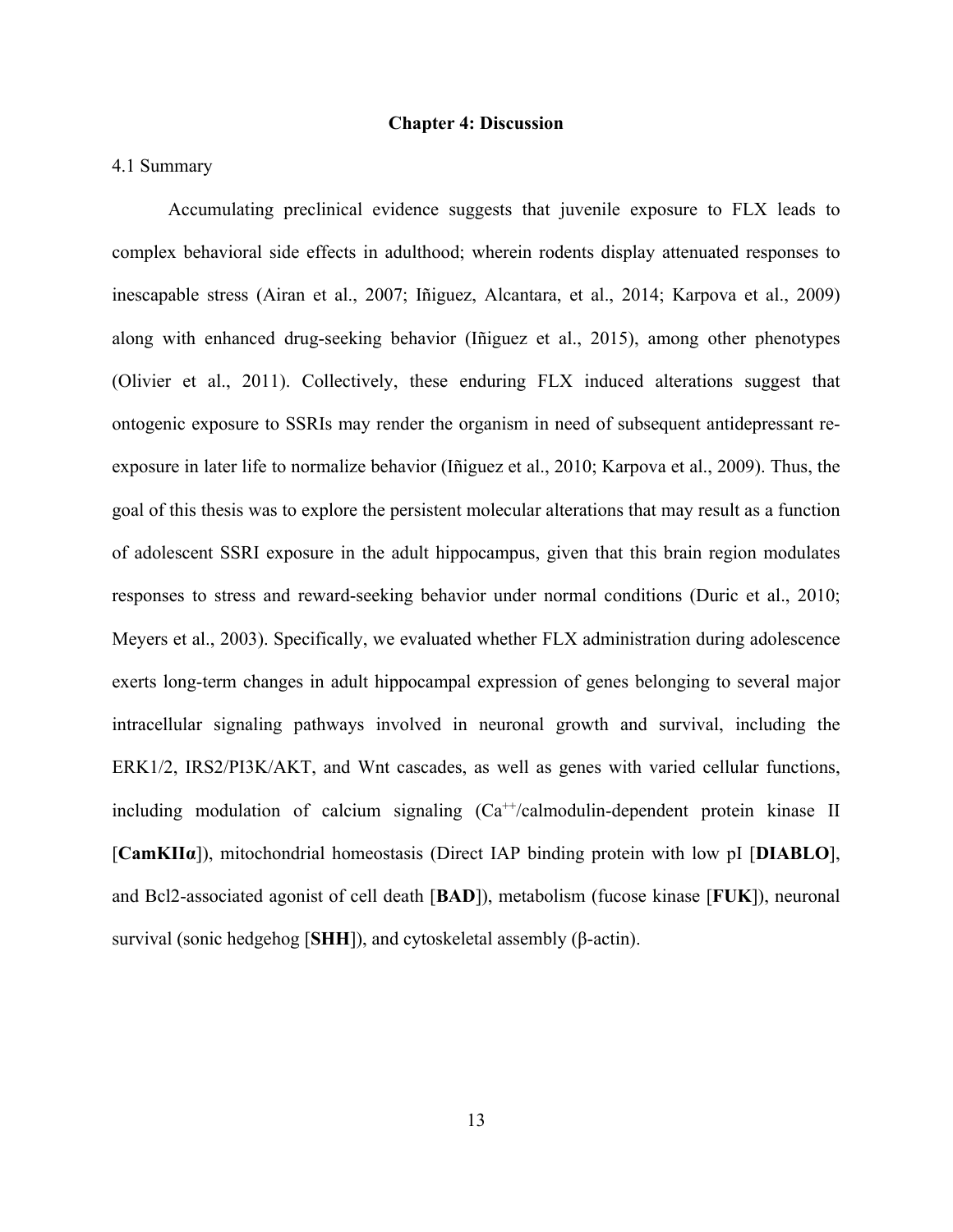4.2 Adolescent FLX exposure increases MAPK-related gene expression in the adult hippocampus

BDNF is a central component of several intracellular signaling cascades, given its ability to initiate signal transduction of different pathways, including those mediated by MAPK, AKT, and Wnt-disheveled (DVL)-phospholipase C gamma (PLCγ1) signaling (Bjorkholm & Monteggia, 2016). Previous studies have established BDNF as a key molecule in mood-related pathologies, and thus, signaling pathways modulated by this neurotrophic factor can be influenced by the actions of antidepressant drugs, including SSRIs (Autry & Monteggia, 2012; Castren & Rantamaki, 2010). Acute FLX has been shown to alter multiple intracellular signaling pathways (Alcantara et al., 2014; Warren et al., 2011; Yan et al., 2020), and early-life FLX exposure induces long-term increases in the expression of hippocampal BDNF and its main receptor TrkB (Karpova et al., 2009). Thus, we evaluated BDNF mRNA levels within the adult hippocampus as a function of adolescent FLX exposure. Surprisingly, we did not find changes in hippocampal BDNF mRNA (Fig. 2A) – likely due to the differences in the age window of FLX pre-exposure (prepubertal [PD4-21] vs. adolescence [PD35-49]) as well as the promoter specificity of BDNF assessed between the studies. Yet, we found an overall upregulation in mRNA levels of the downstream MAPK signaling pathway (MEK1/2-ERK1/2-p90RSK) 21 days post FLX exposure (Fig. 2B-F). This is an intriguing finding that now bridges hippocampal neurobiological alterations with the persistent FLX-dependent behavioral effects previously reported (Homberg et al., 2011). For example, adult male mice pre-exposed with FLX during adolescence display enhanced preference for rewarding substances like sucrose (Iñiguez et al., 2010) and cocaine (Iñiguez et al., 2015), mimicking the functional role of hippocampal ERK signaling that is observed in adult animals displaying drug-seeking behavior (Tropea et al.,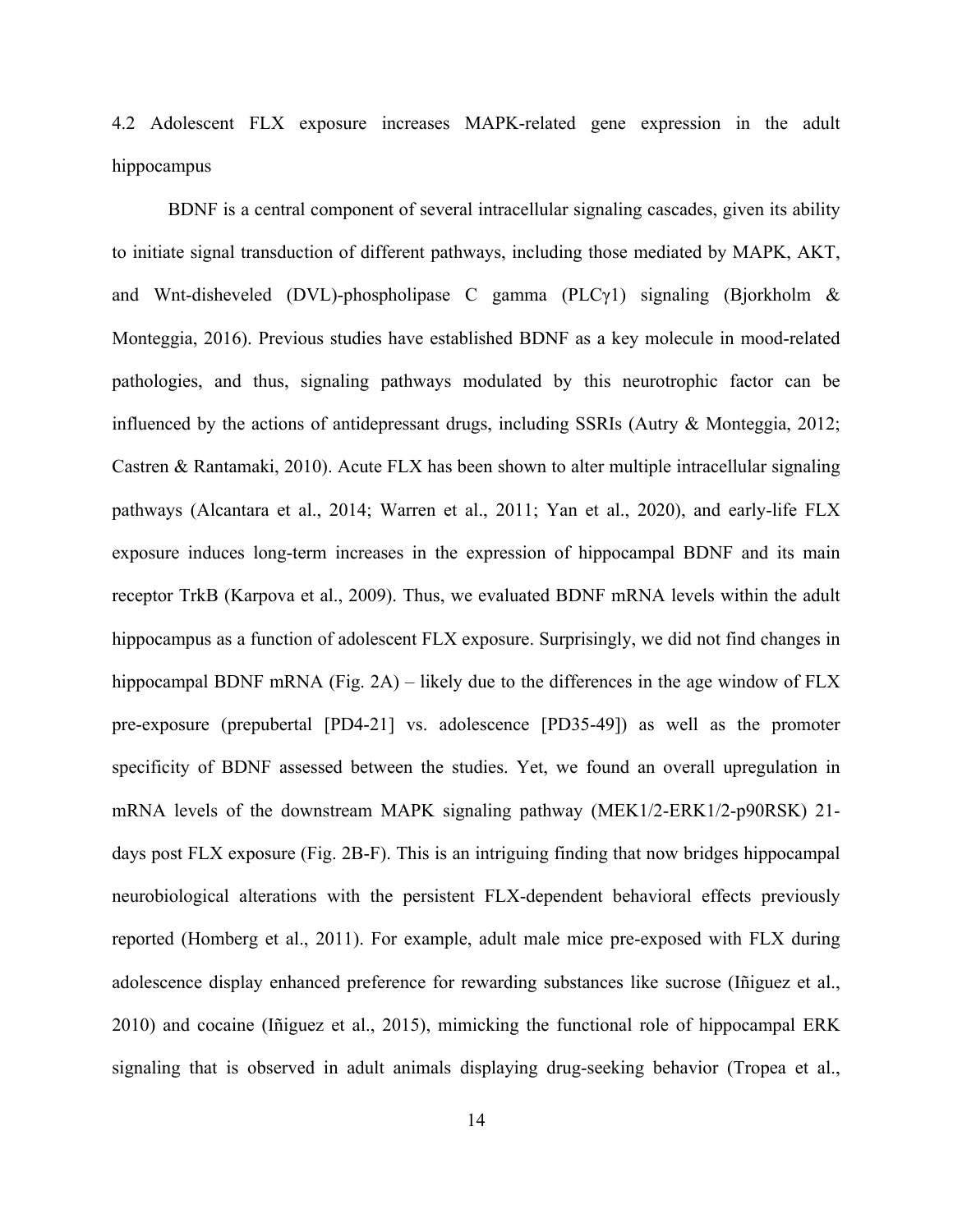2008). Further supporting the relationship between ERK and facilitated reward, we found persistent FLX induced elevations of CREB, ΔFosB, and Zif268 (Fig. 3A-C); transcription factors downstream of ERK that have been associated with cocaine-seeking behavior (Gajewski et al., 2019; Hearing et al., 2010; Tropea et al., 2008). Interestingly, while psychological and/or physical stress precipitates drug preference (Fosnocht et al., 2019; Garcia-Carachure et al., 2020; McLaughlin et al., 2006), in a paradoxical manner, juvenile FLX history leads to persistent decreases in responsivity to inescapable stress challenges – since FLX pretreated rodents do not exhibit the characteristic social avoidance induced by repeated social defeat stress (Iñiguez, Alcantara, et al., 2014) or enhanced immobility on the forced swim test (Iñiguez et al., 2010; Karpova et al., 2009). Thus, the enduring FLX induced increases of hippocampal MAPK signaling (Fig. 2), and its downstream transcription factors (Fig. 3), capture both the facilitated drug-seeking phenotype, as well as the resilient-like properties, that these molecules induce in adult animals under normosensitive conditions (Duric et al., 2010; Iñiguez et al., 2019). Yet, here, we report that juvenile SSRI pre-exposure leads to hippocampal MAPK upregulation in adulthood, a critical finding that provides a potential molecular mechanism for the behavioral alterations observed as a function of adolescent FLX history. Interestingly, previous work from our laboratory shows decreases in ERK-signaling within the ventral tegmental area of the midbrain in adult male rodents pre-exposed to FLX during adolescence (Iñiguez, Alcantara, et al., 2014). Along with this earlier work, we now show that juvenile antidepressant exposure changes MAPK signaling differentially across different brain regions in adulthood; with adolescent FLX exposure resulting in long-term decreases of ERK in the ventral tegmental area, while increasing it in the hippocampus (Fig. 2) – an important finding that uncovers long-term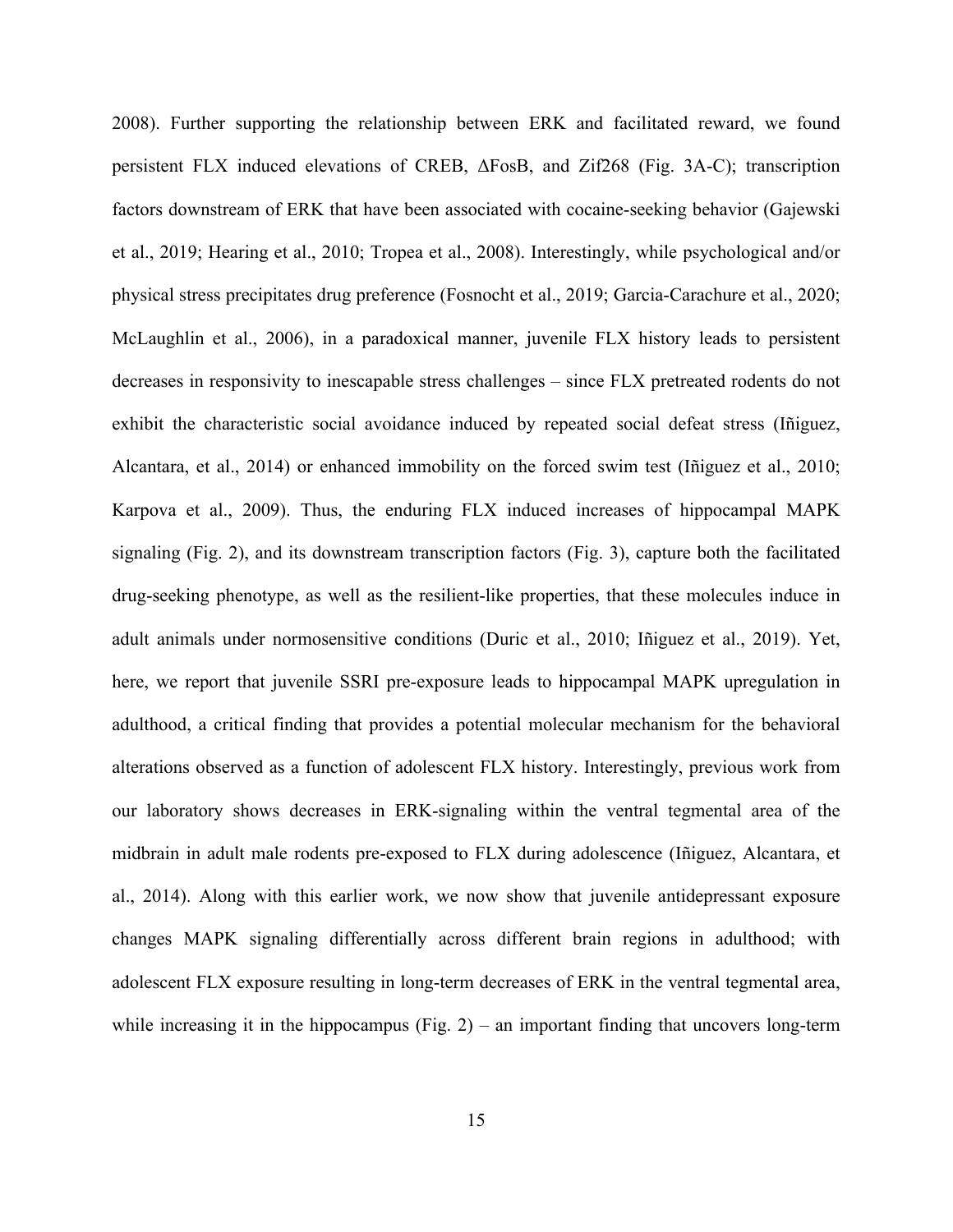molecular circuit-based alterations between reward related regions (i.e., ventral tegmental area) and the hippocampal formation.

4.3 Adolescent FLX exposure alters AKT- and Wnt-related hippocampal gene expression in adulthood

Given that insulin receptor substrate (**IRS**)-2 modulates synaptic plasticity within the hippocampus (Martin et al., 2012), as well as responses to antidepressant medications and drugs of abuse (Glombik et al., 2017; Iñiguez et al., 2008; Russo et al., 2007), we further evaluated the enduring impact of adolescent FLX on IRS2 and its downstream signaling components, including PI3K, PDK, AKT, and glycogen synthase 3 beta-1 (**GSK3β-1**). Here, adolescent FLX history increased the mRNA levels of these genes in the adult hippocampus (Fig.4). This prolonged FLX induced upregulation of the AKT signaling cascade is consistent with previous work demonstrating that adult male rodents pre-exposed to FLX during adolescence display long-lasting prophylactic phenotypes (Iñiguez et al., 2010). In other words, the persistent increases in AKT signaling, as a function of FLX history, mediates resilient-like behavioral responses on preclinical tests of despair, as well as in postmortem tissue of depressed patients that were taking antidepressants at the time of death (Krishnan et al., 2008). Likewise, we evaluated molecular markers related to the Wnt pathway, given that deregulation of this signaling cascade has been proposed to underlie aspects of major depression and antidepressant efficacy (Wilkinson et al., 2011), as well as responses to cocaine (Dias et al., 2015). In this case, adolescent FLX pre-exposure decreased Wnt1, but not Wnt5a (Fig. 5A-B) hippocampal mRNA levels in adulthood. Conversely, we found that adolescent FLX pretreatment resulted in a persistent upregulation of several downstream components of the Wnt canonical (β-catenin; Fig.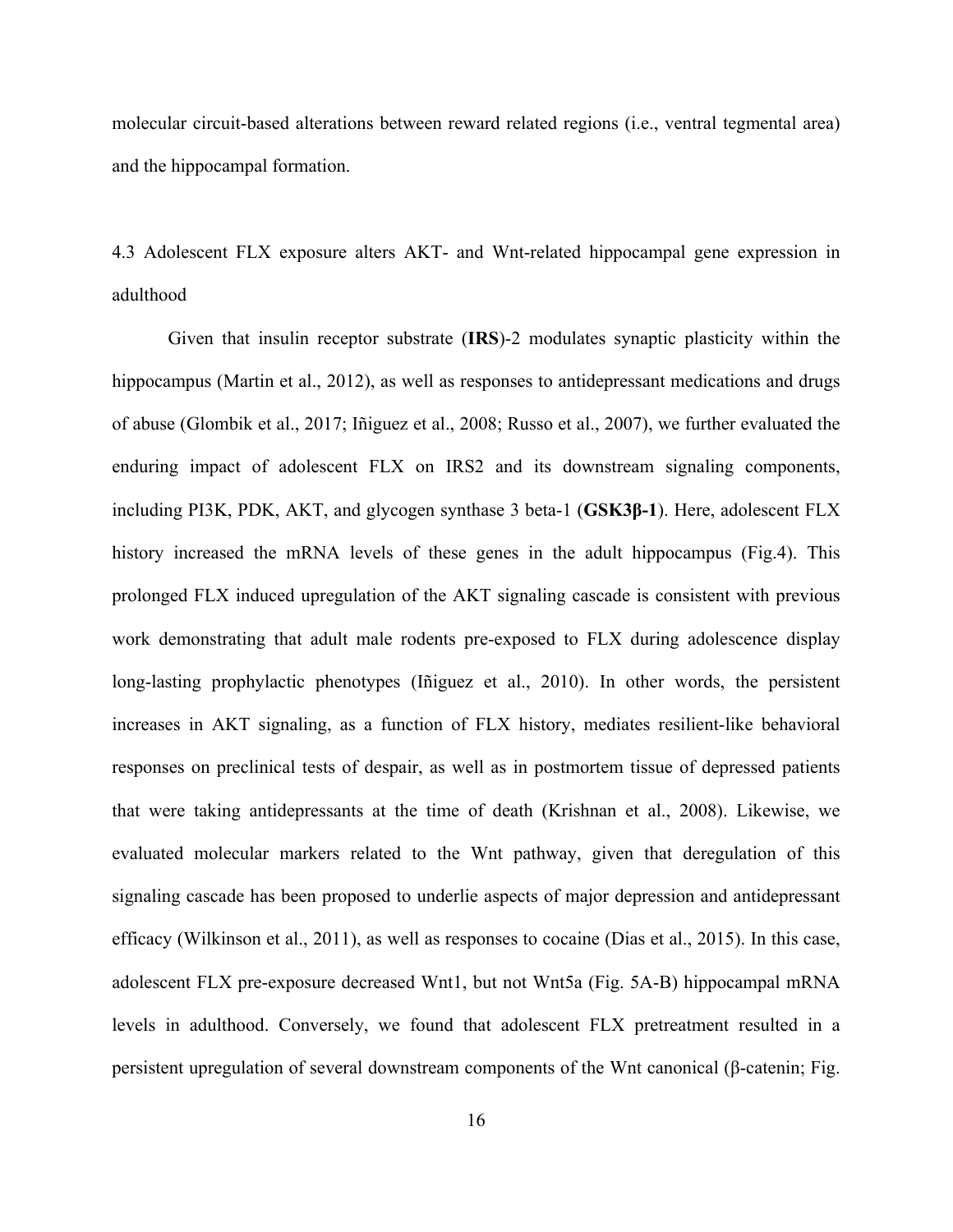5F) and noncanonical (PLCγ1 and CaMKIIα; Fig. 5G-H) pathways. Specifically, FLX exposure resulted in a lasting increase of DVL2 (but not DVL1 or DVL3; Fig. 5C-E), β-catenin (Fig.5F), PLCγ1 (Fig.5G) and CaMKII $\alpha$  (Fig.5H). Of note, PLCγ1 and CaMKII $\alpha$  are both signaling markers that crosstalk with the protein kinase C (**PKC**) cascade, and thus, it is likely that FLX history de-regulates additional signaling pathways involved in plasticity, cell migration, and neurogenesis (Abdolmaleki et al., 2020).

## 4.4 Adolescent FLX exposure alters hippocampal transcripts associated with neuronal function/structure in adulthood

One of the interesting things about FLX is that it increases plasticity/neurogenesis markers within the hippocampus, along with decreases in immobility on the forced swim test, three weeks post antidepressant exposure (Airan et al., 2007) – thus, matching the persistent resilient-like profile commonly reported in adult male mice and rats with juvenile FLX history (Iñiguez, Alcantara, et al., 2014; Iñiguez et al., 2010; Karpova et al., 2009). Because the integrity of the hippocampus plays a central role in affect-related disorders (Cha et al., 2016), we further evaluated whether SSRI history would result in long-term changes of hippocampal genes associated with neuronal growth (SHH; (Gonzalez-Reyes et al., 2019)), apoptosis (DIABLO, BAD; (Troy et al., 2002)), cytoskeletal assembly (β-actin; (Chung, 2015)), metabolism (FUK; (Angenstein et al., 1992; Popov et al., 1983)) as well as overall neuronal activation (c-Fos; (Gao & Ji, 2009)). While no differences in SHH or BAD were noted between the groups, we found a persistent increase in DIABLO and β-actin, along with decreases in FUK and c-Fos mRNA expression (Fig. 6). Interestingly, these long-lived FLX induced transcriptional changes mimic those induced by stress/injury insults; wherein rodents display increases in β-actin (P et al.,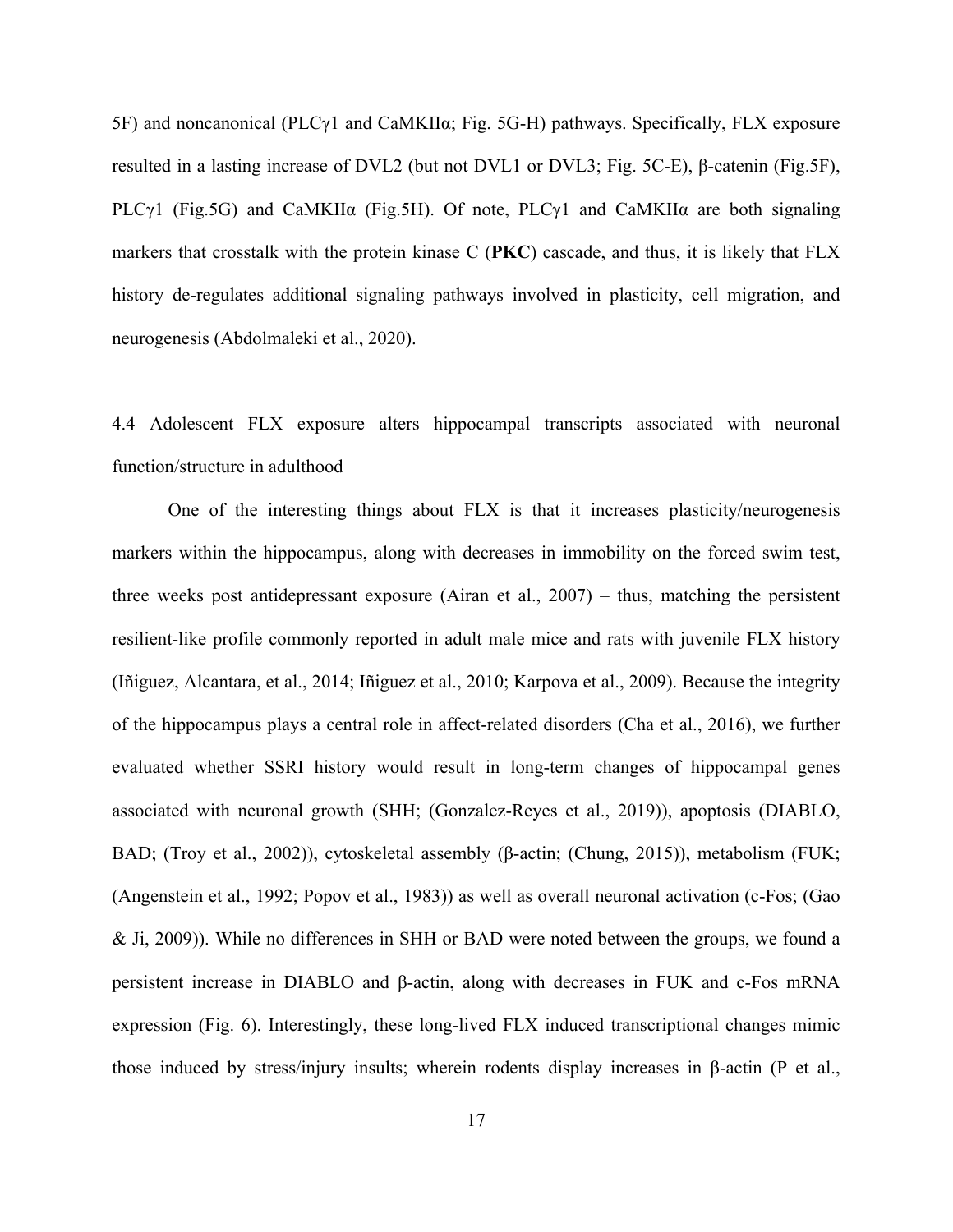2012) and the release of proapoptotic mitochondrial intermembrane space proteins, like DIABLO (X et al., 2005). Moreover, stress/injury insults impair memory performance, and since FUK activity (Popov et al., 1983) and c-Fos expression (J et al., 2002) are positively correlated with hippocampus-dependent memory performance, the long-term FLX-induced downregulation of FUK and c-Fos, respectively, potentially contributes to the spatial memory impairment observed in adult rodents with a history of FLX exposure during adolescence (Flores-Ramirez et al., 2019). Collectively, these findings suggest that aberrant transcription of DIABLO, FUK, c-Fos, β-actin, as well as multiple intracellular pathways (i.e., ERK, AKT, Wnt) caused by adolescent FLX exposure, may lead to altered neuronal plasticity/survival, and overall activation of the adult hippocampus (Cowen, 2007; Varela-Nallar & Inestrosa, 2013); resulting in an imbalance of information processing within brain circuits that modulate responses to rewards, memory performance, and stress (Fig. 7). Although correlational, the results of this thesis may provide a molecular signature to the complex behavioral profile exhibited by adult rodents previously exposed to FLX during adolescence (Homberg et al., 2011; Iñiguez et al., 2015; Iñiguez et al., 2010).

#### 4.5 Limitations

A limitation of the present work is the exclusion of female rodents in our experimental design, consequently reducing the interpretability of our data to the clinical setting – wherein women, when compared to men, represent most of the patients prescribed with FLX for the management of numerous illnesses including depression, eating disorders, anxiety, pain, and premenstrual dysphoric disorder (Hoffmann et al., 2014). As such, future investigations using female rodents will be needed to assess whether similar or different patterns of hippocampal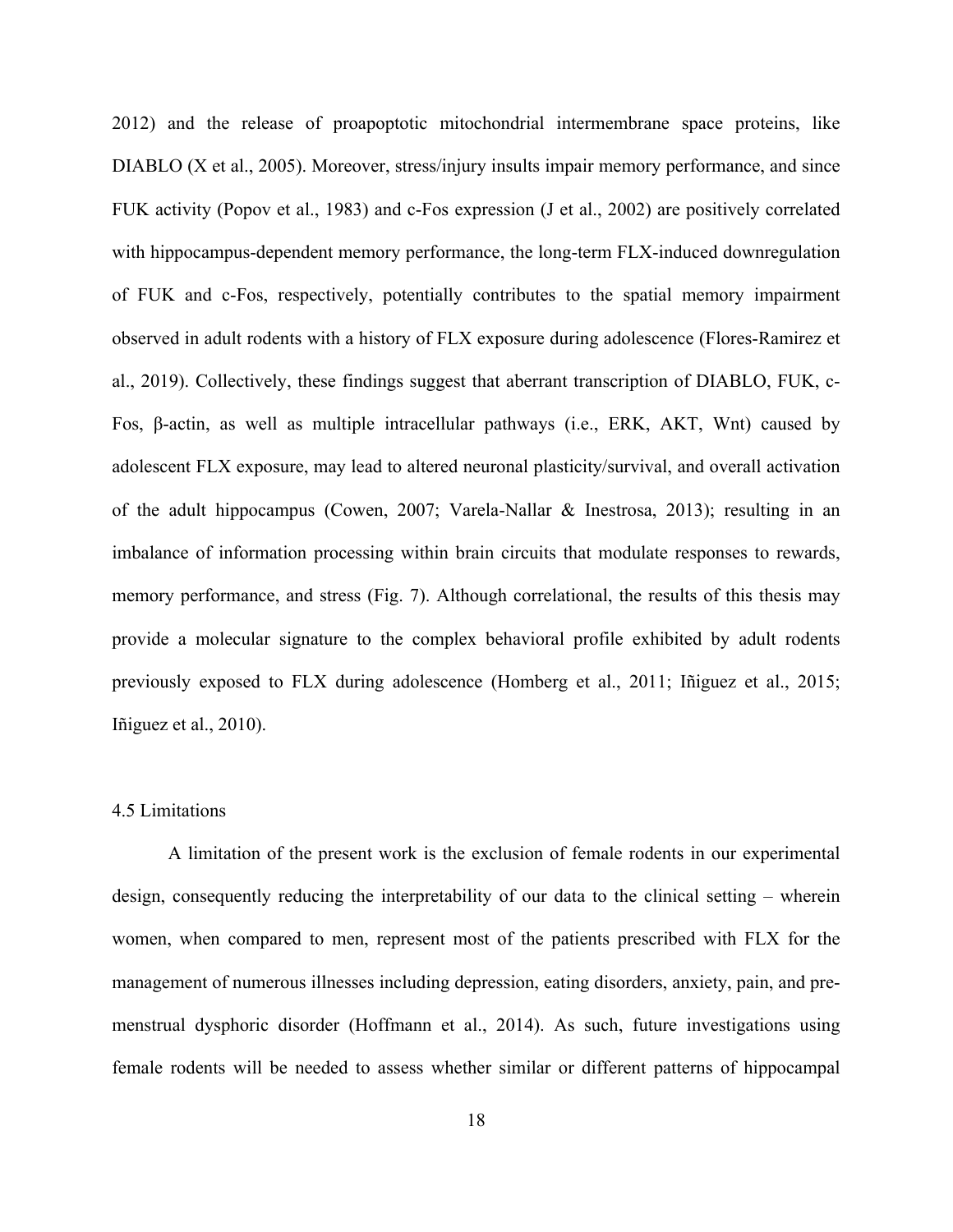gene alterations, when compared to the present results in males, are expressed in adulthood as a function of FLX pretreatment. Particularly, because juvenile FLX history results in differential behavioral responses in adulthood to reward-related stimuli between the sexes – wherein males display enhanced preference for drug rewards like cocaine (Iñiguez et al., 2015) while females display a decrease in preference for the stimulant (Flores-Ramirez et al., 2018). Another caveat is that the animals utilized in this investigation were not exposed to stress, a known risk factor for the development of mood-related disorders. As such, future work is needed where adolescent mice undergo similar FLX treatment along with stress models for the study of affect-related illnesses (Iñiguez, Riggs, et al., 2014; N et al., 2020; Warren et al., 2020). Lastly, given that we only evaluated mRNA expression in this study, additional experiments are needed to specifically assess whether the gene expression findings translate to respective changes in hippocampal protein levels.

#### 4.6 Conclusion

We report that juvenile FLX exposure results in persistent gene expression changes across several intracellular signaling cascades (ERK, AKT, and Wnt) that are implicated in growth, plasticity, and the survival of neurons in the adult hippocampus of male C57BL/6 mice (Iñiguez et al., 2020). These long-term FLX induced transcript changes provide a molecular link to the complex behavioral phenotypes that result from early-life SSRI exposure, such as enhanced drug-seeking behavior (Iñiguez et al., 2015) along with lower reactivity to inescapable stress (Iñiguez, Alcantara, et al., 2014) and memory deficits (Flores-Ramirez et al., 2019; Sass & Wortwein, 2012). Importantly, this work provides novel insight about the persistent hippocampal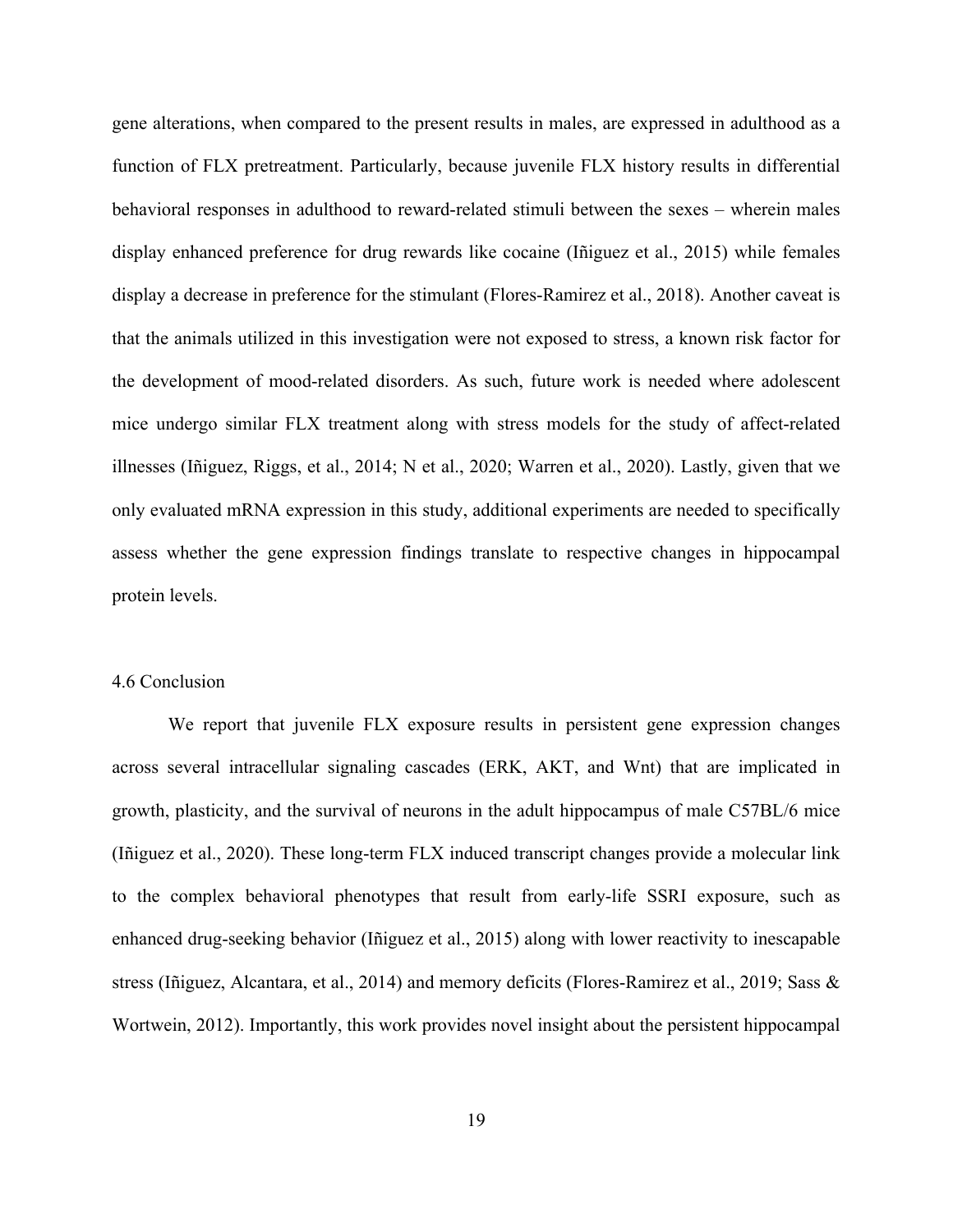molecular consequences of adolescent exposure to the antidepressant FLX on adult behavior – thus, questioning the safety of SSRI exposure during early stages of development.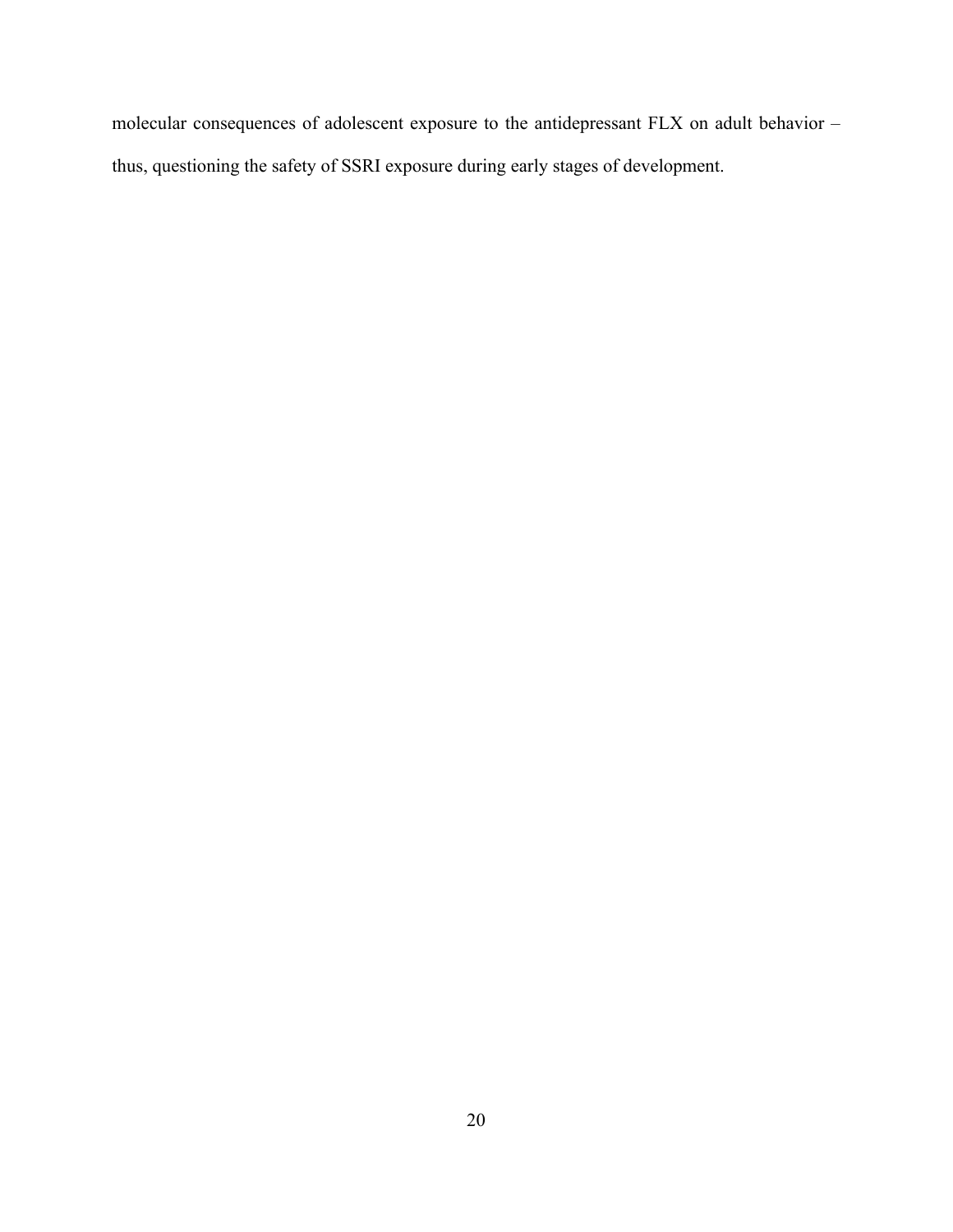#### **References**

- Abdolmaleki, F., Ahmadpour-Yazdi, H., Hayat, S. M. G., Gheibi, N., Johnston, T. P., & Sahebkar, A. (2020). Wnt Network: A Brief Review of Pathways and Multifunctional Components. *Crit Rev Eukaryot Gene Expr, 30*(1), 1-18. https://doi.org/10.1615/CritRevEukaryotGeneExpr.2019025774
- Abreu-Villaca, Y., Filgueiras, C. C., Guthierrez, M., Medeiros, A. H., Mattos, M. A., Pereira Mdos, S., Manhaes, A. C., & Kubrusly, R. C. (2010). Exposure to tobacco smoke containing either high or low levels of nicotine during adolescence: differential effects on choline uptake in the cerebral cortex and hippocampus. *Nicotine Tob Res, 12*(7), 776-780. https://doi.org/ntq075/10.1093/ntr/ntq075
- Airan, R. D., Meltzer, L. A., Roy, M., Gong, Y., Chen, H., & Deisseroth, K. (2007). High-speed imaging reveals neurophysiological links to behavior in an animal model of depression. *Science, 317*(5839), 819-823. https://doi.org/1144400/10.1126/science.1144400
- Alcantara, L. F., Warren, B. L., Parise, E. M., Iñiguez, S. D., & Bolaños-Guzman, C. A. (2014). Effects of psychotropic drugs on second messenger signaling and preference for nicotine in juvenile male mice. *Psychopharmacology (Berl), 231*(8), 1479-1492. https://doi.org/10.1007/s00213-014-3434-4
- Andersen, S. L. (2003). Trajectories of brain development: point of vulnerability or window of opportunity? *Neurosci Biobehav Rev, 27*(1-2), 3-18. https://doi.org/10.1016/s0149- 7634(03)00005-8
- Angenstein, F., Matthies, H., Jr., Staeck, S., Reymann, K. G., & Staak, S. (1992, Oct). The maintenance of hippocampal long-term potentiation is paralleled by a dopaminedependent increase in glycoprotein fucosylation. *Neurochem Int, 21*(3), 403-408. https://doi.org/10.1016/0197-0186(92)90191-s
- Autry, A. E., & Monteggia, L. M. (2012, Apr). Brain-derived neurotrophic factor and neuropsychiatric disorders. *Pharmacol Rev, 64*(2), 238-258. https://doi.org/10.1124/pr.111.005108
- Bandelow, B., & Michaelis, S. (2015, Sep). Epidemiology of anxiety disorders in the 21st century. *Dialogues Clin Neurosci, 17*(3), 327-335. http://www.ncbi.nlm.nih.gov/pubmed/26487813
- Birmaher, B., Axelson, D. A., Monk, K., Kalas, C., Clark, D. B., Ehmann, M., Bridge, J., Heo, J., & Brent, D. A. (2003, Apr). Fluoxetine for the treatment of childhood anxiety disorders. *J Am Acad Child Adolesc Psychiatry, 42*(4), 415-423. https://doi.org/10.1097/01.CHI.0000037049.04952.9F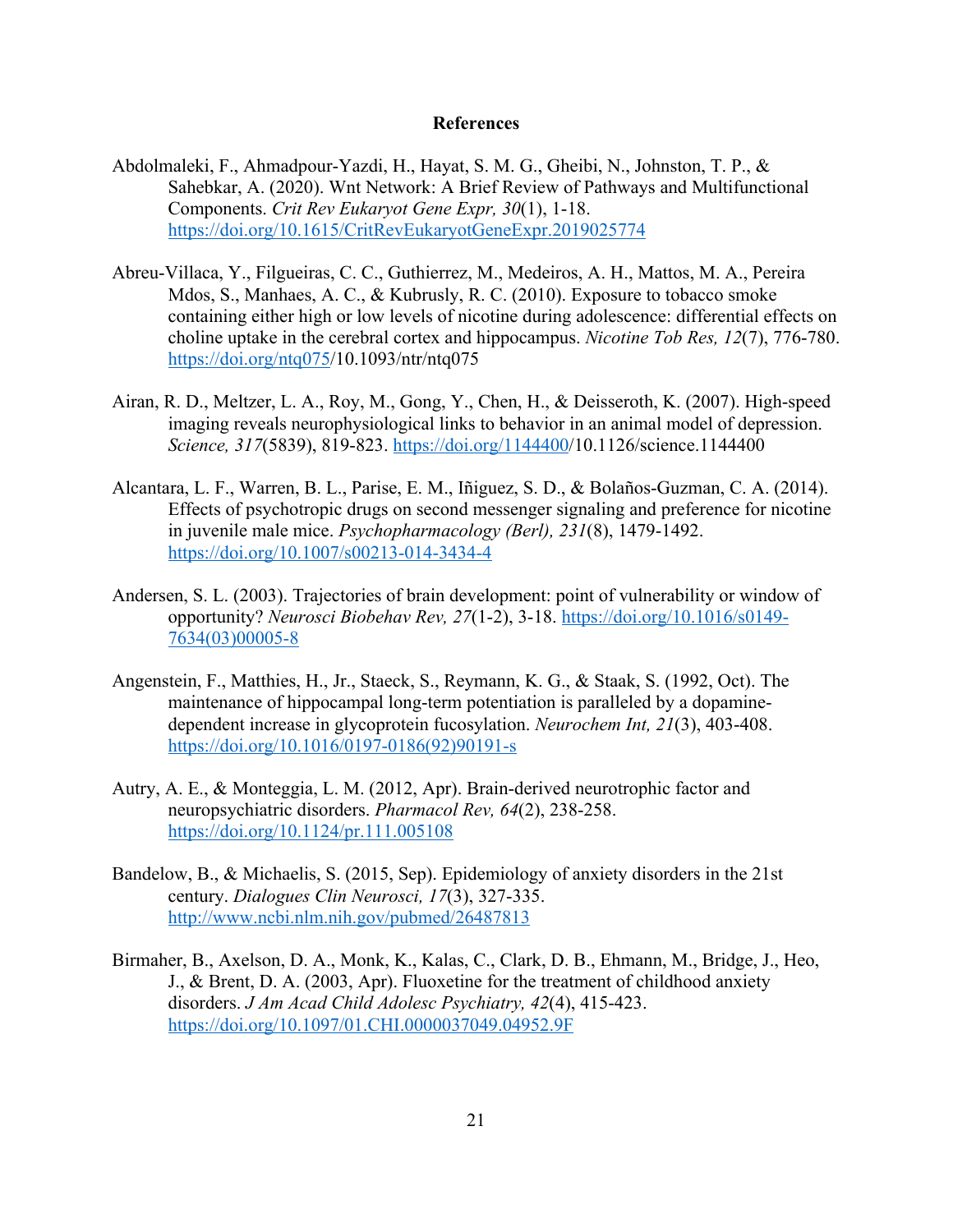- Bjorkholm, C., & Monteggia, L. M. (2016, Mar). BDNF a key transducer of antidepressant effects. *Neuropharmacology, 102*, 72-79. https://doi.org/10.1016/j.neuropharm.2015.10.034
- Bowman, M. A., & Daws, L. C. (2019). Targeting Serotonin Transporters in the Treatment of Juvenile and Adolescent Depression. *Front Neurosci, 13*, 156. https://doi.org/10.3389/fnins.2019.00156
- Bridge, J. A., Iyengar, S., Salary, C. B., Barbe, R. P., Birmaher, B., Pincus, H. A., Ren, L., & Brent, D. A. (2007). Clinical response and risk for reported suicidal ideation and suicide attempts in pediatric antidepressant treatment: a meta-analysis of randomized controlled trials. *JAMA, 297*(15), 1683-1696. https://doi.org/10.1001/jama.297.15.1683

Bylund, D. B., & Reed, A. L. (2007, Oct). Childhood and adolescent depression: why do children and adults respond differently to antidepressant drugs? *Neurochem Int, 51*(5), 246-253. http://www.ncbi.nlm.nih.gov/entrez/query.fcgi?cmd=Retrieve&db=PubMed&dopt=Citati on&list\_uids=17664028

- Castren, E., & Rantamaki, T. (2010, Apr). The role of BDNF and its receptors in depression and antidepressant drug action: Reactivation of developmental plasticity. *Dev Neurobiol, 70*(5), 289-297. https://doi.org/10.1002/dneu.20758
- Cha, J., Greenberg, T., Song, I., Blair Simpson, H., Posner, J., & Mujica-Parodi, L. R. (2016, May). Abnormal hippocampal structure and function in clinical anxiety and comorbid depression. *Hippocampus, 26*(5), 545-553. https://doi.org/10.1002/hipo.22566
- Chung, L. (2015, Jun). A Brief Introduction to the Transduction of Neural Activity into Fos Signal. *Dev Reprod, 19*(2), 61-67. https://doi.org/10.12717/DR.2015.19.2.061
- Council, N. R. (2003). Guidelines for the care and use of mammals in neuroscience and behavioral research. *Washington: National Academy Press*.
- Cowen, D. S. (2007, Jun). Serotonin and neuronal growth factors a convergence of signaling pathways. *J Neurochem, 101*(5), 1161-1171. https://doi.org/10.1111/j.1471- 4159.2006.04420.x
- Crick, F. (1970). Central Dogma of Molecular Biology. *Nature, 227*, 561-563. https://doi.org/10.1038/227561a0
- Dale, E., Pehrson, A. L., Jeyarajah, T., Li, Y., Leiser, S. C., Smagin, G., Olsen, C. K., & Sanchez, C. (2016, Apr). Effects of serotonin in the hippocampus: how SSRIs and multimodal antidepressants might regulate pyramidal cell function. *CNS Spectr, 21*(2), 143-161. https://doi.org/10.1017/S1092852915000425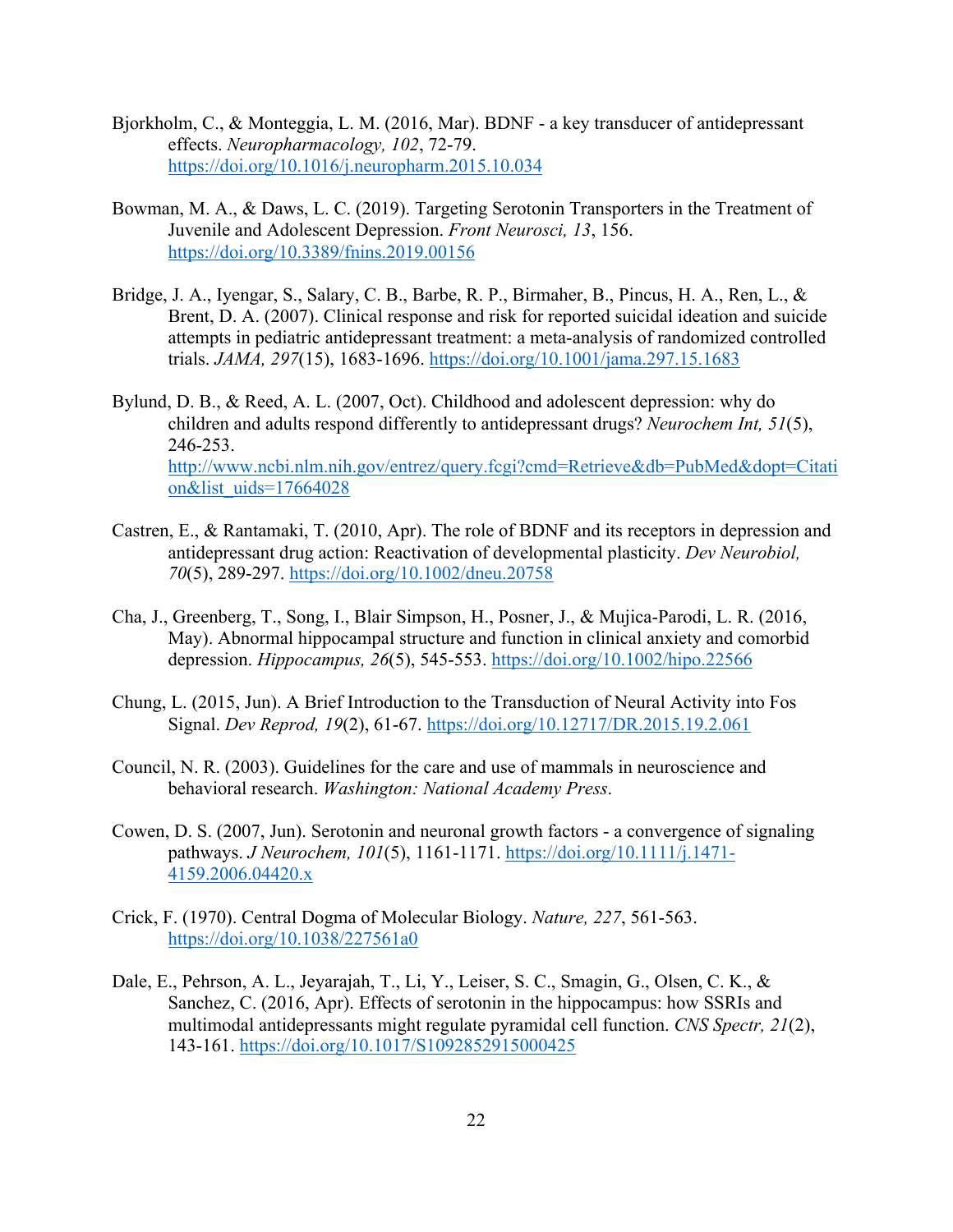- Dias, C., Dietz, D., Mazei-Robison, M., Sun, H., Damez-Werno, D., Ferguson, D., Wilkinson, M., Magida, J., Gao, V., Neve, R., & Nestler, E. J. (2015, Jun 26). Dishevelled-2 regulates cocaine-induced structural plasticity and Rac1 activity in the nucleus accumbens. *Neuroscience letters, 598*, 23-28. https://doi.org/10.1016/j.neulet.2015.05.003
- Duman, R. S., & Monteggia, L. M. (2006, Jun 15). A neurotrophic model for stress-related mood disorders. *Biological psychiatry, 59*(12), 1116-1127. https://doi.org/S0006- 3223(06)00231-9/10.1016/j.biopsych.2006.02.013
- Duric, V., Banasr, M., Licznerski, P., Schmidt, H. D., Stockmeier, C. A., Simen, A. A., Newton, S. S., & Duman, R. S. (2010, Nov). A negative regulator of MAP kinase causes depressive behavior. *Nat Med, 16*(11), 1328-1332. https://doi.org/10.1038/nm.2219
- Englander, M. T., Dulawa, S. C., Bhansali, P., & Schmauss, C. (2005, Jan 19). How stress and fluoxetine modulate serotonin 2C receptor pre-mRNA editing. *J Neurosci, 25*(3), 648- 651. https://doi.org/25/3/648 [pii] 10.1523/JNEUROSCI.3895-04.2005
- Flores-Ramirez, F. J., Garcia-Carachure, I., Sanchez, D. O., Gonzalez, C., Castillo, S. A., Arenivar, M. A., Themann, A., Lira, O., Rodriguez, M., Preciado-Pina, J., & Iñiguez, S. D. (2018, Oct 18). Fluoxetine exposure in adolescent and adult female mice decreases cocaine and sucrose preference later in life. *J Psychopharmacol*, 269881118805488. https://doi.org/10.1177/0269881118805488
- Flores-Ramirez, F. J., Parise, L. F., Alipio, J. B., Garcia-Carachure, I., Castillo, S. A., Rodriguez, M., Themman, A., Lira, O., Preciado-Pina, J., & Iñiguez, S. D. (2019, Apr 15). Adolescent fluoxetine history impairs spatial memory in adult male, but not female, C57BL/6 mice. *Journal of affective disorders, 249*, 347-356. https://doi.org/10.1016/j.jad.2019.02.051
- Fosnocht, A. Q., Lucerne, K. E., Ellis, A. S., Olimpo, N. A., & Briand, L. A. (2019, Feb 1). Adolescent social isolation increases cocaine seeking in male and female mice. *Behavioural brain research, 359*, 589-596. https://doi.org/10.1016/j.bbr.2018.10.007
- Freitas, A. E., Machado, D. G., Budni, J., Neis, V. B., Balen, G. O., Lopes, M. W., de Souza, L. F., Dafre, A. L., Leal, R. B., & Rodrigues, A. L. (2013, Jan 15). Fluoxetine modulates hippocampal cell signaling pathways implicated in neuroplasticity in olfactory bulbectomized mice. *Behav Brain Res, 237*, 176-184. https://doi.org/10.1016/j.bbr.2012.09.035
- Gajewski, P. A., Eagle, A. L., Williams, E. S., Manning, C. E., Lynch, H., McCornack, C., Maze, I., Heller, E. A., & Robison, A. J. (2019, Oct 16). Epigenetic Regulation of Hippocampal Fosb Expression Controls Behavioral Responses to Cocaine. *J Neurosci, 39*(42), 8305-8314. https://doi.org/10.1523/JNEUROSCI.0800-19.2019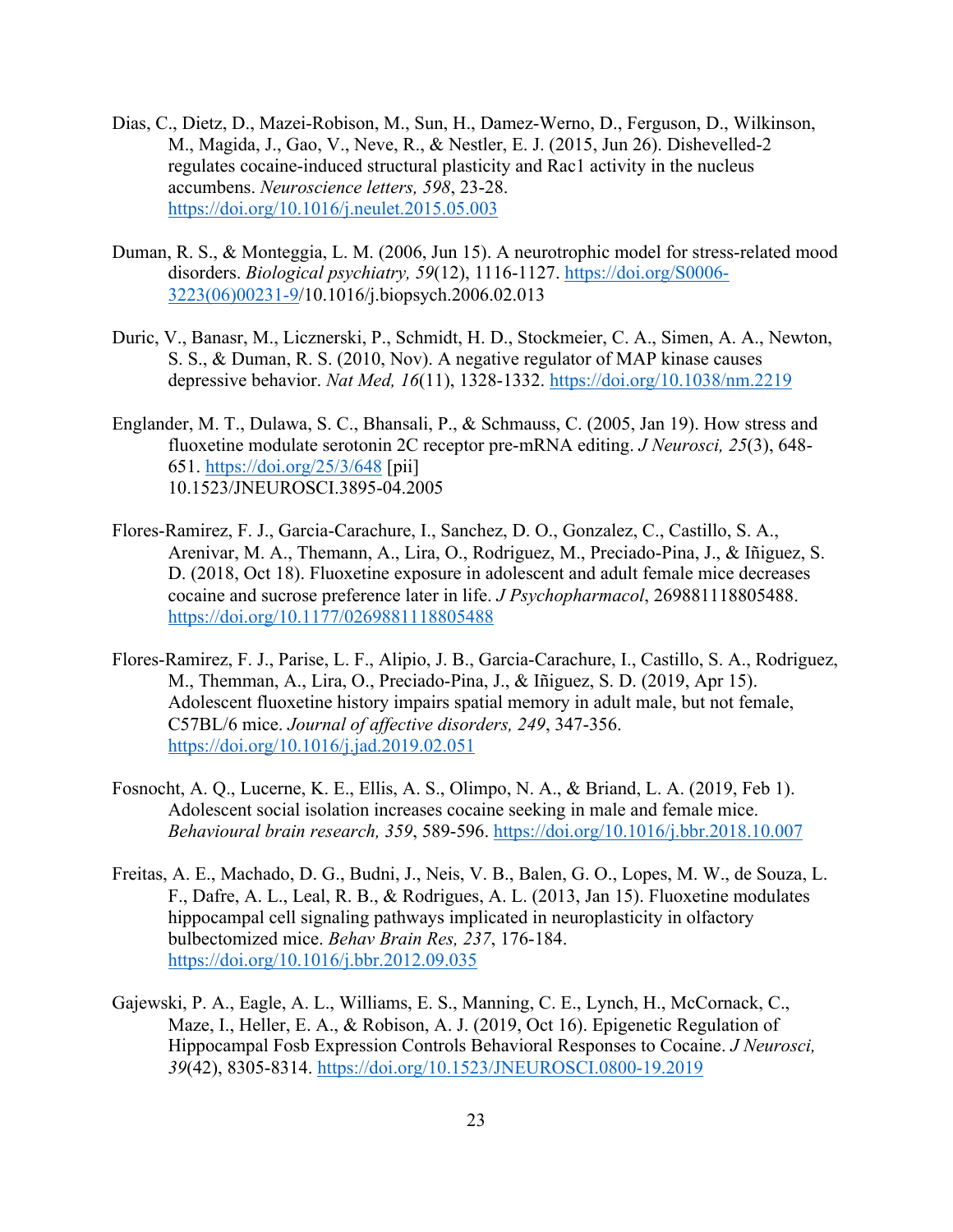- Gao, Y. J., & Ji, R. R. (2009, Jan 1). c-Fos and pERK, which is a better marker for neuronal activation and central sensitization after noxious stimulation and tissue injury? *Open Pain J, 2*, 11-17. https://doi.org/10.2174/1876386300902010011
- Garcia-Carachure, I., Flores-Ramirez, F. J., Castillo, S. A., Themann, A., Arenivar, M. A., Preciado-Pina, J., Zavala, A. R., Lobo, M. K., & Iñiguez, S. D. (2020, Mar 12). Enduring effects of adolescent ketamine exposure on cocaine- and sucrose-induced reward in male and female C57BL/6 mice. *Neuropsychopharmacology*. https://doi.org/10.1038/s41386- 020-0654-7
- Glombik, K., Slusarczyk, J., Trojan, E., Chamera, K., Budziszewska, B., Lason, W., & Basta-Kaim, A. (2017, Feb). Regulation of insulin receptor phosphorylation in the brains of prenatally stressed rats: New insight into the benefits of antidepressant drug treatment. *Eur Neuropsychopharmacol, 27*(2), 120-131. https://doi.org/10.1016/j.euroneuro.2016.12.005
- Gonzalez-Reyes, L. E., Chiang, C. C., Zhang, M., Johnson, J., Arrillaga-Tamez, M., Couturier, N. H., Reddy, N., Starikov, L., Capadona, J. R., Kottmann, A. H., & Durand, D. M. (2019, Nov 22). Sonic Hedgehog is expressed by hilar mossy cells and regulates cellular survival and neurogenesis in the adult hippocampus. *Sci Rep, 9*(1), 17402. https://doi.org/10.1038/s41598-019-53192-4
- Hearing, M. C., Schochet, T. L., See, R. E., & McGinty, J. F. (2010, Oct 13). Context-driven cocaine-seeking in abstinent rats increases activity-regulated gene expression in the basolateral amygdala and dorsal hippocampus differentially following short and long periods of abstinence. *Neuroscience, 170*(2), 570-579. https://doi.org/10.1016/j.neuroscience.2010.07.027
- Hitchcock, L. N., & Lattal, K. M. (2018, Mar). Involvement of the dorsal hippocampus in expression and extinction of cocaine-induced conditioned place preference. *Hippocampus, 28*(3), 226-238. https://doi.org/10.1002/hipo.22826
- Hoffmann, F., Glaeske, G., & Bachmann, C. J. (2014, Dec). Trends in antidepressant prescriptions for children and adolescents in Germany from 2005 to 2012. *Pharmacoepidemiol Drug Saf, 23*(12), 1268-1272. https://doi.org/10.1002/pds.3649
- Homberg, J. R., Olivier, J. D., Blom, T., Arentsen, T., van Brunschot, C., Schipper, P., Korte-Bouws, G., van Luijtelaar, G., & Reneman, L. (2011, Jan 31). Fluoxetine exerts agedependent effects on behavior and amygdala neuroplasticity in the rat. *PLoS One, 6*(1), e16646. https://doi.org/10.1371/journal.pone.0016646
- Iñiguez, S. D., Alcantara, L. F., Warren, B. L., Riggs, L. M., Parise, E. M., Vialou, V., Wright, K. N., Dayrit, G., Nieto, S. J., Wilkinson, M. B., Lobo, M. K., Neve, R. L., Nestler, E. J., & Bolanos-Guzman, C. A. (2014, Jan 15). Fluoxetine exposure during adolescence alters responses to aversive stimuli in adulthood. *J Neurosci, 34*(3), 1007-1021. https://doi.org/10.1523/JNEUROSCI.5725-12.2014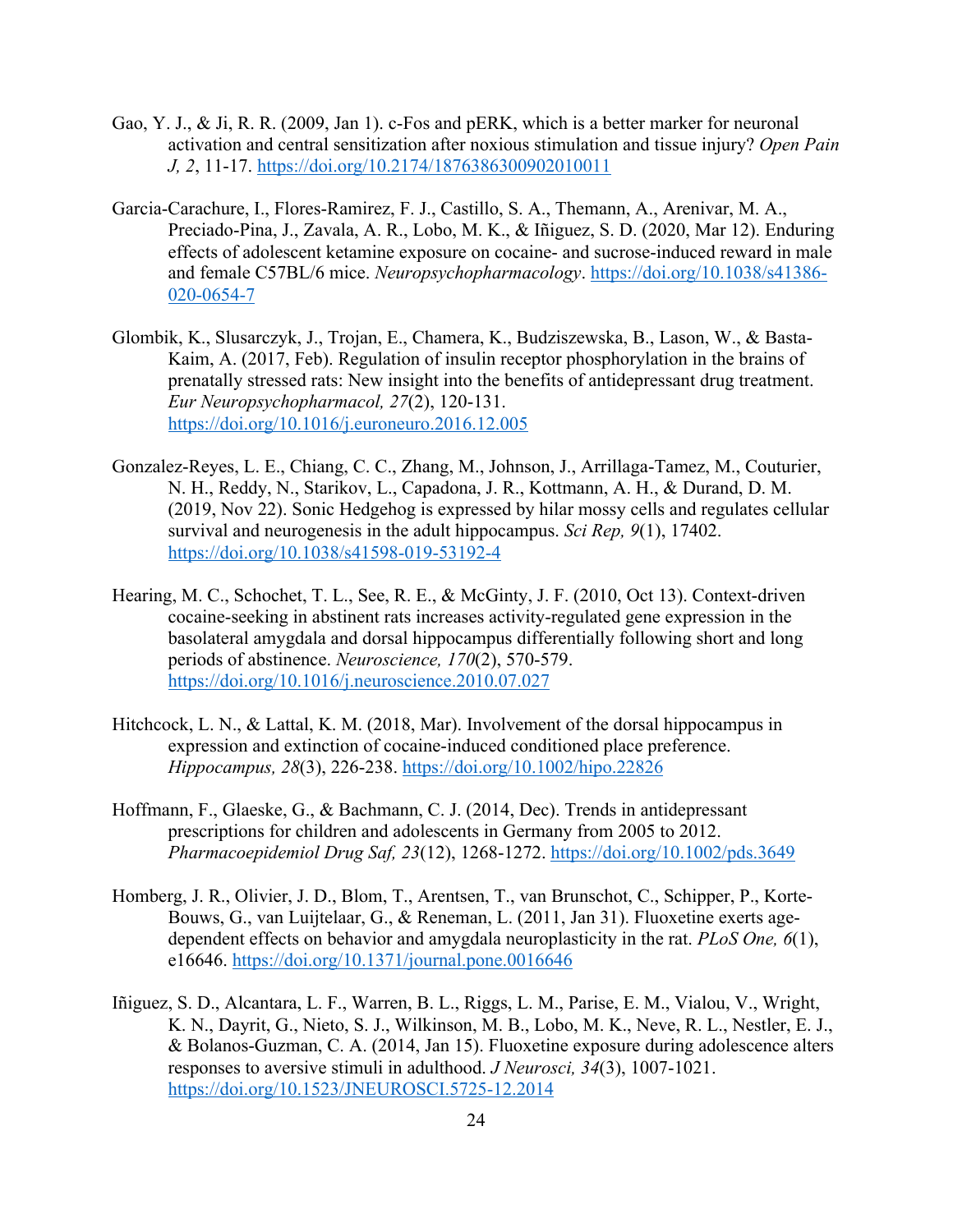- Iñiguez, S. D., Charntikov, S., Baella, S. A., Herbert, M. S., Bolaños-Guzmán, C. A., & Crawford, C. A. (2012). Post-training cocaine exposure facilitates spatial memory consolidation in c57bl/6 mice. *Hippocampus, 22*(4), 802-813.
- Iñiguez, S. D., Flores-Ramirez, F. J., Themann, A., & Lira, O. (2020, Nov 25). Adolescent Fluoxetine Exposure Induces Persistent Gene Expression Changes in the Hippocampus of Adult Male C57BL/6 Mice. *Mol Neurobiol*. https://doi.org/10.1007/s12035-020-02221-9
- Iñiguez, S. D., Parise, L. F., Lobo, M. K., Flores-Ramirez, F. J., Garcia-Carachure, I., Warren, B. L., & Robison, A. J. (2019, Apr). Upregulation of hippocampal extracellular signalregulated kinase (ERK)-2 induces antidepressant-like behavior in the rat forced swim test. *Behavioral neuroscience, 133*(2), 225-231. https://doi.org/10.1037/bne0000303
- Iñiguez, S. D., Riggs, L. M., Nieto, S. J., Dayrit, G., Zamora, N. N., Shawhan, K. L., Cruz, B., & Warren, B. L. (2014, May). Social defeat stress induces a depression-like phenotype in adolescent male c57BL/6 mice. *Stress, 17*(3), 247-255. https://doi.org/10.3109/10253890.2014.910650
- Iñiguez, S. D., Riggs, L. M., Nieto, S. J., Wright, K. N., Zamora, N. N., Cruz, B., Zavala, A. R., Robison, A. J., & Mazei-Robison, M. S. (2015). Fluoxetine exposure during adolescence increases preference for cocaine in adulthood. *Sci Rep, 5*, 15009. https://doi.org/10.1038/srep15009
- Iñiguez, S. D., Warren, B. L., & Bolaños-Guzmán, C. A. (2010, Jun 1). Short- and long-term functional consequences of fluoxetine exposure during adolescence in male rats. *Biological psychiatry, 67*(11), 1057-1066. https://doi.org/S0006-3223(10)00008- 9/10.1016/j.biopsych.2009.12.033
- Iñiguez, S. D., Warren, B. L., Neve, R. L., Nestler, E. J., Russo, S. J., & Bolaños-Guzmán, C. A. (2008, Oct). Insulin receptor substrate-2 in the ventral tegmental area regulates behavioral responses to cocaine. *Behavioral neuroscience, 122*(5), 1172-1177. http://www.ncbi.nlm.nih.gov/entrez/query.fcgi?cmd=Retrieve&db=PubMed&dopt=Citati on&list\_uids=18823173
- J, H., K, Y., & T, N. (2002). A role of Fos expression in the CA3 region of the hippocampus in spatial memory formation in rats. *Neuropsychopharmacology, 26*(2), 259-268.
- Jane Garland, E., Kutcher, S., Virani, A., & Elbe, D. (2016, Winter). Update on the Use of SSRIs and SNRIs with Children and Adolescents in Clinical Practice. *J Can Acad Child Adolesc Psychiatry, 25*(1), 4-10. https://www.ncbi.nlm.nih.gov/pubmed/27047551
- Karpova, N. N., Lindholm, J., Pruunsild, P., Timmusk, T., & Castren, E. (2009, Feb). Longlasting behavioural and molecular alterations induced by early postnatal fluoxetine exposure are restored by chronic fluoxetine treatment in adult mice. *Eur Neuropsychopharmacol, 19*(2), 97-108. https://doi.org/10.1016/j.euroneuro.2008.09.002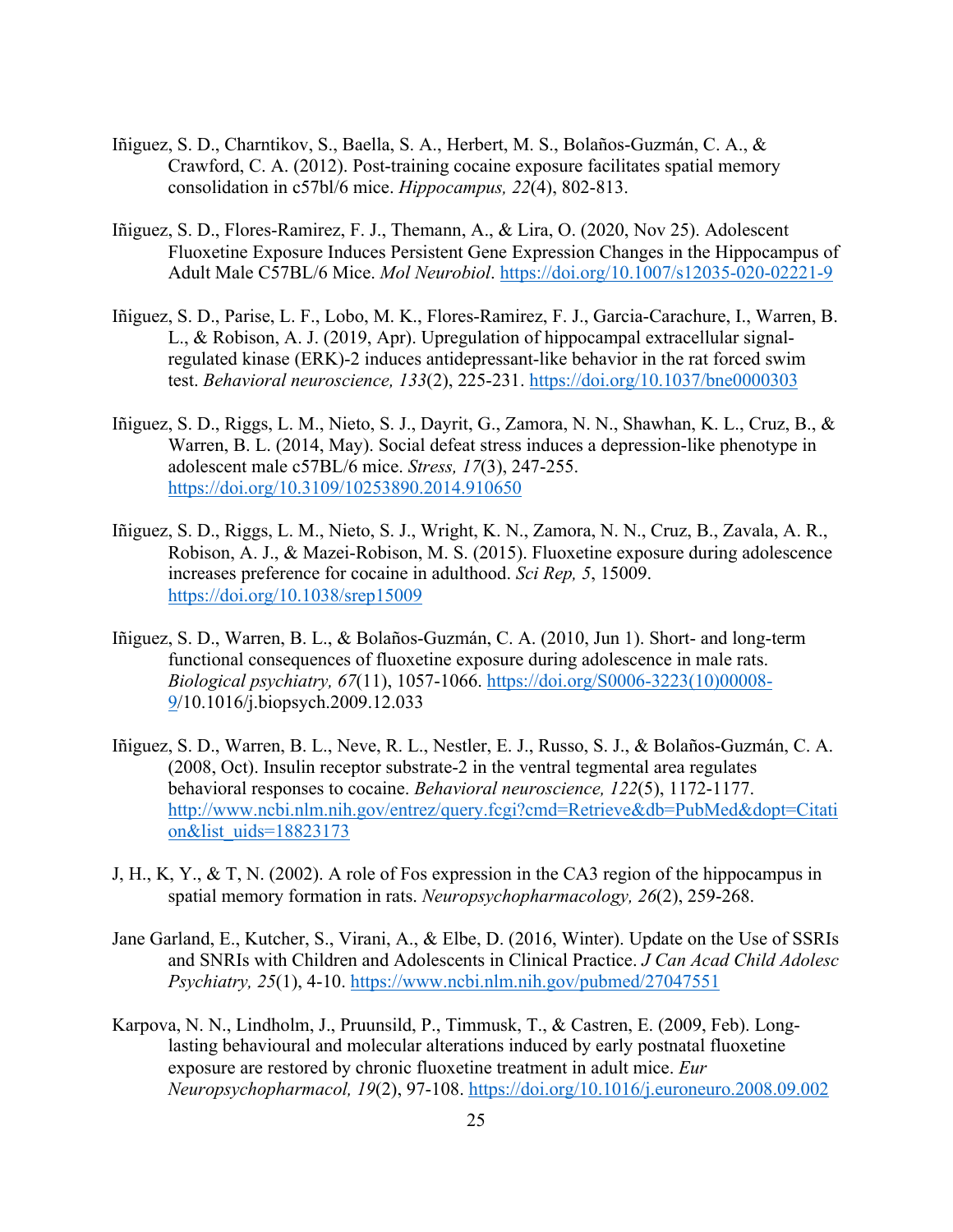- Kessler, R. C., & Bromet, E. J. (2013). The epidemiology of depression across cultures. *Annu Rev Public Health, 34*, 119-138. https://doi.org/10.1146/annurev-publhealth-031912- 114409
- Konrad, K., Firk, C., & Uhlhaas, P. J. (2013, Jun). Brain development during adolescence: neuroscientific insights into this developmental period. *Dtsch Arztebl Int, 110*(25), 425- 431. https://doi.org/10.3238/arztebl.2013.0425
- Krishnan, V., Han, M. H., Mazei-Robison, M., Iñiguez, S. D., Ables, J. L., Vialou, V., Berton, O., Ghose, S., Covington, H. E., 3rd, Wiley, M. D., Henderson, R. P., Neve, R. L., Eisch, A. J., Tamminga, C. A., Russo, S. J., Bolaños, C. A., & Nestler, E. J. (2008, Oct 15). AKT signaling within the ventral tegmental area regulates cellular and behavioral responses to stressful stimuli. *Biological psychiatry, 64*(8), 691-700. https://doi.org/10.1016/j.biopsych.2008.06.003
- Kroeze, Y., Peeters, D., Boulle, F., Pawluski, J. L., van den Hove, D. L., van Bokhoven, H., Zhou, H., & Homberg, J. R. (2015, Sep 22). Long-term consequences of chronic fluoxetine exposure on the expression of myelination-related genes in the rat hippocampus. *Transl Psychiatry, 5*, e642. https://doi.org/10.1038/tp.2015.145
- Kronenberg, S., Apter, A., Brent, D., Schirman, S., Melhem, N., Pick, N., Gothelf, D., Carmel, M., Frisch, A., & Weizman, A. (2007, Dec). Serotonin transporter polymorphism (5- HTTLPR) and citalopram effectiveness and side effects in children with depression and/or anxiety disorders. *J Child Adolesc Psychopharmacol, 17*(6), 741-750. https://doi.org/10.1089/cap.2006.0144
- LaPlant, Q., Vialou, V., Covington, H. E., 3rd, Dumitriu, D., Feng, J., Warren, B. L., Maze, I., Dietz, D. M., Watts, E. L., Iñiguez, S. D., Koo, J. W., Mouzon, E., Renthal, W., Hollis, F., Wang, H., Noonan, M. A., Ren, Y., Eisch, A. J., Bolanos, C. A., Kabbaj, M., Xiao, G., Neve, R. L., Hurd, Y. L., Oosting, R. S., Fan, G., Morrison, J. H., & Nestler, E. J. (2010, Sep). Dnmt3a regulates emotional behavior and spine plasticity in the nucleus accumbens. *Nat Neurosci, 13*(9), 1137-1143. https://doi.org/10.1038/nn.2619
- Martin, E. D., Sanchez-Perez, A., Trejo, J. L., Martin-Aldana, J. A., Cano Jaimez, M., Pons, S., Acosta Umanzor, C., Menes, L., White, M. F., & Burks, D. J. (2012, Aug). IRS-2 Deficiency impairs NMDA receptor-dependent long-term potentiation. *Cereb Cortex, 22*(8), 1717-1727. https://doi.org/10.1093/cercor/bhr216
- McLaughlin, J. P., Li, S., Valdez, J., Chavkin, T. A., & Chavkin, C. (2006, Jun). Social defeat stress-induced behavioral responses are mediated by the endogenous kappa opioid system. *Neuropsychopharmacology, 31*(6), 1241-1248. https://doi.org/10.1038/sj.npp.1300872
- Merikangas, K. R., He, J. P., Burstein, M., Swanson, S. A., Avenevoli, S., Cui, L., Benjet, C., Georgiades, K., & Swendsen, J. (2010, Oct). Lifetime prevalence of mental disorders in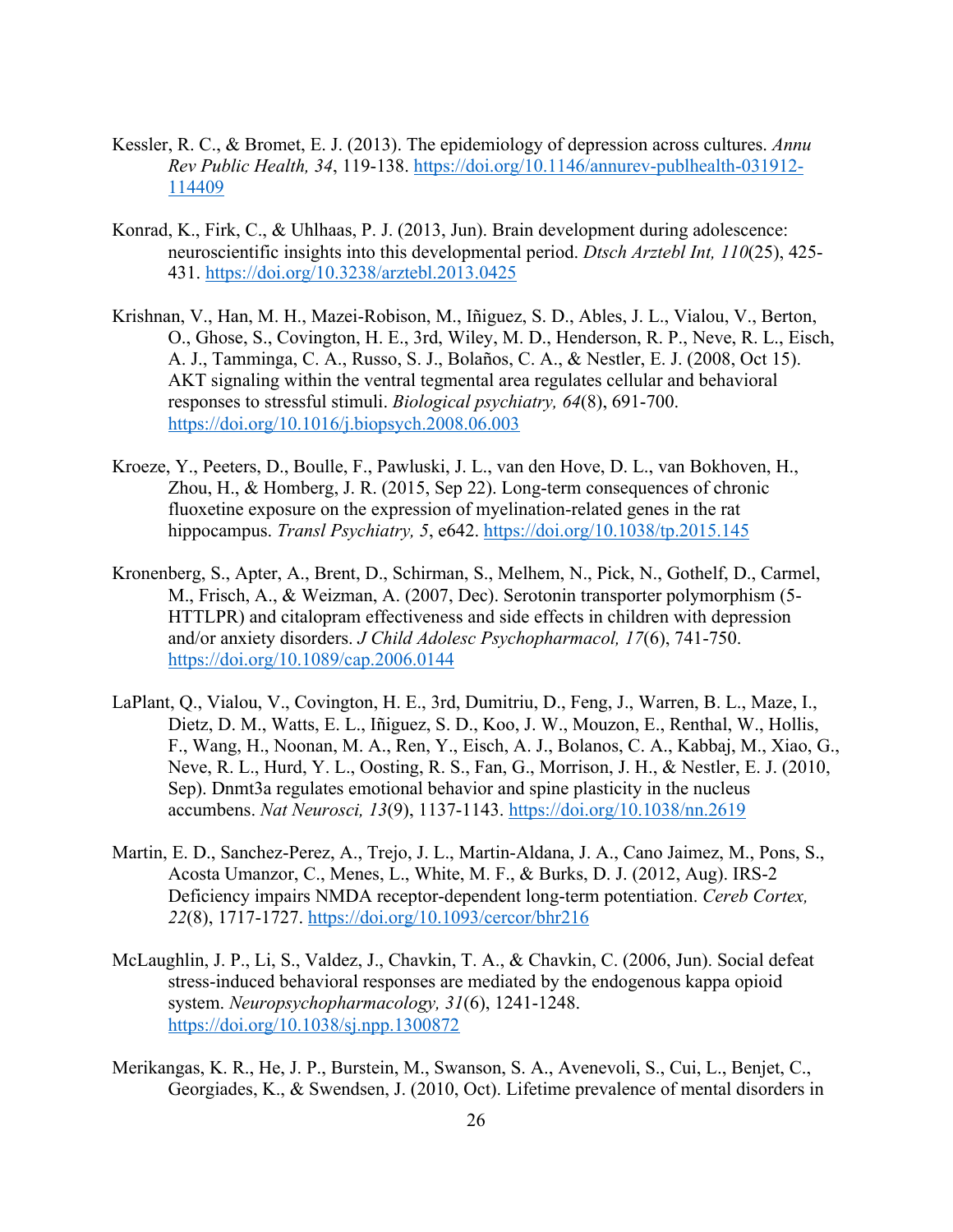U.S. adolescents: results from the National Comorbidity Survey Replication--Adolescent Supplement (NCS-A). *Journal of the American Academy of Child and Adolescent Psychiatry, 49*(10), 980-989. https://doi.org/10.1016/j.jaac.2010.05.017

- Meyers, R. A., Zavala, A. R., & Neisewander, J. L. (2003, Nov 14). Dorsal, but not ventral, hippocampal lesions disrupt cocaine place conditioning. *Neuroreport, 14*(16), 2127-2131. https://doi.org/10.1097/01.wnr.0000095709.83808.81
- Meyers, R. A., Zavala, A. R., Speer, C. M., & Neisewander, J. L. (2006, Apr). Dorsal hippocampus inhibition disrupts acquisition and expression, but not consolidation, of cocaine conditioned place preference. *Behavioral neuroscience, 120*(2), 401-412. https://doi.org/10.1037/0735-7044.120.2.401
- N, D.-W., LY, T., S, Y., VA, M., AM, T., SP, P., R, H., S, R.-M., Rios RA, J. K., FJ, F.-R., I, G.- C., PA, P., SD, I., V, G., & BC, T. (2020). Extrahypothalamic oxytocin neurons drive stress-induced social vigilance and avoidance. *PNAS*. https://doi.org/https://doi.org/10.1073/pnas.2011890117
- Olivier, J. D., Blom, T., Arentsen, T., & Homberg, J. R. (2011, Aug 1). The age-dependent effects of selective serotonin reuptake inhibitors in humans and rodents: A review. *Progress in neuro-psychopharmacology & biological psychiatry, 35*(6), 1400-1408. https://doi.org/10.1016/j.pnpbp.2010.09.013
- P, S., M, P., OC, F., EK, F., S, K., Jr, K. J., Z, J., G, S., & J, K. (2012). Restraint stress in rats alters gene transcription and protein translation in the hippocampus. *Neurochemical research, 37*(5), 958-964.
- Perez-Caballero, L., Torres-Sanchez, S., Bravo, L., Mico, J. A., & Berrocoso, E. (2014, May). Fluoxetine: a case history of its discovery and preclinical development. *Expert Opin Drug Discov, 9*(5), 567-578. https://doi.org/10.1517/17460441.2014.907790
- Persson, A., Sim, S. C., Virding, S., Onishchenko, N., Schulte, G., & Ingelman-Sundberg, M. (2014, Jun). Decreased hippocampal volume and increased anxiety in a transgenic mouse model expressing the human CYP2C19 gene. *Mol Psychiatry, 19*(6), 733-741. https://doi.org/10.1038/mp.2013.89
- Pine, D. S., Cohen, P., Gurley, D., Brook, J., & Ma, Y. (1998, Jan). The risk for early-adulthood anxiety and depressive disorders in adolescents with anxiety and depressive disorders. *Arch Gen Psychiatry, 55*(1), 56-64. https://doi.org/10.1001/archpsyc.55.1.56
- Popov, N., Schmidt, S., Schulzeck, S., Jork, R., Lossner, B., & Matthies, H. (1983, Jul). Changes in activities of fucokinase and fucosyltransferase in rat hippocampus after acquisition of a brightness discrimination reaction. *Pharmacology, biochemistry, and behavior, 19*(1), 43- 47. https://doi.org/10.1016/0091-3057(83)90309-x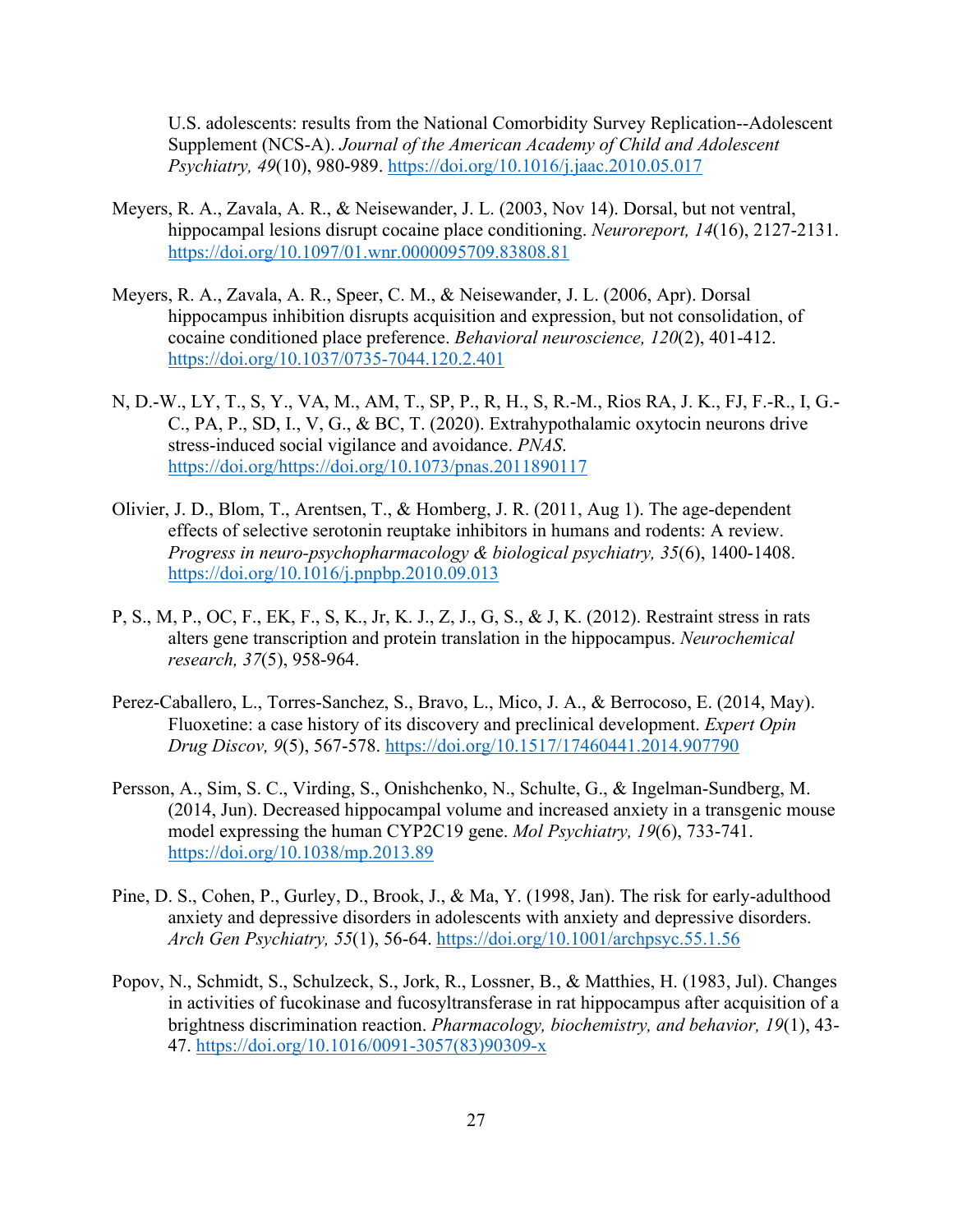- Russo, S. J., Bolaños, C. A., Theobald, D. E., DeCarolis, N. A., Renthal, W., Kumar, A., Winstanley, C. A., Renthal, N. E., Wiley, M. D., Self, D. W., Russell, D. S., Neve, R. L., Eisch, A. J., & Nestler, E. J. (2007, Jan). IRS2-Akt pathway in midbrain dopamine neurons regulates behavioral and cellular responses to opiates. *Nat Neurosci, 10*(1), 93- 99. https://doi.org/10.1038/nn1812
- Sass, A., & Wortwein, G. (2012, Mar 1). The effect of subchronic fluoxetine treatment on learning and memory in adolescent rats [Research Support, Non-U.S. Gov't]. *Behavioural brain research, 228*(1), 169-175. https://doi.org/10.1016/j.bbr.2011.12.006
- Surget, A., Tanti, A., Leonardo, E. D., Laugeray, A., Rainer, Q., Touma, C., Palme, R., Griebel, G., Ibarguen-Vargas, Y., Hen, R., & Belzung, C. (2011, Dec). Antidepressants recruit new neurons to improve stress response regulation. *Mol Psychiatry, 16*(12), 1177-1188. https://doi.org/10.1038/mp.2011.48
- Thapar, A., Collishaw, S., Potter, R., & Thapar, A. K. (2010, Jan 22). Managing and preventing depression in adolescents. *BMJ, 340*, c209. https://doi.org/10.1136/bmj.c209
- Tiller, J. W. (2013, Sep 16). Depression and anxiety. *Med J Aust, 199*(S6), S28-31. http://www.ncbi.nlm.nih.gov/pubmed/25370281
- Trivedi, M. H., Fava, M., Wisniewski, S. R., Thase, M. E., Quitkin, F., Warden, D., Ritz, L., Nierenberg, A. A., Lebowitz, B. D., Biggs, M. M., Luther, J. F., Shores-Wilson, K., Rush, A. J., & Team, S. D. S. (2006, Mar 23). Medication augmentation after the failure of SSRIs for depression. *N Engl J Med, 354*(12), 1243-1252. https://doi.org/10.1056/NEJMoa052964
- Tropea, T. F., Kosofsky, B. E., & Rajadhyaksha, A. M. (2008, Aug). Enhanced CREB and DARPP-32 phosphorylation in the nucleus accumbens and CREB, ERK, and GluR1 phosphorylation in the dorsal hippocampus is associated with cocaine-conditioned place preference behavior. *J Neurochem, 106*(4), 1780-1790. https://doi.org/JNC5518/10.1111/j.1471-4159.2008.05518.x
- Troy, C. M., Friedman, J. E., & Friedman, W. J. (2002, Sep 13). Mechanisms of p75-mediated death of hippocampal neurons. Role of caspases. *J Biol Chem, 277*(37), 34295-34302. https://doi.org/10.1074/jbc.M205167200
- Varela-Nallar, L., & Inestrosa, N. C. (2013). Wnt signaling in the regulation of adult hippocampal neurogenesis. *Front Cell Neurosci, 7*, 100. https://doi.org/10.3389/fncel.2013.00100
- Vialou, V., Robison, A. J., Laplant, Q. C., Covington, H. E., 3rd, Dietz, D. M., Ohnishi, Y. N., Mouzon, E., Rush, A. J., 3rd, Watts, E. L., Wallace, D. L., Iniguez, S. D., Ohnishi, Y. H., Steiner, M. A., Warren, B. L., Krishnan, V., Bolanos, C. A., Neve, R. L., Ghose, S., Berton, O., Tamminga, C. A., & Nestler, E. J. (2010, Jun). DeltaFosB in brain reward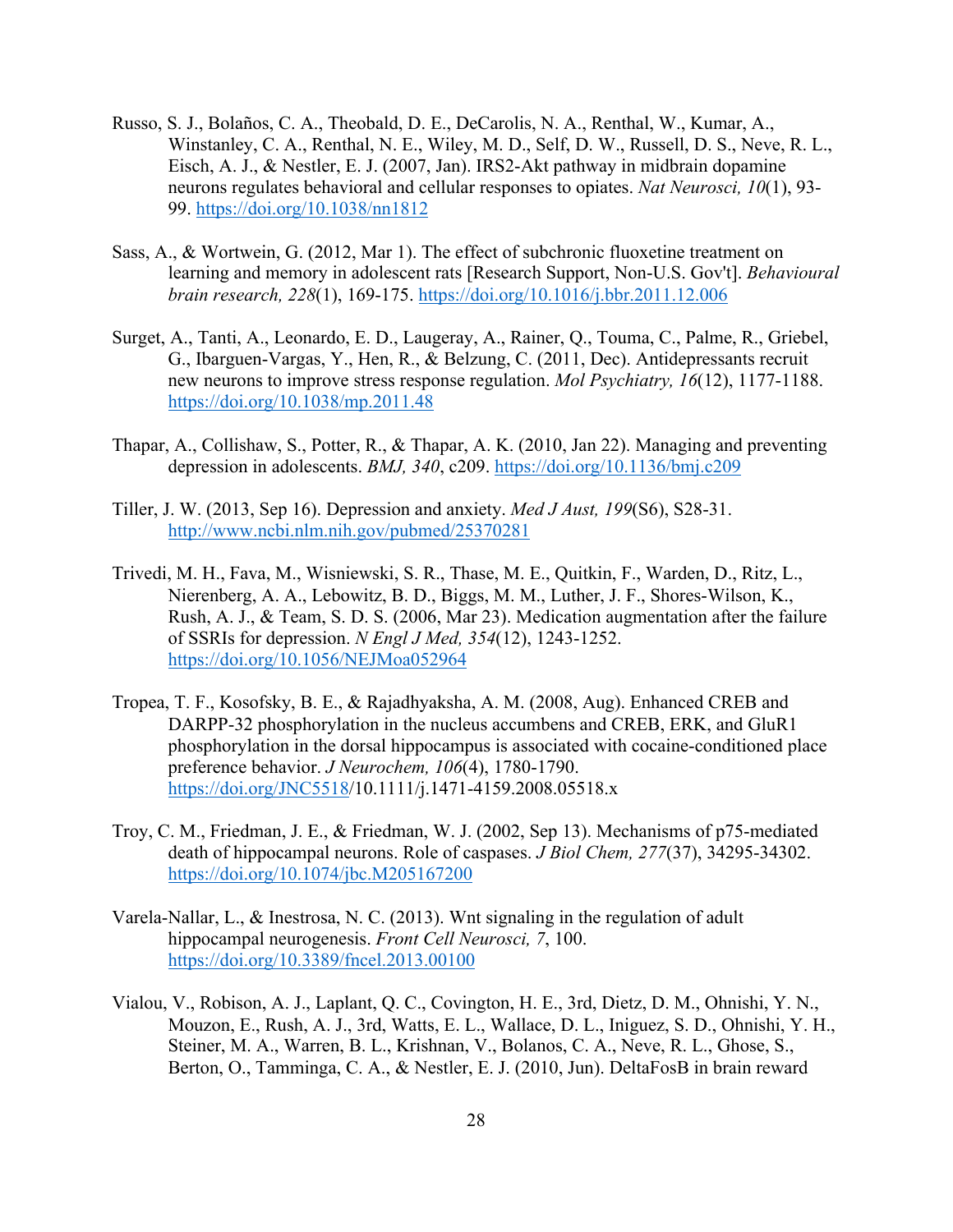circuits mediates resilience to stress and antidepressant responses. *Nat Neurosci, 13*(6), 745-752. https://doi.org/10.1038/nn.2551

- Warren, B. L., Iñiguez, S. D., Alcantara, L. F., Wright, K. N., Parise, E. M., Weakley, S. K., & Bolanos-Guzman, C. A. (2011, Jul 13). Juvenile administration of concomitant methylphenidate and fluoxetine alters behavioral reactivity to reward- and mood-related stimuli and disrupts ventral tegmental area gene expression in adulthood. *J Neurosci, 31*(28), 10347-10358. https://doi.org/10.1523/JNEUROSCI.1470-11.2011
- Warren, B. L., Mazei-Robison, M., Robison, A. J., & Iñiguez, S. D. (2020). Can I get a witness? Using vicarious defeat stress to study mood-related illnesses in traditionally understudied populations. *Biological psychiatry*. http://www.ncbi.nlm.nih.gov/pubmed/28888327
- Wehry, A. M., Beesdo-Baum, K., Hennelly, M. M., Connolly, S. D., & Strawn, J. R. (2015, Jul). Assessment and treatment of anxiety disorders in children and adolescents. *Curr Psychiatry Rep, 17*(7), 52. https://doi.org/10.1007/s11920-015-0591-z
- Wilkinson, M. B., Dias, C., Magida, J., Mazei-Robison, M., Lobo, M., Kennedy, P., Dietz, D., Covington, H., 3rd, Russo, S., Neve, R., Ghose, S., Tamminga, C., & Nestler, E. J. (2011, Jun 22). A novel role of the WNT-dishevelled-GSK3beta signaling cascade in the mouse nucleus accumbens in a social defeat model of depression. *J Neurosci, 31*(25), 9084- 9092. https://doi.org/10.1523/JNEUROSCI.0039-11.2011
- X, Z., Y, C., LW, J., PM, K., & RS, C. (2005). Bench-to-bedside review: Apoptosis/programmed cell death triggered by traumatic brain injury. *Crit Care, 9*(1), 66-75.
- Yan, L., Xu, X., He, Z., Wang, S., Zhao, L., Qiu, J., Wang, D., Gong, Z., Qiu, X., & Huang, H. (2020). Antidepressant-Like Effects and Cognitive Enhancement of Coadministration of Chaihu Shugan San and Fluoxetine: Dependent on the BDNF-ERK-CREB Signaling Pathway in the Hippocampus and Frontal Cortex. *Biomed Res Int, 2020*, 2794263. https://doi.org/10.1155/2020/2794263
- Zhou, W. J., Xu, N., Kong, L., Sun, S. C., Xu, X. F., Jia, M. Z., Wang, Y., & Chen, Z. Y. (2016, Sep 13). The antidepressant roles of Wnt2 and Wnt3 in stress-induced depression-like behaviors. *Transl Psychiatry, 6*(9), e892. https://doi.org/10.1038/tp.2016.122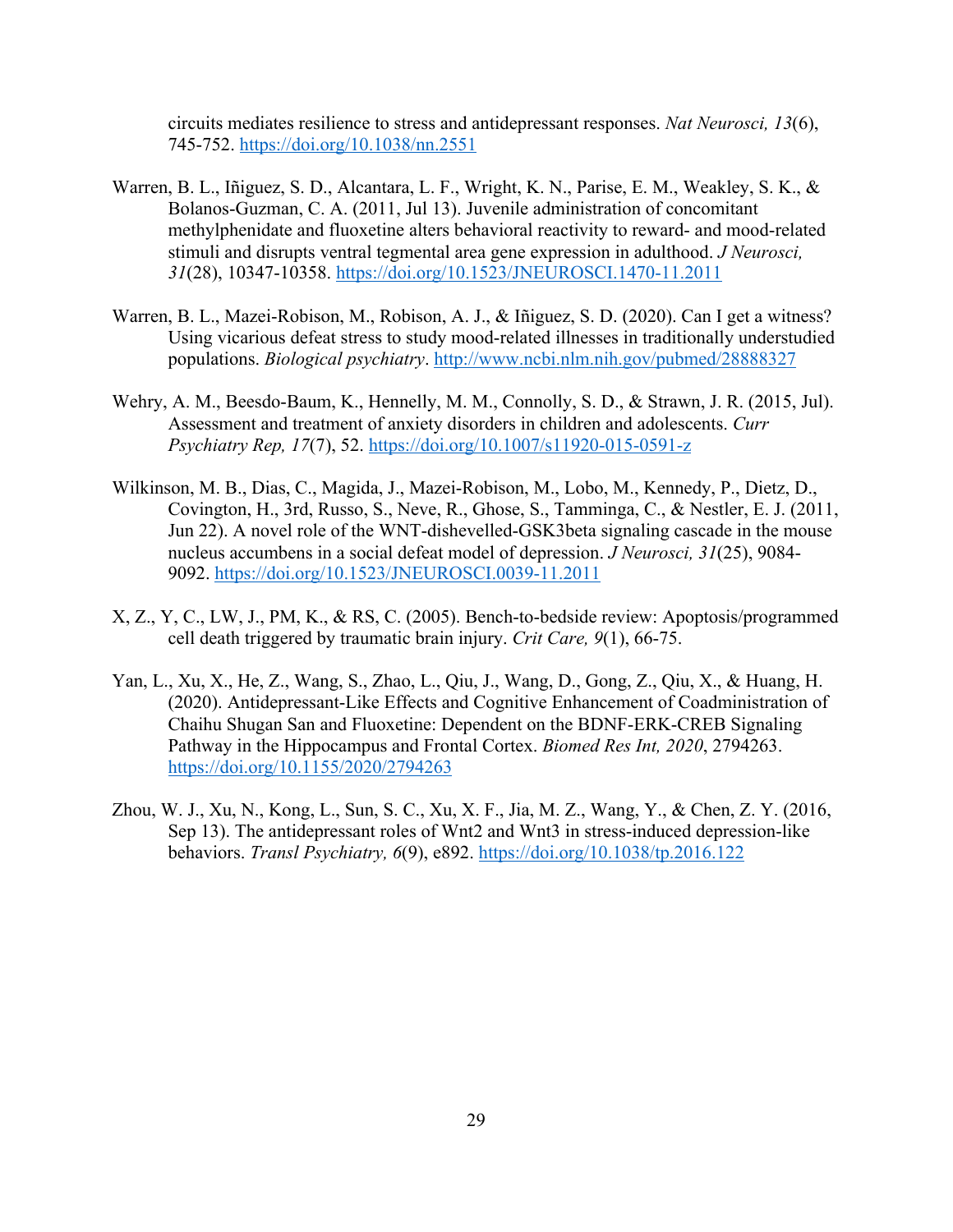#### Table 1. Genes

### *Metabolism Factors:*

- **β-actin** (*Beta-actin*) a member of the actin family; involved in cell motility, structure, and integrity (RefSeq, 2015).
- **BAD** (*Bcl2-Associated Agonist of Cell Death*) positively regulates cell apoptosis by reversing cell's death repressor activity. It is known to be regulated by protein kinases AKT and MAP kinase (RefSeq, 2019).
- **DIABLO** (*Direct IAP Binding Protein with Low pI*) mitochondrial protein that is released into the cytosol in response to apoptotic stimuli (Verhagen et al., 2000)
- **FUK** (*Fucose Kinase*) this enzyme catalyzes the first step in the utilization of free Lfucose (thought to mediate inflammation, as well as metastasis) in glycoprotein and glycolipid synthesis (Miller et al., 2005).
- **GAPDH** (*Glyceraldehyde 3-Phosphate Dehydrogenase*) a housekeeping gene that plays an essential role in cell glycolysis (Barber et al., 2005).
- **SHH** *(Sonic Hedgehog)* important in the maintenance of the structure and overall integrity of neuronal cells (Herzog et al., 2003)

## *Mitogen Activated Protein Kinase (MAPK) Pathway:*

- **BDNF** (*Brain Derived Neurotrophic Factor*) involved in the growth, differentiation, and survival of specific types of developing neurons both in the central- and peripheralnervous system. Involved in regulating synaptic plasticity in the CNS (RefSeq, 2015).
- **ERK1** (*Extracellular Signal-Regulated Kinase 1*) also known as Mapk3, regulates various cellular processes, including proliferation, differentiation, and cell cycle progression in response to a variety of extracellular signals (RefSeq, 2008)
- **ERK2** (*Extracellular Signal-Regulated Kinase 2*) also known as Mapk1, is involved in cell proliferation, differentiation, transcription regulation, and development (RefSeq, 2014)
- **MEK1** *(Mitogen-Activated Protein Kinase Kinase 1)* involved in the phosphorylation of MAPK3/ERK1 and MAPK1/ERK2 and aids in the binding of extracellular ligands (i.e., growth factors) to their cell-surface receptors (RefSeq, 2008)
- **MEK2** *(Mitogen-Activated Protein Kinase Kinase 2)* an essential component of the MAPK signaling pathway, known to play a role in mitogen growth factor signal transduction (RefSeq, 2008)
- **p90RSK** *(phospho-90 kDa Ribosomal Kinase; MAPK Activated Protein Kinase 2)* part of the MAPK signaling cascade as a direct downstream effector of ERK1/2 (Lin, White & Hu, 2019)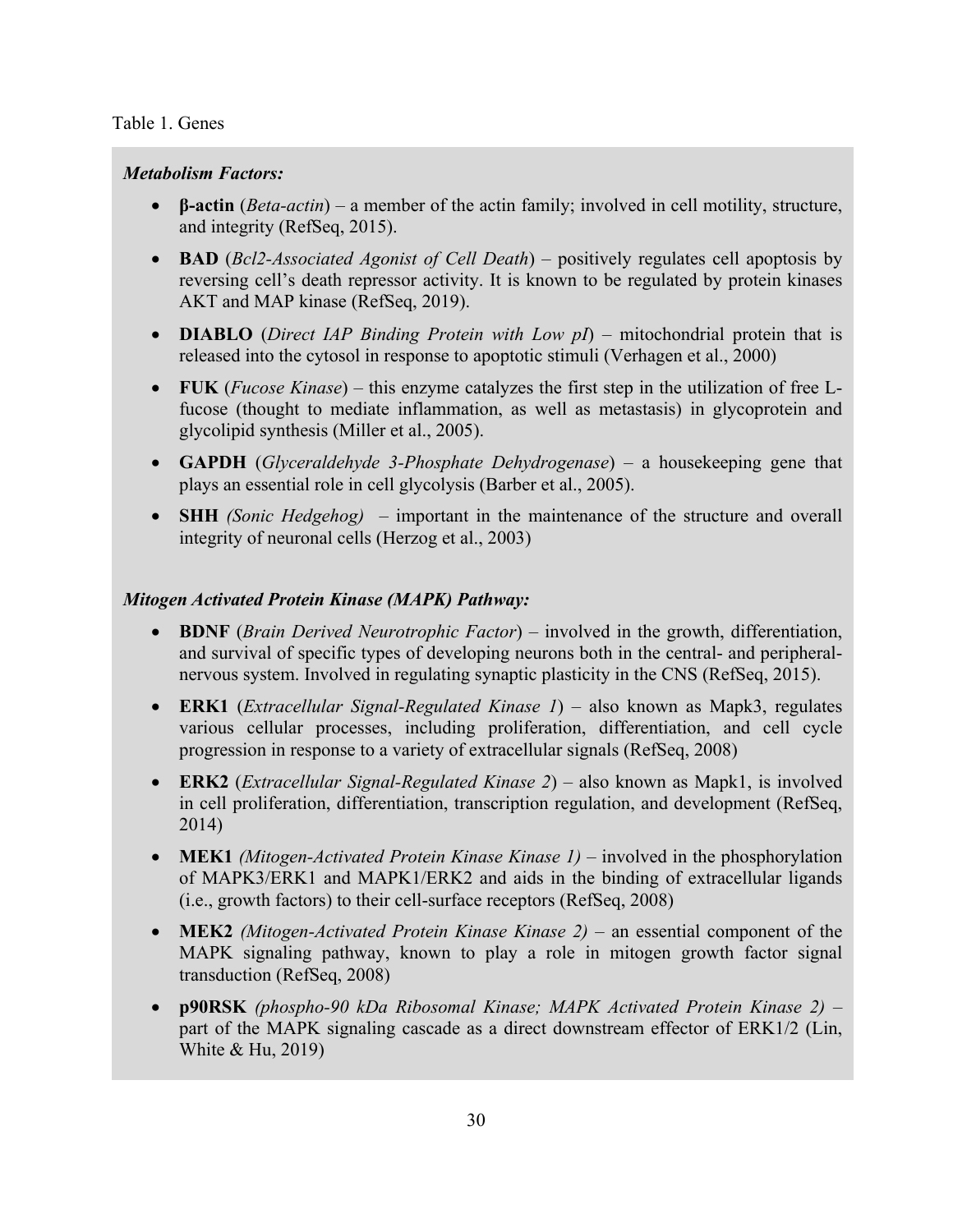### *Nuclear Transcription Factors:*

- **c-Fos** (*FBJ Murine Osteosarcoma Viral Oncogene Homolog*) an immediate early gene involved in cell activation, proliferation, differentiation, and survival (RefSeq 2008).
- **CREB** (*cAMP Response Element-Binding Protein*) a cellular transcription factor that plays a role in neuronal plasticity, long-term memory formation, and is integral in the formation of spatial memory (Silva et al., 1998).
- **ΔFosB** (*DeltaFosB*) a member of the Fos family of transcription factors whose role is commonly implicated in the development addiction- and depression-related behaviors (Nestler, Barrot, & Self, 2001)
- **Zif268** *(Zinc Finger Protein 268)* a transcriptional regulator protein, important for cell differentiation and the modulation of apoptotic process (RefSeq, 2014)

## *Phosphoinositide 3-Kinase (PI3K)/ Protein Kinase B (AKT) Pathway:*

- **AKT1** (*Thymoma Viral Proto-oncogene 1/ Protein Kinase B*) a major downstream effector of the phosphatidylinositol 3-kinase (PI3K) pathway that mediates the effects of various growth factors (RefSeq, 2009).
- **GSK3β1** (*Glycogen Synthase Kinase 3 Beta 1*) involved in energy metabolism, inflammation, ER-stress, mitochondrial dysfunction, and apoptotic pathways (Plyte et al., 1992).
- **IRS2** (*Insulin Receptor Substrate 2*) a cytoplasmic signaling molecule that activates neuronal growth and survival signaling pathways, such as PI3K/AKT, and modulates synaptic plasticity within the hippocampus (Schubert et al., 2003; Martin et al., 2002)
- **PDK** *(Pyruvate Dehydrogenase Kinase)* mitochondrial regulatory enzyme known to mediate the oxygen metabolism of the cell, as part of the PI3K/EKT pathway (Cerniglia et al., 2015)
- **PI3K** *(Phosphoinositide 3-Kinase)* activates protein kinase B (AKT) as part of the PI3K/AKT pathway. Also plays an important role in modulating several neuronal functions, such as cell growth, survival, and intracellular trafficking (Cuesto et al., 2011)

## *Canonical Wingless/ Integrated (Wnt) Pathway:*

•

- **β-catenin** (*Beta-catenin*) a subunit of the cadherin protein complex, acts as an intracellular signal transducer in the Wnt signaling pathway, which controls cell growth and differentiation during normal development (RefSeq, 2009).
- **CaMKIIα** (*Calcium/calmodulin-dependent Protein Kinase 2 Alpha*) this alpha subunit of the CaMKII family is required for hippocampal long-term potentiation (LTP), spine structural LTP, and spatial learning (Silva et al., 1992).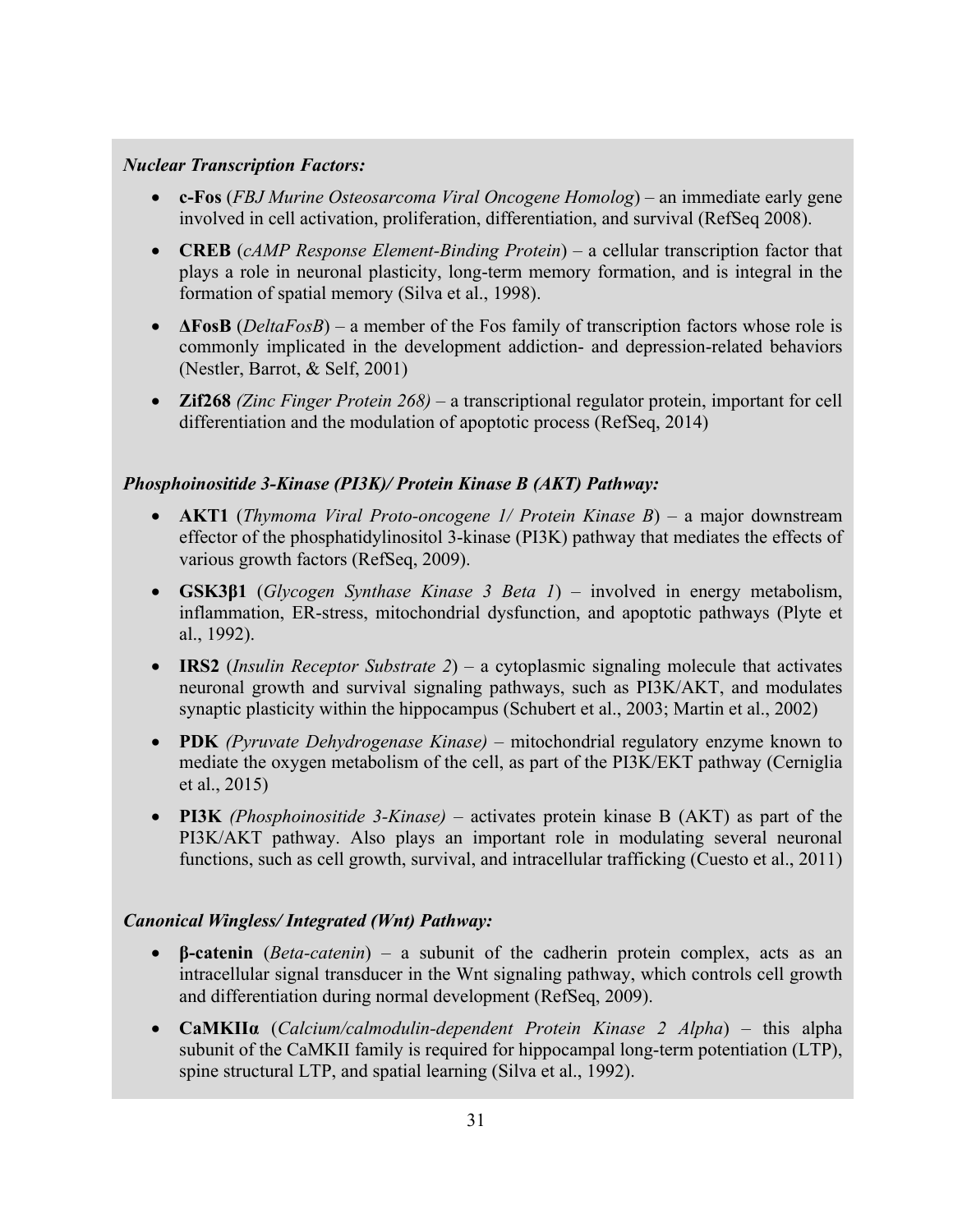#### *Canonical Wingless/ Integrated (Wnt) Pathway:*

- **DVL1** (*Dishevelled-1*); **DVL2** (*Dishevelled-2*); **DVL3** (*Dishevelled-3*) members of the Dishevelled (Dsh) family, implicated in the regulation of canonical (involving βcatenin) and non-canonical Wnt signaling, specifically the transduction of the Wnt signal to down-stream effectors (Komiya & Habas, 2008).
- **PLCγ1** *(Phospholipase-C Gamma 1)* cell growth factor important for cell growth, cell migration, and apoptosis. In neuronal cells, it is involved in actin cytoskeleton organization and synaptic plasticity (Kang et al., 2020)
- **Wnt1** *(Wingless-Type MMTV Integration Site Family, Member 1)*  extracellular protein, part of the Wnt/canonical signaling pathway, involved in cytokine-, frizzledbinding, and protein domain specific binding activity (Castelo-Branco et al., 2003)
- **What** *Wingless-Type MMTV Integration Site Family, Member 5A)* **part of the Wnt** signaling pathway involved in several processes, including the generation of neurons and hormonal response (Lange et al., 2006)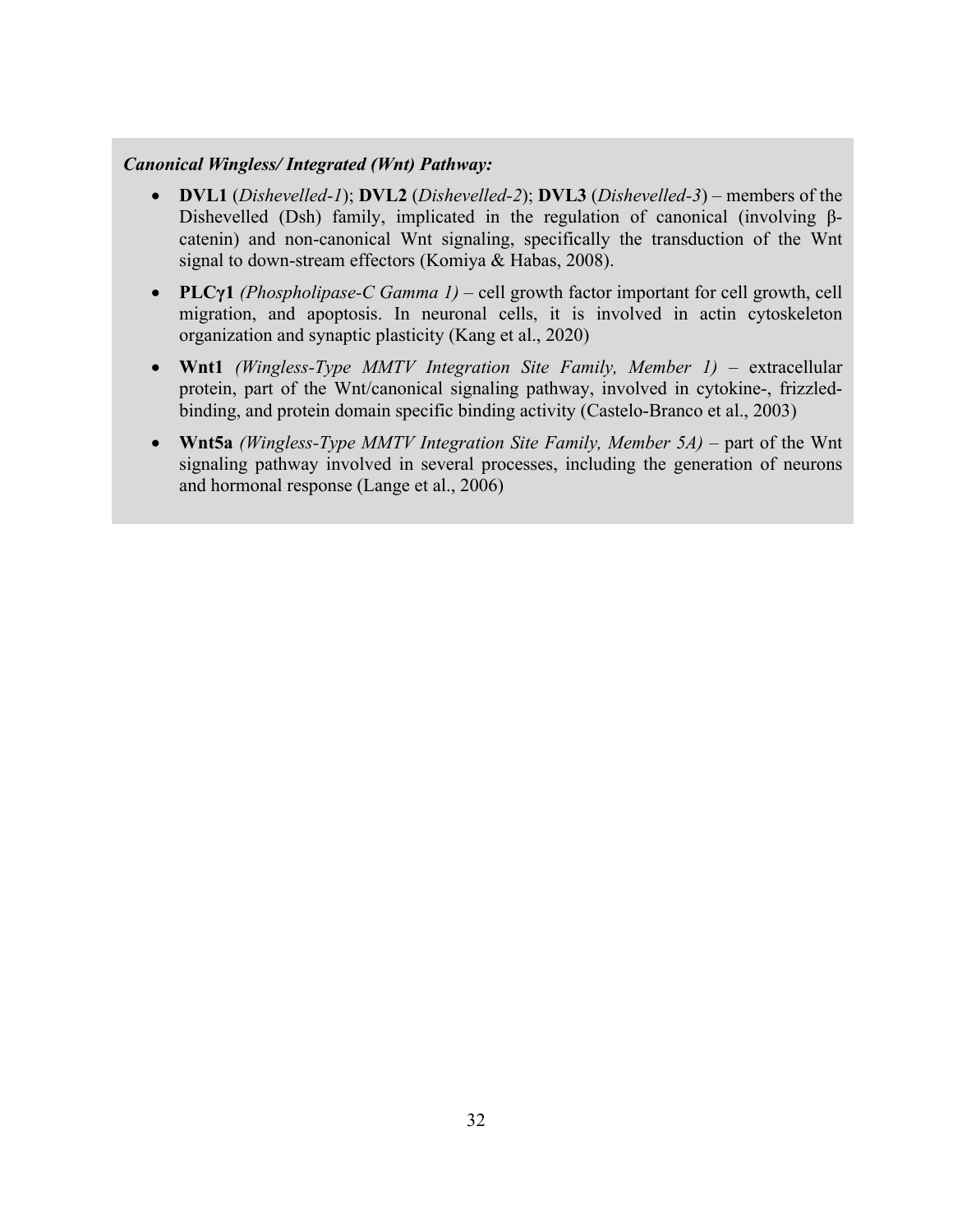| Gene                 | <b>Forward primer</b>         | <b>Reverse primer</b>          |
|----------------------|-------------------------------|--------------------------------|
| AKT1                 | 5'-ATGAACGACGTAGCCATTGTG-3'   | 5'-TTGTAGCCAATAAAGGTGCCAT-3'   |
| <b>BAD</b>           | 5'-AAGTCCGATCCCGGAATCC-3'     | 5'-GCTCACTCGGCTCAAACTCT-3'     |
| <b>BDNF</b>          | 5'-GAAGAGCTGCTGGATGAGGAC-3'   | 5'-TTCAGTTGGCCTTTTGATACC-3'    |
| $\beta$ -actin       | 5'-AGTGTGACGTTGACATCCGTA-3'   | 5'-GCCAGAGCAGTAATCTCCTTCT-3'   |
| $\beta$ -catenin     | 5'-ATGGAGCCGGACAGAAAAGC-3'    | 5'-CTTGCCACTAGGGAAGGA-3'       |
| CaMKIIa              | 5'-GTTCTCCGTTTGCACTAGG-3'     | 5'-TTCCCAGTTCCTCAAAGAGC-3'     |
| $c$ -Fos             | 5'-AACCGCATGGAGTGTGTTGTTCC-3' | 5'-TCAGACCACCTCGACAATGCATGA-3' |
| <b>CREB</b>          | 5'-AGTGACTGAGGAGCTTGTACCA-3'  | 5'-TGTGGCTGGGCTGAAC-3'         |
| <b>DIABLO</b>        | 5'-TCCTGTACCTGTGACTTCACC-3'   | 5'-TCCTGTACCTGTGACTTCACC-3'    |
| DVL1                 | 5'-GGCGGAGACCAAAATCATC-3'     | 5'-GGACTTGAAGAAGAATTTGTAGGC-3' |
| DVL <sub>2</sub>     | 5'-GGCGGAGACCAAAATCATC-3'     | 5'-GGACTTGAAGAAGAATTTGTAGGC-3' |
| DVL3                 | 5'-GCGAGACCAAGATCATCTACC-3'   | 5'-TCGTCGTCCATAGACTTGAAGA-3'   |
| ERK1                 | 5'-TCCGCCATGAGAATGTTATAGGC-3' | 5'-GGTGGTGTTGATAAGCAGATTGG-3'  |
| ERK <sub>2</sub>     | 5'-GGTTGTTCCCAAATGCTGACT-3'   | 5'-CAACTTCAATCCTCTTGTGAGGG-3'  |
| $\triangle F$ os $B$ | 5'-AGGCAGAGCTGGAGTCGGAGAT-3'  | 5'-GCCGAGGACTTGAACTTCACTCG-3'  |
| <b>FUK</b>           | 5'-CTGGAGGTAAGGCAGAGACG-3'    | 5'-TGTGCAAGATGAGGATCCAG-3'     |
| <b>GAPDH</b>         | 5'-AGGTCGGTGTGAACGGATTTG-3'   | 5'-GTAGACCATGTAGTTGAGGTCA-3'   |
| $GSK3\beta-1$        | 5'-GACAAGCATTTAAGAACCGAGA-3'  | 5'-ACCAGGTAAGGTAGACCTACATC-3'  |
| IRS <sub>2</sub>     | 5'-CTGCGTCCTCTCCCAAAGTG-3'    | 5'-GGGGTCATGGGCATGTAGC-3'      |
| MEK1                 | 5'-AAGGTGGGGGAACTGAAGGAT-3'   | 5'-CGGATTGCGGGTTTGATCTC-3'     |
| MEK <sub>2</sub>     | 5'-GTTACCGGCACTCACTATCAAC-3'  | 5'-CCTCCAGCCGCTTCCTTTG-3'      |
| <b>PDK</b>           | 5'-TCCTGGACTTCGGAAGGGATA-3'   | 5'-GAAGGGCGGTTCAACAAGTTA-3'    |
| PI3K                 | 5'-ACACCACGGTTTGGACTATGG-3'   | 5'-GGCTACAGTAGTGGGCTTGG-3'     |
| PLCy1                | 5'-ATCCAGCAGTCCTAGAGCCTG-3'   | 5'-GGATGGCGATCTGACAAGC-3'      |
| p90RSK               | 5'-CCATCACACACCACGTCAAG-3'    | 5'-TTGCGTACCAGGAAGACTTTG-3'    |
| <b>SHH</b>           | 5'-AAAGCTGACCCCTTTAGCCTA-3'   | 5'-TTCGGAGTTTCTTGTGATCTTCC-3'  |
| Wnt1                 | 5'-CTCGCCACTCATTGTCTGTG-3'    | 5'-TTCCCAGGCTGGCTCTAATA-3'     |
| Wnt5a                | 5'-CAACTGGCAGGACTTTCTCAA-3'   | 5'-CATCTCCGATGCCGGACT-3'       |
| Zif268               | 5'-TCGGCTCCTTTCCTCACTCA-3'    | 5'-CTCATAGGGTTGTTCGCTCGG-3'    |

Table 2. Primer sequences

AKT1 – thymoma viral proto-oncogene 1/protein kinase b; BAD – Bcl2-associated agonist of cell death; BDNF – brain derived neurotrophic factor; β-actin – beta-actin; β-catenin – beta-catenin; CaMKIIα – calcium/calmodulindependent protein kinase 2 alpha; c-Fos - FBJ Murine Osteosarcoma Viral Oncogene Homolog; CREB – cAMP response element-binding protein; DIABLO - Direct IAP binding protein with low pI; DVL1 – dishevelled-1; DVL2 – dishevelled-2; DVL3 – dishevelled-3; ERK1 – extracellular signal-regulated kinase 1; ERK2 – extracellular signal-regulated kinase 2; ΔFosB – DeltaFosB; FUK – fucose kinase; GAPDH – glyceraldehyde 3-phosphate dehydrogenase; GSK3β-1 – glycogen synthase kinase3 beta 1; IRS2 – insulin receptor substrate 2; MEK1 – mitogen-activated protein kinase kinase 1; MEK2 – mitogen-activated protein kinase kinase 2; PDK – pyruvate dehydrogenase kinase; PI3K – phosphoinositide-3 kinase; PLCγ1 – phospholipase C, gamma 1; p90RSK – MAPKactivated protein kinase 2; SHH – sonic hedgehog; Wnt1 – Wingless-Type MMTV Integration Site Family, Member 1; Wnt5a – wingless-type MMTV integration site family, member 5A; Zif268 – zinc finger protein 268.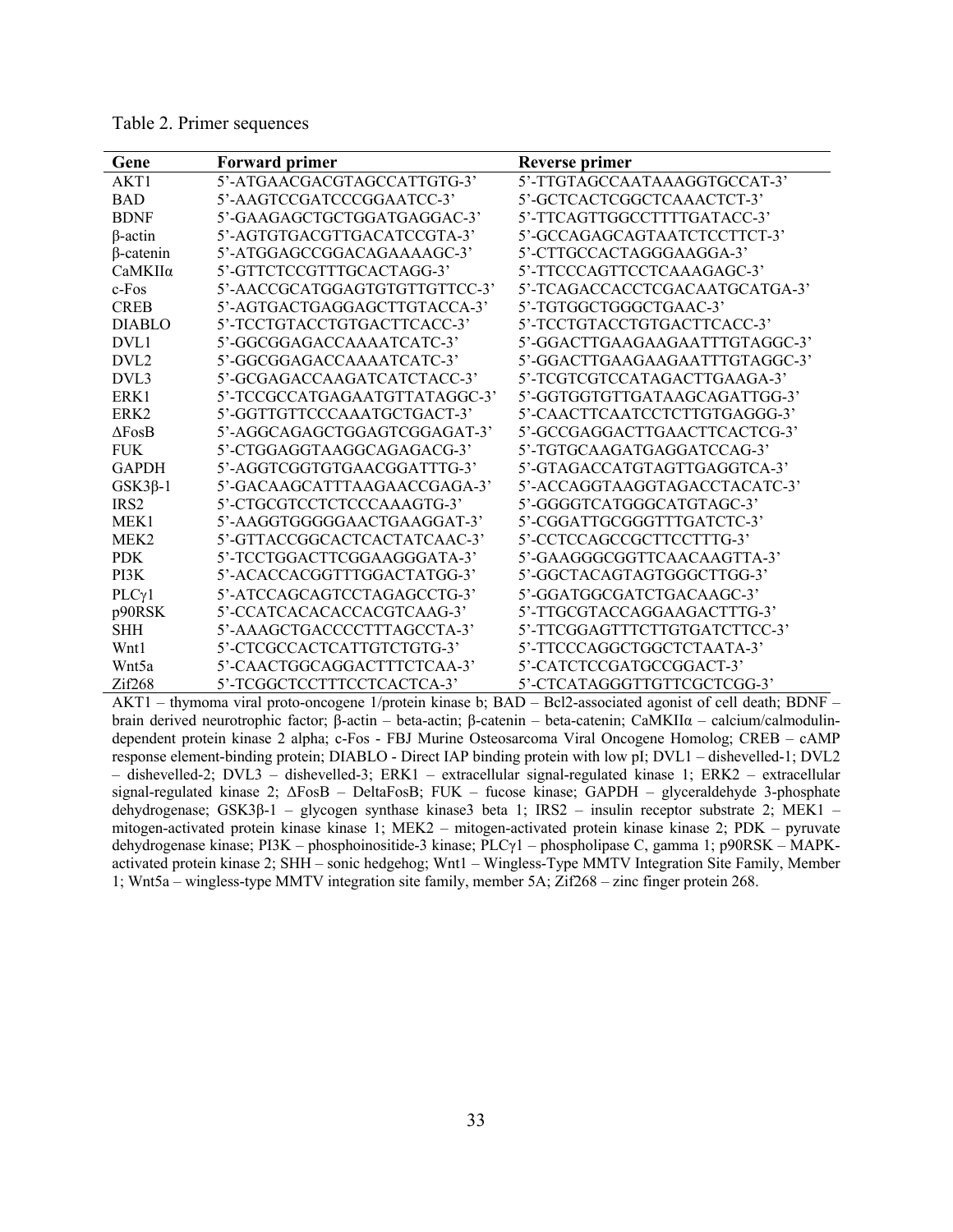

Figure 1. Timeline of experimental procedures. Adolescent male C57BL/6 mice (N=24; 12/group) were exposed to fluoxetine (0 or 20 mg/kg/day) for 15 consecutive days (postnatal day [PD] 35-49). Twenty-one days later (rest period), animals were euthanized (PD70) and hippocampal tissue was collected for qPCR (quantitative real-time Polymerase Chain Reaction) analysis.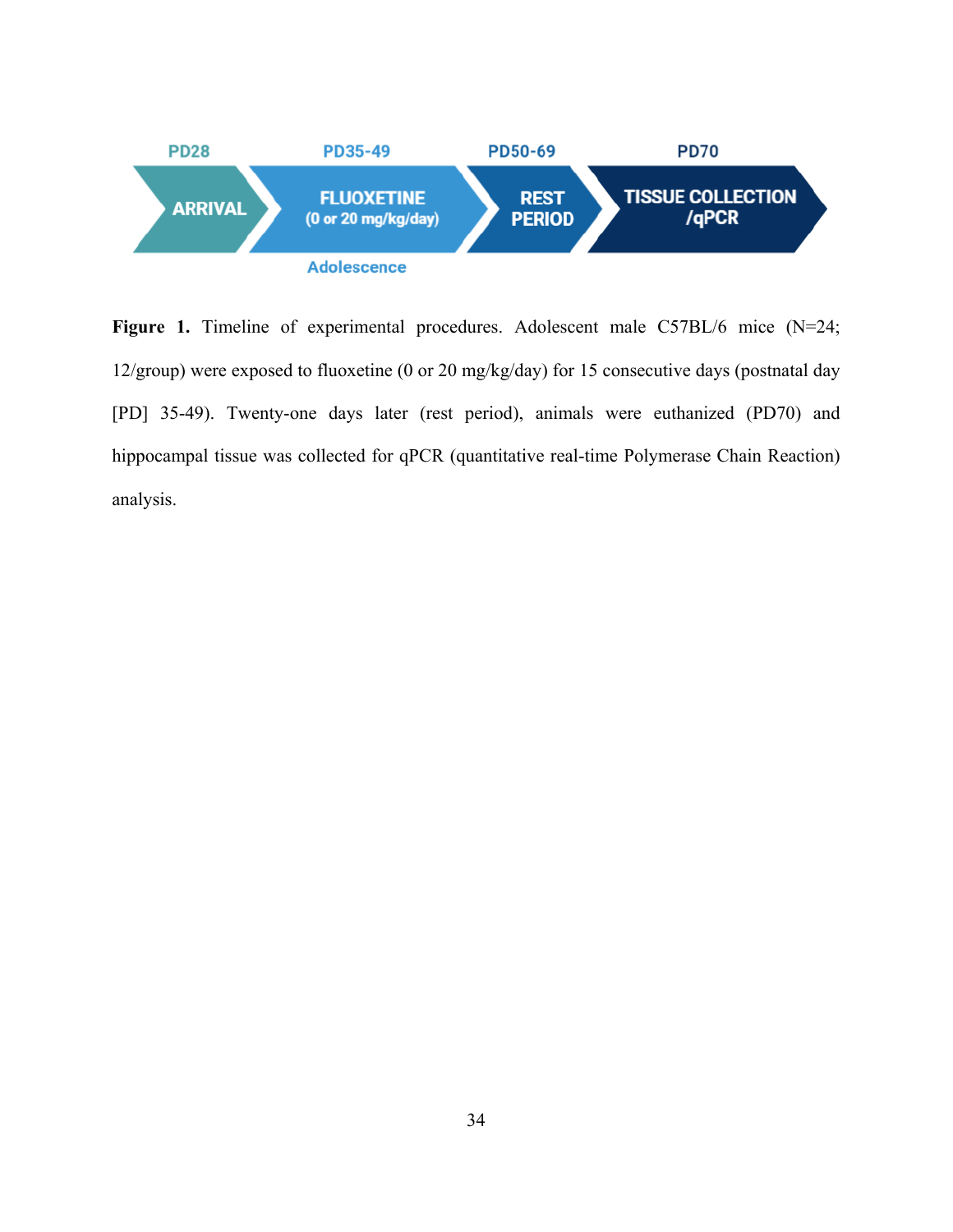

Figure 2. Effects of adolescent fluoxetine (FLX) exposure on the expression of hippocampal genes from the intracellular MAPK signaling pathway in adulthood. FLX exposure resulted in increased hippocampal expression of MEK1, MEK2, ERK1, ERK2, and p90RSK, but did not alter BDNF levels, in adult mice. Data are presented as mean  $\pm$  SEM. \*p<0.05, \*p=0.06 when compared with control (VEH).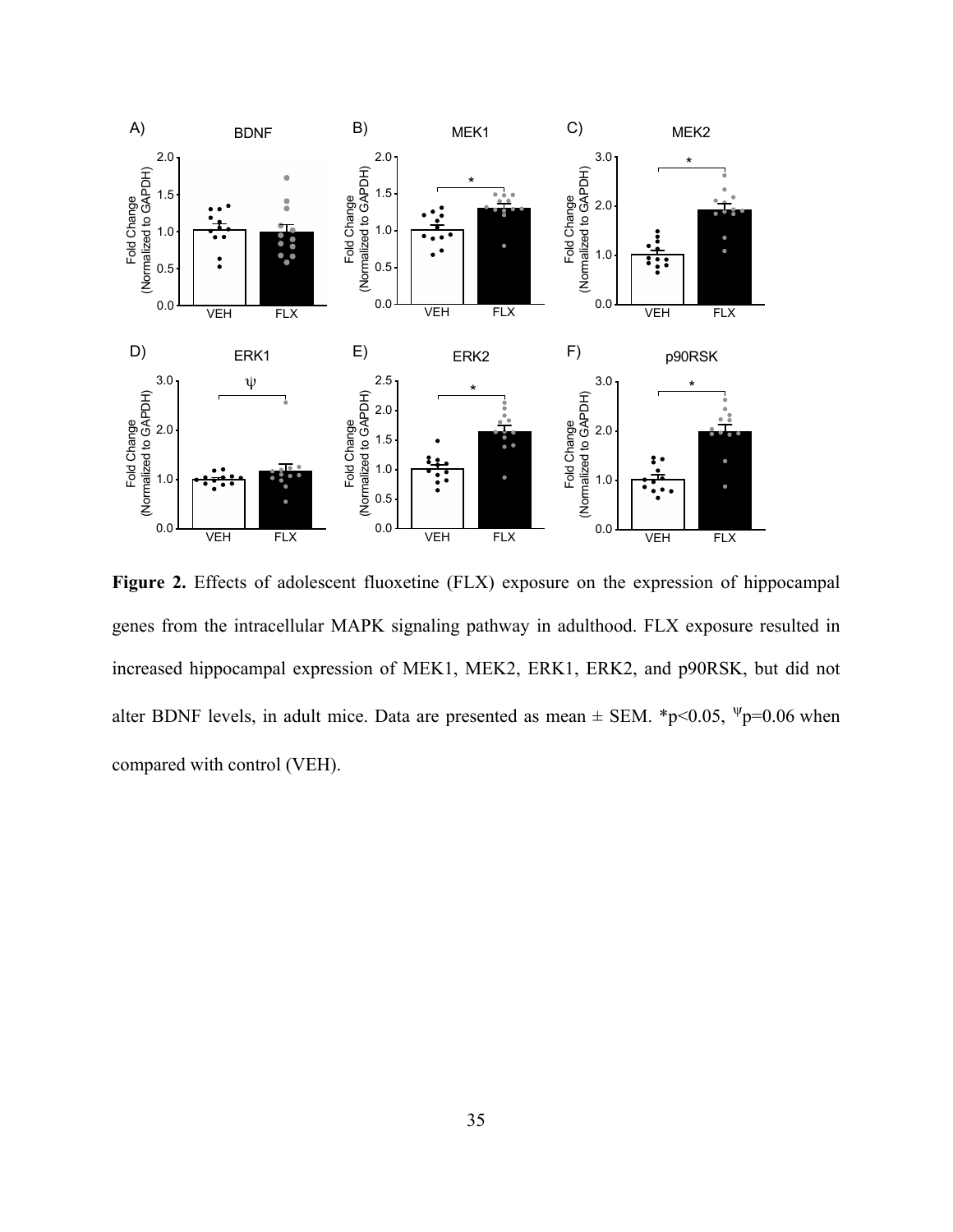

Figure 3. Effects of adolescent fluoxetine (FLX) exposure on the expression of hippocampal transcription factors in adulthood. FLX pretreatment induced significant increases in hippocampal expression of CREB, Zif268, and ΔFosB. Data are presented as mean ± SEM. \*p<0.05 when compared to control (VEH).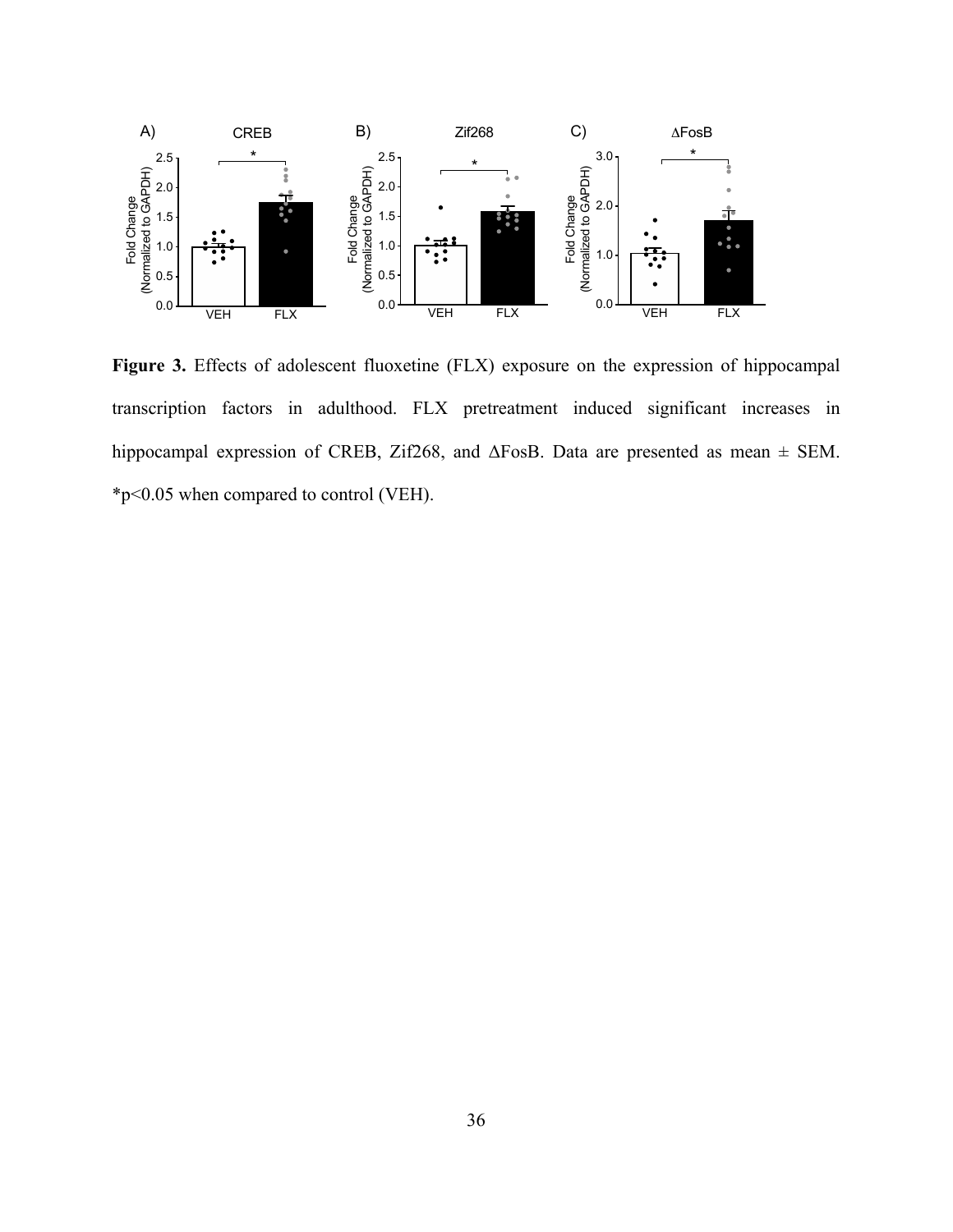

Figure 4. Effects of adolescent fluoxetine (FLX) treatment on the expression of hippocampal genes from the IRS2/PI3K/AKT pathway in adulthood. Adolescent FLX pretreatment mediated significant increases in hippocampal expression of IRS2, PI3K, PDK, AKT1, and GSK3β-1. Data are presented as mean  $\pm$  SEM. \*p<0.05 when compared to control (VEH).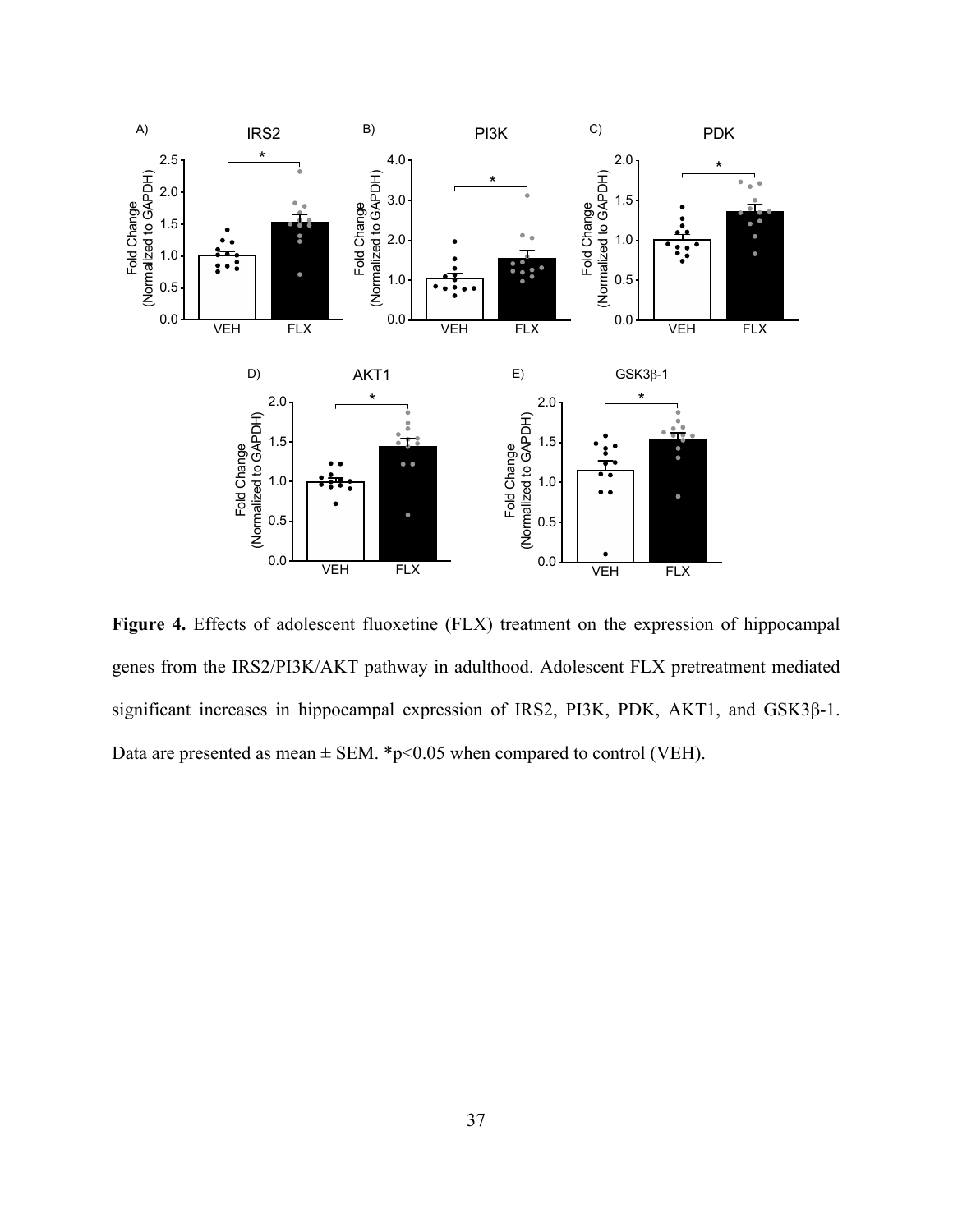

Figure 5. Effects of adolescent fluoxetine (FLX) treatment on the expression of hippocampal genes from the Wnt pathway in adulthood. Adolescent FLX pretreatment downregulated Wnt1, while increasing DVL2, β-catenin, PLCγ1, and CaMKIIα. No changes in Wnt5a, DVL1, or DVL3 were noted between the groups. Data are presented as mean  $\pm$  SEM. \*p<0.05, when compared with control (VEH).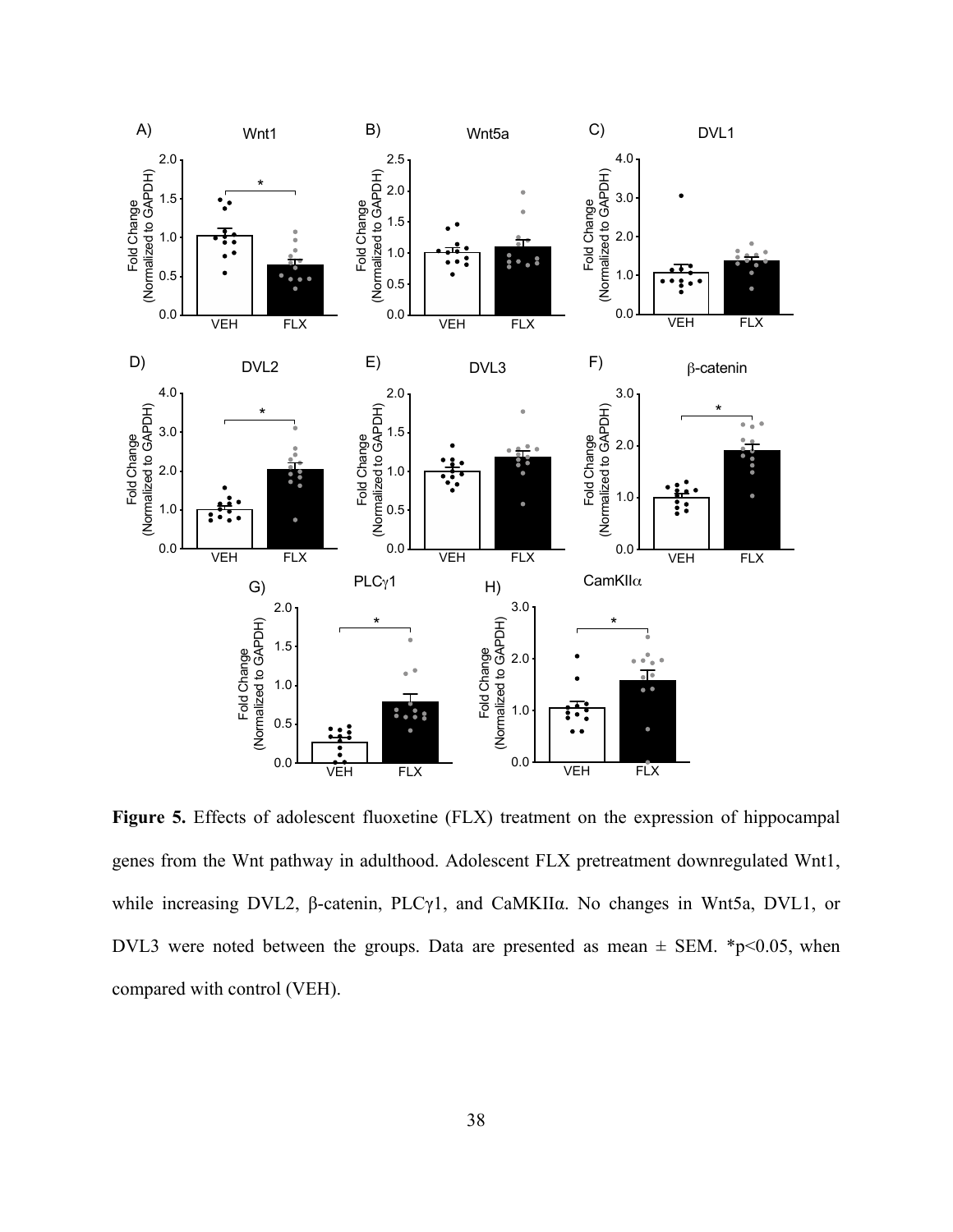

Figure 6. Effects of adolescent fluoxetine (FLX) treatment on the expression of hippocampal genes with diverse cellular functions in adulthood. Adolescent FLX treatment increased DIABLO and β-actin, while decreasing FUK and c-Fos expression, without altering BAD or Sonic hedgehog (SHH). Data are presented as mean  $\pm$  SEM. \*p<0.05, when compared with control (VEH).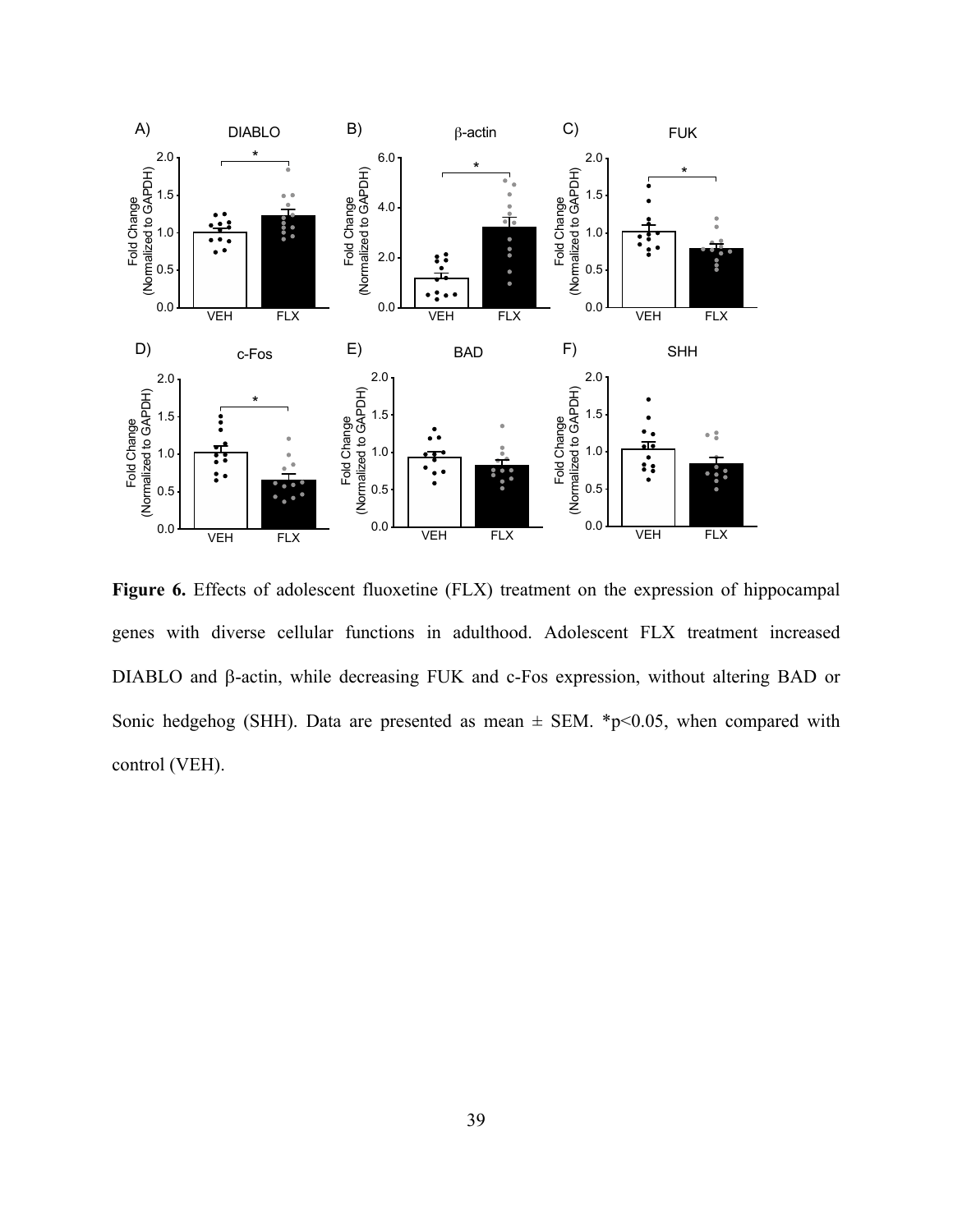

**Figure 7.** Schematic representation of the long-lived impact of adolescent fluoxetine exposure on hippocampal mRNA expression in adulthood. Exposure to fluoxetine during adolescence (postnatal days 35-49) altered genes associated with major intracellular signaling cascades (AKT/ERK/Wnt), transcription factors (ΔFosB, Zif268, CREB), apoptosis (DIABLO), metabolism (FUK), as well as neuronal structure (β-actin) and activation (c-Fos) in adulthood (postnatal day 70). [**+**] Significantly higher when compared to controls. [**-**] Significantly lower when compared to controls.